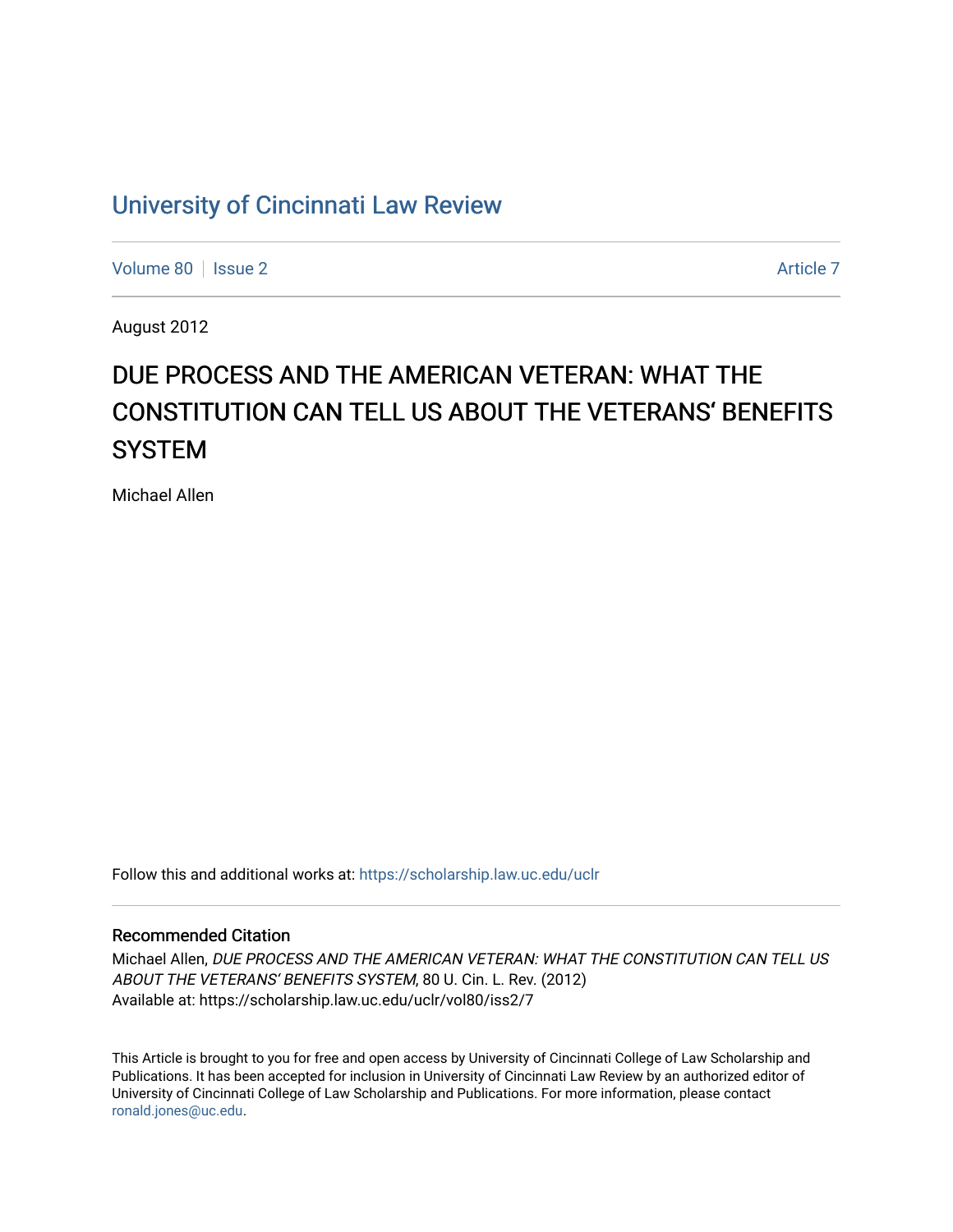# DUE PROCESS AND THE AMERICAN VETERAN: WHAT THE CONSTITUTION CAN TELL US ABOUT THE VETERANS' BENEFITS SYSTEM

## *Michael P. Allen*\*

#### **INTRODUCTION**

There are currently approximately 23 million American military veterans.<sup>1</sup> The United States Department of Veterans Affairs (the VA) administers a host of benefits Congress has established to provide for these veterans and their families.<sup>2</sup> In fiscal year 2010 alone, over \$41 billion was spent on benefits for veterans, and their spouses and dependants, for injuries or death related to military service.<sup>3</sup> These service-connected benefits allow for compensation when a current disability can be connected with an accident or injury incurred while in service.<sup>4</sup> Applications for service-connected disability compensation account for the great majority of non-medical benefits veterans seek.<sup>5</sup>

All of this activity and the resources associated with it are, in some sense, our collective contemporary response to President Abraham Lincoln's famous call to honor those who served our country, including those who make the ultimate sacrifice. $6$  Suffice to say, the system for

2. *See, e.g.*, *Benefits Fact Sheets*, DEP'T OF VETERANS AFFAIRS (July 19, 2011), *available at* [http://www.vba.va.gov/VBA/benefits/factsheets/index.asp.](http://www.vba.va.gov/VBA/benefits/factsheets/index.asp) 

6. *See* President ABRAHAM LINCOLN, *Second Inaugural Address*, *in* ABRAHAM LINCOLN:

501

 <sup>\*</sup> Professor of Law, Associate Dean for Faculty Development and Strategic Initiatives, and Director, Veterans Law Institute, Stetson University College of Law; B.A., 1989 University of Rochester; J.D., 1992 Columbia University School of Law. Portions of this Article were presented at the Eleventh Judicial Conference of the United States Court of Appeals for Veterans Claims and the related conference of that court's bar association. I thank the participants at those events for their comments and suggestions.

<sup>1.</sup> DEPARTMENT OF VETERANS AFFAIRS, ANNUAL BENEFITS REPORT FISCAL YEAR 2010, at E1 (2011) [hereinafter ANNUAL BENEFITS REPORT 2010], *available at* [http://www.vba.va.gov/REPORTS/abr/2010\\_abr.pdf.](http://www.vba.va.gov/REPORTS/abr/2010_abr.pdf) In this Article, I will generally use the term ―veteran‖ to refer to the person seeking benefits from the VA. *See* 38 U.S.C. § 101(2) (2006) (defining ―veteran‖ for purposes of receipt of veterans' benefits). However, the class of persons eligible to receive benefits from the government based on military service is broader, including certain family members. *See* VETERANS BENEFITS MANUAL ch. 7 (Barton F. Stichman & Ronald B. Abrams eds., 2010) (providing an overview of various benefits available to spouses and children of veterans).

<sup>3.</sup> *See* ANNUAL BENEFITS REPORT 2010, *supra* note 1, at 6.

<sup>4. 38</sup> U.S.C. § 1110 (2006). The classic entitlement to service-connected disability benefits requires that the veteran establish (1) a current disability; (2) medical or competent lay evidence of inservice occurrence or aggravation of the disability; and (3) medical evidence of a "nexus" between the in-service event and the current disability. *See, e.g.*, Hickson v. West, 12 Vet. App. 247, 253 (1999); Caluza v. Brown, 7 Vet. App. 498, 506 (1995).

<sup>5.</sup> *See* James D. Ridgeway, *Why So Many Remands?: A Comparative Analysis of Appellate Review by the United States Court of Appeals for Veterans Claims*, 1 VETERANS L. REV. 113, 148–49 (2009) (noting that approximately 80% of filed claims concern service-connection matters).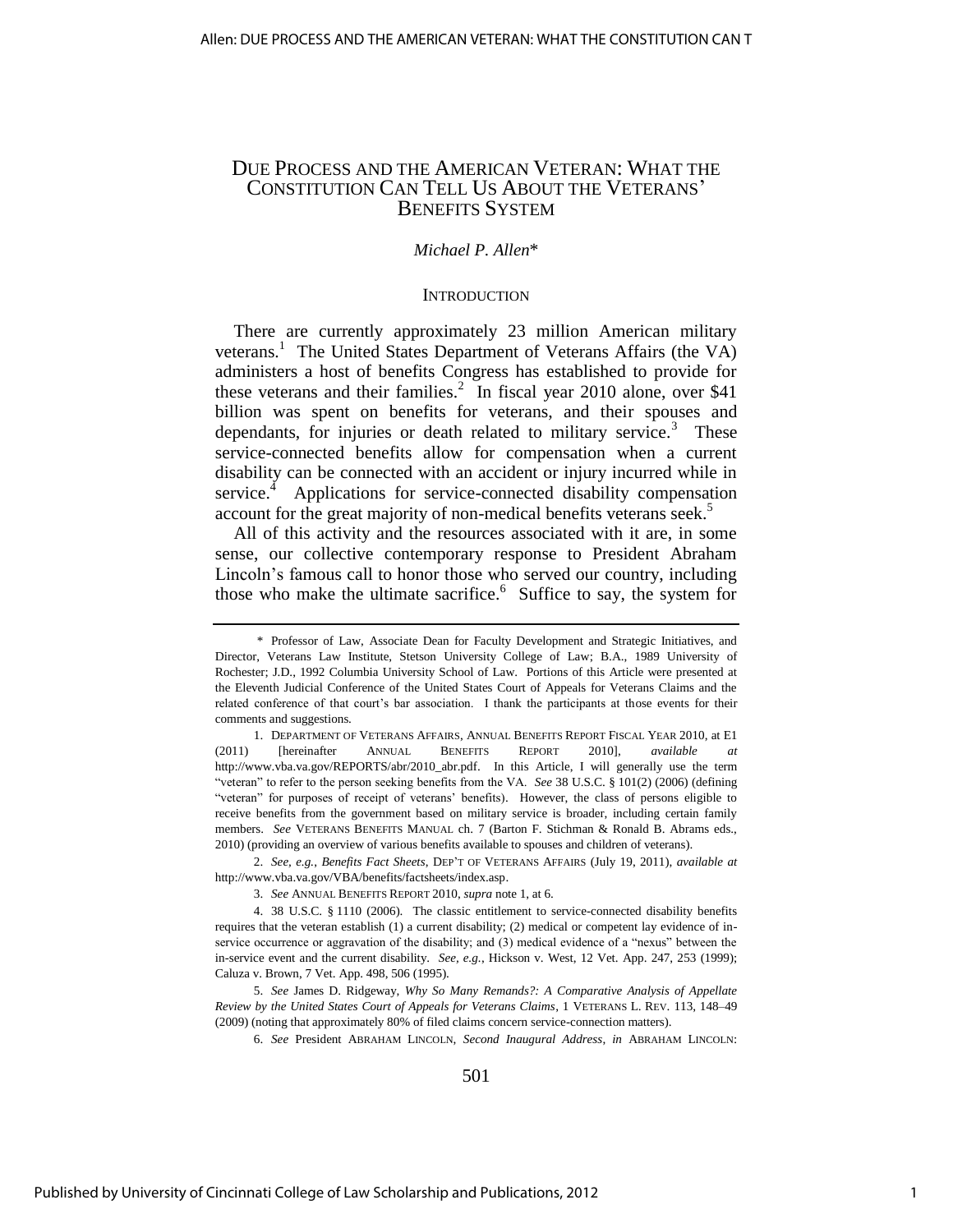the award of veterans' benefits is both culturally important and a significant financial obligation of the federal government.

Until 1988, the VA operated in what has been termed "splendid" isolation."<sup>7</sup> During this period, the VA's decisions concerning veterans' entitlement to benefits were not reviewable by any court.<sup>8</sup> This state of affairs changed dramatically with the enactment of the Veterans' Judicial Review Act of 1988 (the VJRA).<sup>9</sup> The VJRA created an Article I court, today known as the United States Court of Appeals for Veterans Claims (the CAVC), $^{10}$  to review claims by veterans dissatisfied with a VA benefits determination, and to provide for further review in the Article III judiciary.<sup>11</sup> For essentially the first time in the history of the United States, courts were involved in the process of assuring that America's veterans received the benefits to which they were entitled.

This Article concerns a recent and important development in the area of veterans' benefits determinations, one that has significant implications for both the practical workings of the process as well as for how we consider that system at a fundamental level. The CAVC's decisions may be appealed to the United States Court of Appeals for the Federal Circuit.<sup>12</sup> In 2009, the Federal Circuit held in *Cushman v*. *Shinseki*<sup>13</sup> that applicants for veterans' benefits have a constitutionally protected property interest in their application for benefits.<sup>14</sup> Accordingly, such applicants are entitled to constitutionally prescribed procedures in connection with their claims for benefits under the terms of the Fifth Amendment to the United States Constitution.<sup>15</sup>

8. *See* 38 U.S.C. § 211(a) (1988 ed.). There was a narrow exception for constitutionally based claims. Johnson v. Robison, 415 U.S. 361, 366-74 (1974).

SELECTED SPEECHES AND WRITINGS 449 (Vintage Books/The Library of America ed., 1992) (calling on Americans "to care for him who shall have borne the battle, and for his widow, and his orphan").

<sup>7.</sup> Brown v. Gardner, 513 U.S. 115, 122 (1994) (quoting H.R. Rep. No. 100-963, pt. 1, at 10 (1988)). For an excellent discussion of the history of the award and review of veterans' benefits in the United States, *see* James D. Ridgeway, *The Splendid Isolation Revisited: Lessons from the History of Veterans' Benefits Before Judicial Review*, 3 VETERANS L. REV. 135 (2011); *see also* Ihor Gawdiak, et al., Fed. Research Div., Library of Cong., VETERANS BENEFITS AND JUDICIAL REVIEW: HISTORICAL ANTECEDENTS AND THE DEVELOPMENT OF THE AMERICAN SYSTEM (Mar. 1992).

<sup>9.</sup> Veterans' Judicial Review Act, Pub. L. No. 100-687; 102 Stat. 4105 (1988).

<sup>10.</sup> The CAVC was originally named the United States Court of Appeals for Veterans Appeals. Veterans Judicial Review Act § 4051, 102 Stat. 4105, 4113 (1988). Its name was changed in 1998. Veterans Programs Enhancement Act of 1988, Pub. L. No. 105-368 § 511(b), 112 Stat. 3315, 3341 (1998).

<sup>11.</sup> I describe in detail the court and the system by which benefits are awarded and reviewed below. *See infra* Part I.

<sup>12. 38</sup> U.S.C. § 7292 (2006).

<sup>13.</sup> Cushman v. Shinseki, 576 F.3d 1290 (Fed. Cir. 2009).

<sup>14.</sup> *Id.* at 1292 ("[W]e find that a veteran alleging a service-connected disability has a due process right to fair adjudication of his claim for benefits.").

<sup>15.</sup> In relevant part, the Fifth Amendment provides that a person may not "be deprived of life, liberty or property without due process of law." U.S. CONST. amend. V.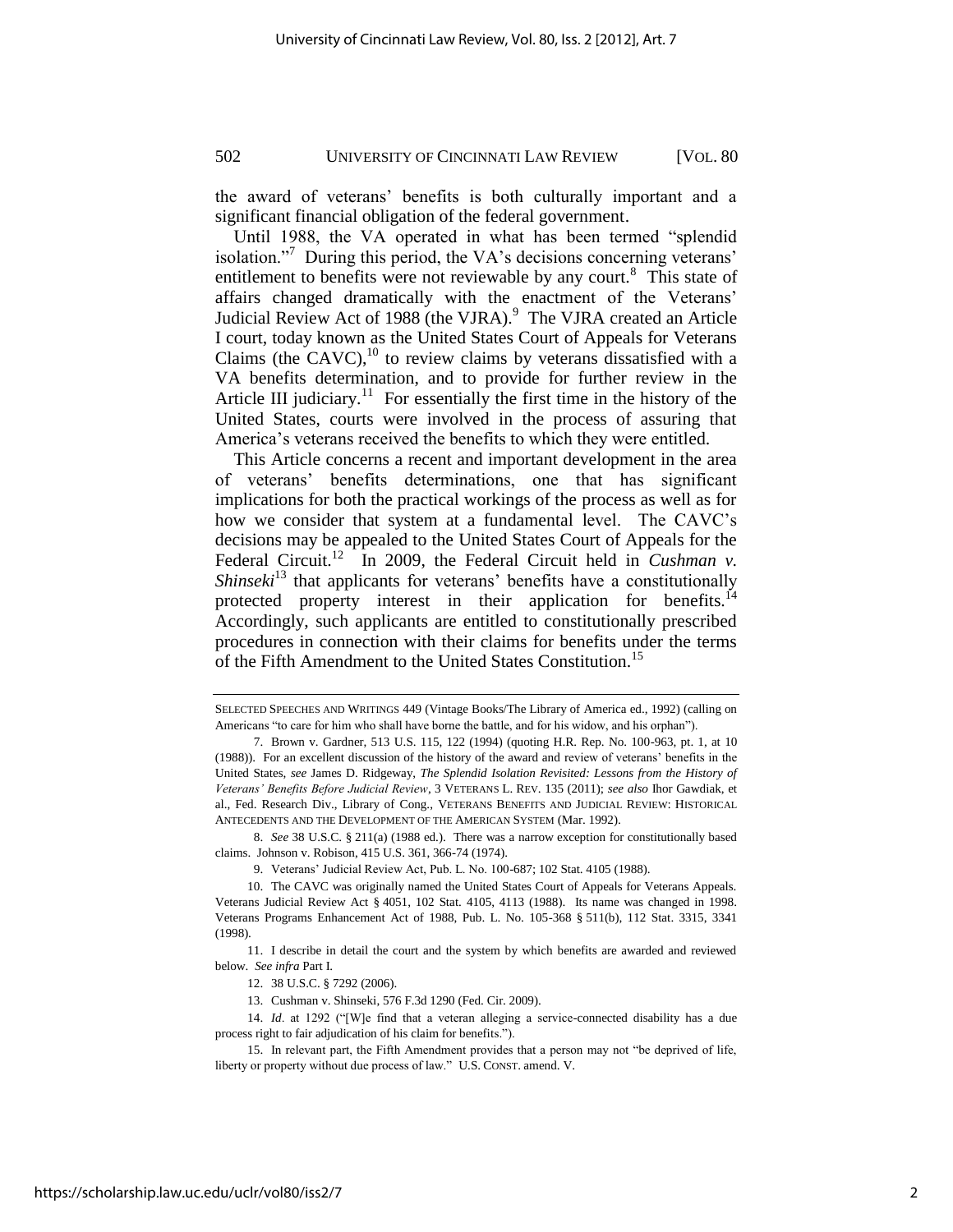*Cushman* is an immensely important constitutional decision on its own. The Federal Circuit addressed a constitutional question the Supreme Court had expressly left unsolved, namely whether mere applicants for a government benefit have constitutionally protected property interests.<sup>16</sup> Much could be written about the appropriate answer to that question. But this Article takes *Cushman* at its word that the law is as it was stated in that decision. Instead, the Article's aim is to address the implications of that decision for the system by which veterans' benefits are awarded and reviewed. Those implications have the potential to be as significant as the nature of the decision itself.

Part I describes the current structure by which veterans' benefits are awarded and reviewed. An understanding of that structure, and how it developed, is critical to an appreciation of *Cushman*'s impact. As described below, the benefits process begins with frontline VA employees resolving claims, then proceeds through an administrative review process, culminating in possible judicial review by the CAVC, the Federal Circuit, and the Supreme Court. The VA process is designed to be non-adversarial, while the judicial portion of the system is traditional in its adversarial nature. After describing the relevant features of the benefits system, Part II then discusses *Cushman* and decisions of the Federal Circuit and the CAVC applying that case's rule.

Parts III and IV turn to *Cushman*'s implications. Part III discusses the ways in which *Cushman* has the potential to alter the functions of the various actors in the process, including the VA adjudicators, the CAVC and the Federal Circuit. *Cushman* has the potential to affect how each level of the process of adjudication and review of benefits determinations is conducted. In addition, Part III considers how *Cushman* could affect both the development of the system's procedures, as well as how veterans approach their claims.

Part IV turns to a more conceptual matter. Specifically, it considers

<sup>16.</sup> *Cushman*, 576 F.3d at 1296 ("The Supreme Court has not, however, resolved the specific question of whether applicants for benefits, who have not yet been adjudicated as entitled to them, possess a property interest in those benefits."). The Supreme Court had left the issue unresolved in its 1985 decision in *Walters v. Nat'l Ass'n of Radiation Survivors*, 473 U.S. 305, 320 n.8 (1985). The Federal Circuit's decision was, however, in accord with the other circuit courts to have addressed the issue, albeit not in the context of veterans' benefits. *Cushman*, 576 F.3d at 1297–98 (citing cases). The question of an applicant's constitutional rights when seeking a benefit is distinct from whether a person already receiving a benefit has such a constitutionally-protected property interest. She does. *See, e.g.*, *Walters*, 473 U.S. at 320 n.8 ("[T]his Court has held that a person receiving such benefits has a 'property' interest in their continued receipt."); *Cushman*, 576 F.3d at 1296 ("It is well established that disability benefits are a protected property interest and may not be discontinued without due process of law."); Lamb v. Peake, 22 Vet. App. 227, 231 (2008) ("An essential principle of due process is that deprivation of a protected interest must 'be preceded by notice and opportunity for hearing appropriate to the nature of the case.'") (quoting Mullane v. Cent. Hanover Bank & Trust Co., 339 U.S. 306, 313 (1950)).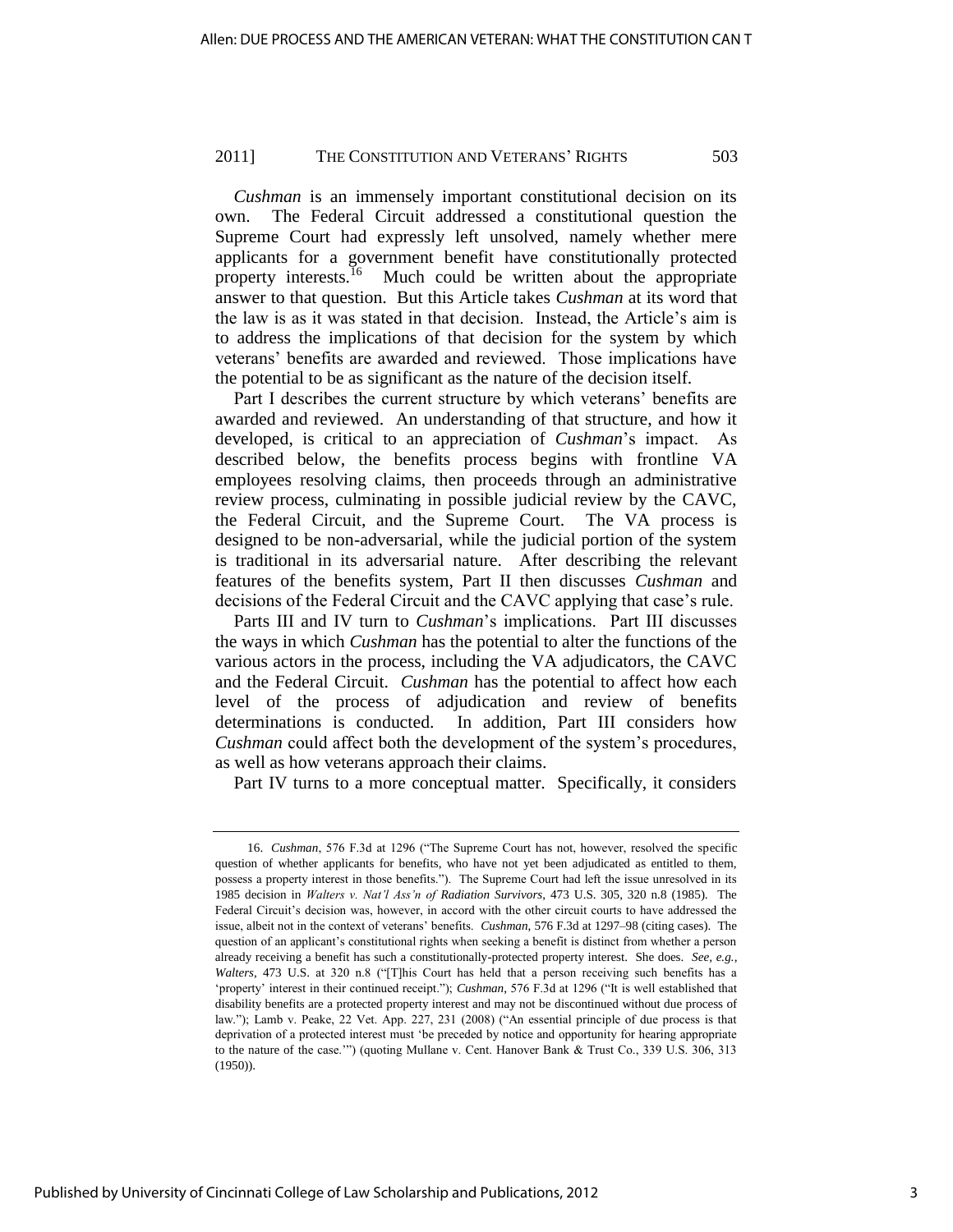what *Cushman* and its holding reveal about the fundamental nature of the system by which veterans' benefits determinations are made. *Cushman* forces one to address the critical question of whether the VA administrative system remains truly non-adversarial. As discussed below, that basic question remains a controversial one. *Cushman*'s due process holding both reveals the uncertainty in the area as well as provides an opportunity to address this critically important matter headon. Part V briefly concludes, and discusses some preliminary thoughts for ways to improve the system suggested by reflections on *Cushman*.

## I. THE CURRENT VETERANS BENEFITS SYSTEM<sup>17</sup>

This Part describes the process by which veterans seek benefits from the VA and how they challenge VA decisions with which they disagree. Subpart A provides a roadmap for what the Supreme Court has termed the "unique administrative scheme" existing in the veterans' benefits context.<sup>18</sup> Subpart B focuses on the differing natures of the administrative and judicial aspects of the system.

## *A. The Nuts and Bolts of the Veterans' Benefits System*

A veteran wishing to receive a benefit, to which she believes she is entitled based on her military service, begins by submitting an application with one of the VA's regional offices (RO) around the country.<sup>19</sup> If the veteran is awarded the benefit sought, the process ends. But the process can continue to another administrative level in certain cases because, as the Supreme Court has recently recognized, "[t]he VA has a two-step process for the adjudication of ... claims [for serviceconnected benefits]. $^{220}$ 

Should the veteran be dissatisfied with any aspect of the RO's decision on her claim, she may avail herself of an administrative review process. The veteran begins by filing a "Notice of Disagreement"

<sup>17.</sup> I have also described the process in prior writings. *See, e.g*, Michael P. Allen, *The United States Court of Appeals for Veterans Claims at Twenty: A Proposal for a Legislative Commission to Consider its Future*, 58 CATH. U. L. REV. 361, 365–72 (2009) [hereinafter Allen, *Legislative Commission*]; Michael P. Allen, *Significant Developments in Veterans Law (2004–2006) and What They Reveal about the U.S. Court of Appeals for Veterans Claims and the U. S. Court of Appeals for the Federal Circuit*, 40 U. MICH. J. L. REFORM 483, 488–96 (2007) [hereinafter Allen, *Significant Developments: 2004–2006*].

<sup>18.</sup> Henderson v. Shinseki, 131 S. Ct. 1197, 1204 (2011).

<sup>19.</sup> *See* BOARD OF VETERANS' APPEALS, HOW DO I APPEAL? 3 (2002) [hereinafter HOW DO I APPEAL], *available at* [http://www.bva.va.gov/docs/Pamphlets/010202A.pdf;](http://www.bva.va.gov/docs/Pamphlets/010202A.pdf) VETERANS BENEFITS MANUAL, *supra* note 1, at 843; *see also Henderson*, 131 S. Ct. at 1200.

<sup>20.</sup> *Henderson*, 131 S. Ct. at 1200.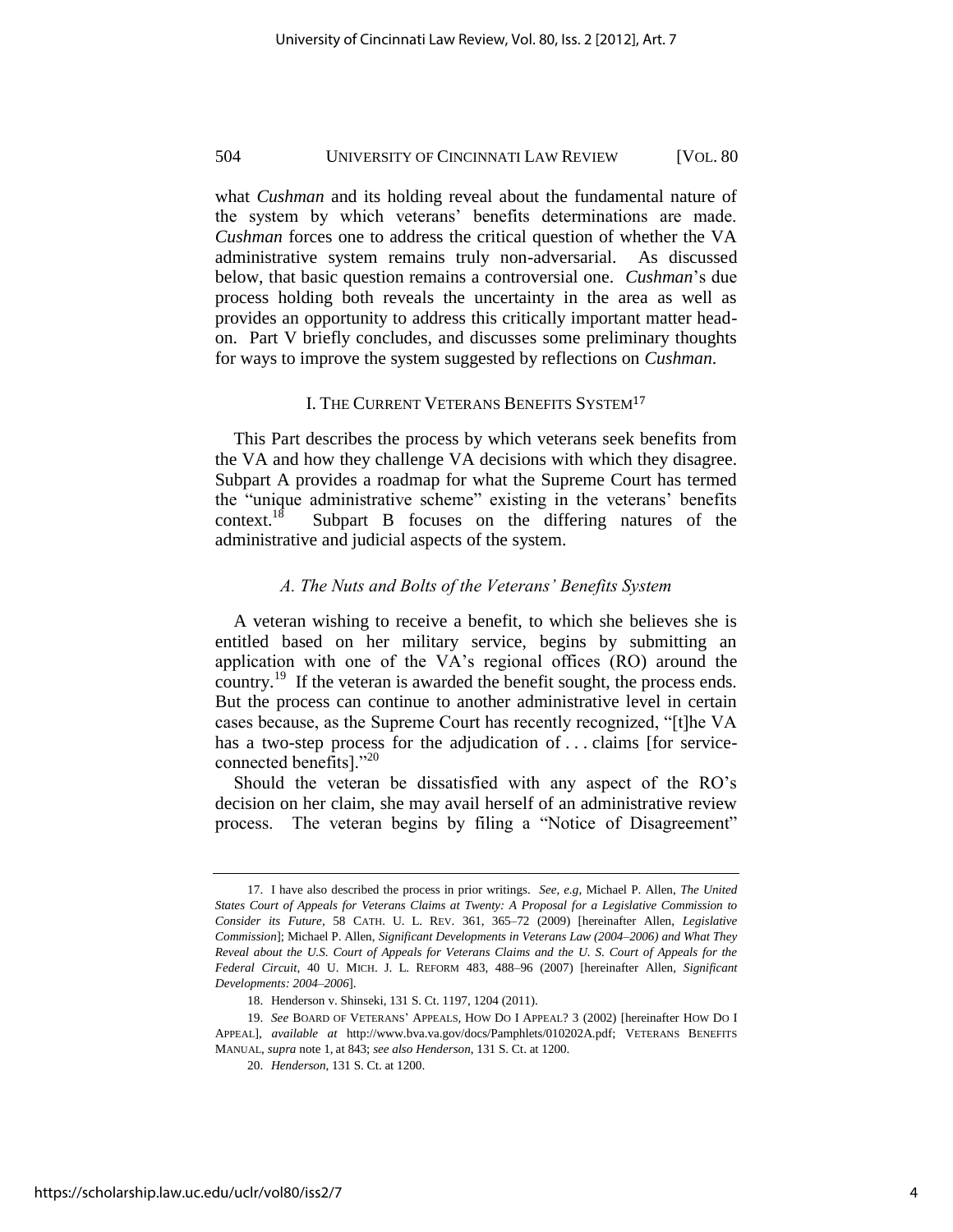(NOD) with the  $RO<sup>21</sup>$  The NOD triggers the RO's obligation to prepare a "Statement of the Case" (SOC), setting forth the bases of the decision being challenged.<sup>22</sup> If the veteran wishes to pursue an appeal after receiving the SOC, she files a form with the RO indicating her desire for administrative review by the Board of Veterans' Appeals (Board).<sup>23</sup> ―The Board is a body within the VA that makes the agency's final decision in cases appealed to it."<sup>24</sup>

The Board bases its decision "on the entire record of the proceeding and upon consideration of all evidence and material of record and applicable law and regulation.<sup> $25$ </sup> In addition to the material developed at the RO, the Board may also conduct personal hearings with the veteran, during which new evidence may be introduced in the record.<sup>26</sup> The Board processes an extraordinarily large number of appeals. For example, in fiscal year 2010, the Board received 52,526 cases and issued 49,127 decisions. $^{2}$ 

Since the enactment of the VJRA in 1988, if a veteran is dissatisfied with a final decision of the Board, she may elect to appeal that decision to the CAVC, which has exclusive jurisdiction to review such matters. $^{28}$ The Secretary of the Department of Veterans Affairs (the Secretary) may not appeal an adverse Board decision.<sup>29</sup> Congress created the CAVC under its Article I powers as a court entirely independent of the VA.<sup>30</sup> The court is comprised of nine judges appointed for fifteen-year

<sup>21.</sup> *See* 38 U.S.C. § 7105(a) (2006); *see also* HOW DO I APPEAL, *supra* note 19, at 4.

<sup>22.</sup> *See* 38 U.S.C. § 7105(d); *see also* HOW DO I APPEAL, *supra* note 19, at 5. The veteran also has the option to seek review by a "Decision Review Officer" at the RO before seeking a SOC. 38 C.F.R. § 3.2600 (2010). This optional process is discussed in the VETERANS BENEFIT MANUAL, *supra*  note 1, ch. 12.8 at 924–27. Pursuing this course is merely a way in which to receive an additional level of review at the RO. It does not affect the right to appeal to the Board of Veterans' Appeals.

<sup>23.</sup> *See* 38 U.S.C. § 7105(d)(3); *see also* HOW DO I APPEAL, *supra* note 19, at 6.

<sup>24.</sup> *Henderson*, 131 S. Ct. at 1200. The Board is led by a Chairperson, appointed by the President and confirmed by the Senate, and a Vice-Chairperson, designated by the Secretary. *See* 38 U.S.C. § 7101(b)(1) (2006) (describing appointment of the Chairperson); 38 U.S.C. § (b)(4) (2006) (describing appointment of the Vice-Chairperson). There are also approximately 60 Board members, also referred to as Veterans Law Judges. *See* BOARD OF VETERANS' APPEALS, REPORT OF THE CHAIRMAN, FISCAL YEAR 2010, at 3 (2011) [hereinafter 2010 BOARD REPORT], *available at*  [http://www.bva.va.gov/docs/Chairmans\\_Annual\\_Rpts/BVA2010AR.pdf.;](http://www.bva.va.gov/docs/Chairmans_Annual_Rpts/BVA2010AR.pdf) *see also* VETERANS BENEFITS MANUAL, *supra* note 1, at 972 n.8. They are appointed to undefined terms and are subject to performance reviews conducted by a panel of other members of Board. *Id*. Board members are appointed by the Secretary with the approval of the President. *See* 38 U.S.C. § 7101A(a)(1) (2006).

<sup>25.</sup> *See* 38 U.S.C. § 7104(a) (2006).

<sup>26.</sup> *See* HOW DO I APPEAL, *supra* note 19, at 8–10.

<sup>27. 2010</sup> BOARD REPORT, *supra* note 24, at 24. This figure is the more conservative one the Board reports. During the same period, there were actually 57,925 appeals perfected at the RO level. *Id*. at 16.

<sup>28. 38</sup> U.S.C. § 7252(a) (2006).

<sup>29.</sup> *Id*.

<sup>30. 38</sup> U.S.C. § 7251 (2006); see also Watson v. Shinseki, 23 Vet. App. 352, 352 (2010) ("[T]his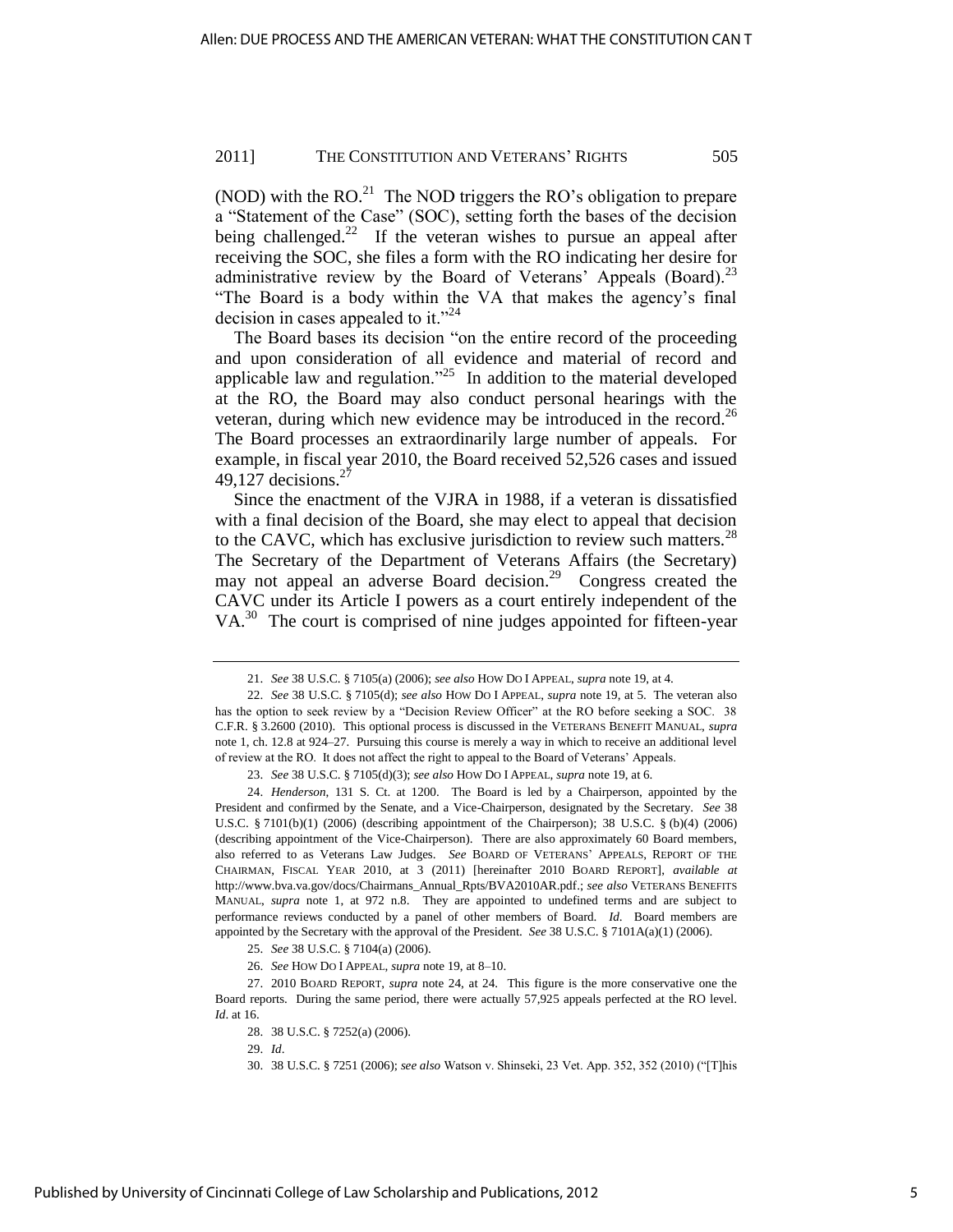terms by the President with the advice and consent of the Senate. $31$  The CAVC is an appellate body that Congress specifically precluded from making factual determinations.<sup>32</sup> Congress also provided that the CAVC could decide cases in panels of not less than three judges or by a single judge acting alone.<sup>33</sup> This ability to decide cases by a single judge is unique in the federal system and is also subject to debate in the realm of veterans  $law<sup>34</sup>$ —a matter that will be discussed later in this Article.<sup>35</sup> The CAVC processes a large number of cases. For example, in fiscal year 2009 (the last year for which an annual report was available when this Article was written), there were 4,725 new cases filed at the court with 4,379 decisions rendered.<sup>36</sup>

Any aggrieved party may appeal a final CAVC decision to the Federal Circuit.<sup>37</sup> Review of Federal Circuit decisions is available by writ of certiorari to the Supreme Court of the United States.<sup>38</sup> Review in the Federal Circuit is limited by statute. In the absence of a constitutional issue, the Federal Circuit may review only legal questions; the Federal Circuit is specifically precluded from ruling on a factual determination or on the application of law to the facts in a particular case in the absence of a constitutional question.<sup>39</sup> In fiscal year 2010, 13% of the Federal Circuit's caseload concerned appeals from the

33. 38 U.S.C. § 7254(b) (2006).

34. For discussions of the use of single judge authority, see Allen, *Significant Developments: 2004–2006*, *supra* note 17, at 515–21; Sarah M. Haley, Note, *Single-Judge Adjudication in the Court of Appeals for Veterans Claims and the Devaluation of Stare Decisis*, 56 ADMIN. L. REV. 535 (2004); Ronald L. Smith, *The Administration of Single Judge Decisional Authority by the United States Court of Appeals for Veterans Claims*, 13 KAN. J.L. & PUB. POL'Y 279 (2004).

35. *See infra* Part III.A.2.

36. UNITED STATES COURT OF APPEALS FOR VETERANS CLAIMS, ANNUAL REPORTS 2000–2009 [hereinafter CAVC ANNUAL REPORTS], *available at*  [http://www.uscourts.cavc.gov/documents/Annual\\_Report\\_FY\\_2009\\_October\\_1\\_2008\\_to\\_September\\_3](http://www.uscourts.cavc.gov/documents/Annual_Report_FY_2009_October_1_2008_to_September_30_2009.pdf) [0\\_2009.pdf](http://www.uscourts.cavc.gov/documents/Annual_Report_FY_2009_October_1_2008_to_September_30_2009.pdf) (last visited May 29, 2012).

37. *See* 38 U.S.C. § 7292 (2006). The Federal Circuit was created by Congress as an Article III tribunal in 1982. *See* Federal Courts Improvement Act of 1982, Pub. L. No. 97-164, 96 Stat. 25 (codified as amended in scattered sections of 28 U.S.C.). Unlike the other federal circuit courts of appeals, the Federal Circuit's jurisdiction is subject specific not geographic. *See* 28 U.S.C. § 1295 (2006) (setting forth Federal Circuit's appellate jurisdiction). In the veterans law context, in addition to hearing appeals from the CAVC's decisions, the Federal Circuit also has exclusive jurisdiction "to review and decide any challenge to the validity of any statute or regulation or any interpretation thereof" under Title 38. *See* 38 U.S.C. § 7292(c).

38. *See* 28 U.S.C. § 1254 (2006) (providing for Supreme Court appellate jurisdiction concerning decisions of the courts of appeals).

39. *See* 38 U.S.C. § 7292(d)(2).

Court is an independent Federal Court. This Court is not part of the VA, and it is wholly separate from the VA and the Board." (citing 38 U.S.C. § 7251)).

<sup>31.</sup> The statute creating the CVAC provides that the court shall have between three and seven members serving 15 year terms. *See* 38 U.S.C. § 7253(a), (c). Congress authorized two additional judgeships on a temporary basis through January 1, 2013. 38 U.S.C. § 7253(i).

<sup>32. 38</sup> U.S.C. § 7261(c) (2006).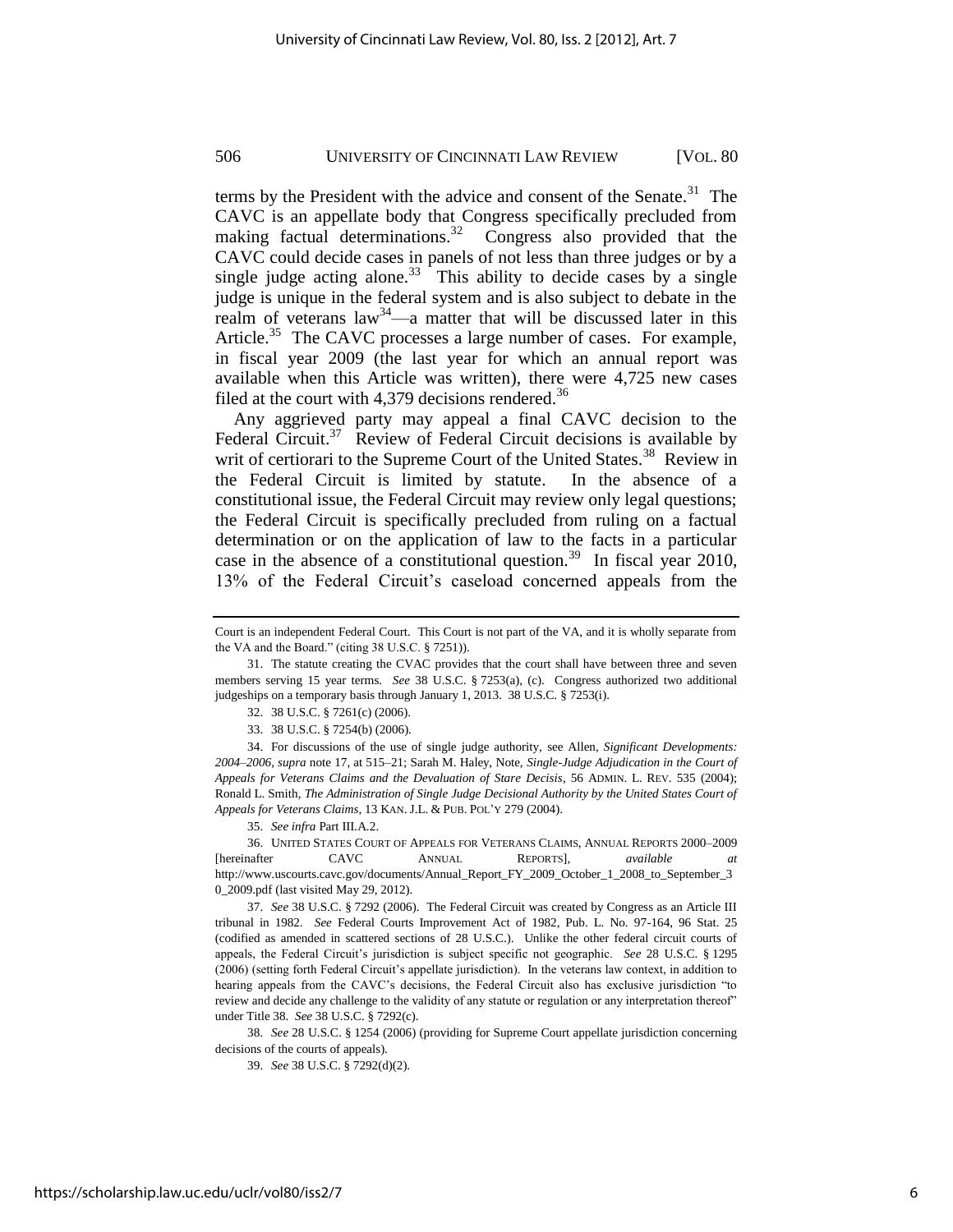$CAVC.<sup>40</sup>$ 

## *B. The Natures of the Administrative and Judicial Systems*

As described above, the award and review of veterans' benefits determinations is a hybrid system. There is both an administrative component at the VA and a judicial component independent of the agency. But there is more of a difference than simply proceeding before two different types of governmental actors. There is a fundamental distinction in the nature of the processes that are purportedly utilized in the differing portions of the system. This state of affairs is perhaps unsurprising given the grafting of judicial review onto the system for the first time in 1988. This subpart describes the fundamentally different natures of the administrative and judicial systems. Its focus is on the way in which these systems, in particular the administrative one, are purported to operate. I return to questions of how the system may actually operate later in the Article.<sup>41</sup>

As the Supreme Court has recently noted, the veterans' benefits process is a "unique administrative scheme."<sup>42</sup> A defining aspect of this unique system is that it is purported to be non-adversarial, pro-claimant, and informal.<sup>43</sup> This fundamental reality has been recognized by every court in the system of review Congress established from the Supreme Court,<sup>44</sup> to the Federal Circuit,<sup>45</sup> to the CAVC.<sup>46</sup> Congress also

45. *See, e.g.*, Hodge v. West, 155 F.3d 1356, 1362 (Fed. Cir. 1998) (describing how the court and the Supreme Court "both have long recognized that the character of the veterans' benefits statutes is strongly and uniquely pro-claimant" and characterizing the process as a "historically non-adversarial system of awarding benefits to veterans").

46. *See, e.g.*, Trilles v. West, 13 Vet. App. 314, 326 (2000) (characterizing VA system as one that is a "pro-claimant nonadversarial claims adjudication process"); Littke v. Derwinski, 1 Vet. App. 90, 91 (1990) ("VA takes pride in operating a system of processing and adjudicating claims for benefits

<sup>40.</sup> *See* UNITED STATES COURT OF APPEALS FOR THE FEDERAL CIRCUIT, APPEALS FILED BY CATEGORY: FY 2009-10, *available at* [http://www.cafc.uscourts.gov/images/stories/the](http://www.cafc.uscourts.gov/images/stories/the-court/statistics/Caseload_by_Category_Appeals_Filed_2010.pdf)[court/statistics/Caseload\\_by\\_Category\\_Appeals\\_Filed\\_2010.pdf.](http://www.cafc.uscourts.gov/images/stories/the-court/statistics/Caseload_by_Category_Appeals_Filed_2010.pdf) 

<sup>41.</sup> *See infra* Part IV.

<sup>42.</sup> Henderson v. Shinseki, 131 S. Ct. 1197, 1204 (2011).

<sup>43.</sup> For example, the VA has promulgated regulations describing Board hearings explicitly as being nonadversarial. 38 C.F.R. § 20.700(c) (2010) ("Hearings conducted by the Board are ex parte in nature and nonadversarial."

<sup>44.</sup> *See, e.g.*, Walters v. Nat'l Ass'n of Radiation Survivors, 473 U.S. 305, 309 (1985) (noting that as of 1985, "[T]he process prescribed by Congress for obtaining disability benefits does not contemplate the adversary mode of dispute resolution utilized by courts in this country."); *Henderson*, 131 S. Ct. at 1205–06 (recognizing that Congress "place[d] a thumb on the scale on the side of veterans‖) (quoting Shinseki v. Sanders, 129 S. Ct. 1696, 1707 (2009) (Souter, J., dissenting)); *id.*  (―When a claim is filed, proceedings before the VA are informal and nonadversarial.‖). *Henderson* was, in many respects, a reaffirmation of the Court's understanding of the nature of the administrative system evinced over 25 years before in *Walters*. Whether changes in the past quarter century have, in reality, changed the nature of the system is a topic to which I return below. *See infra* Part IV.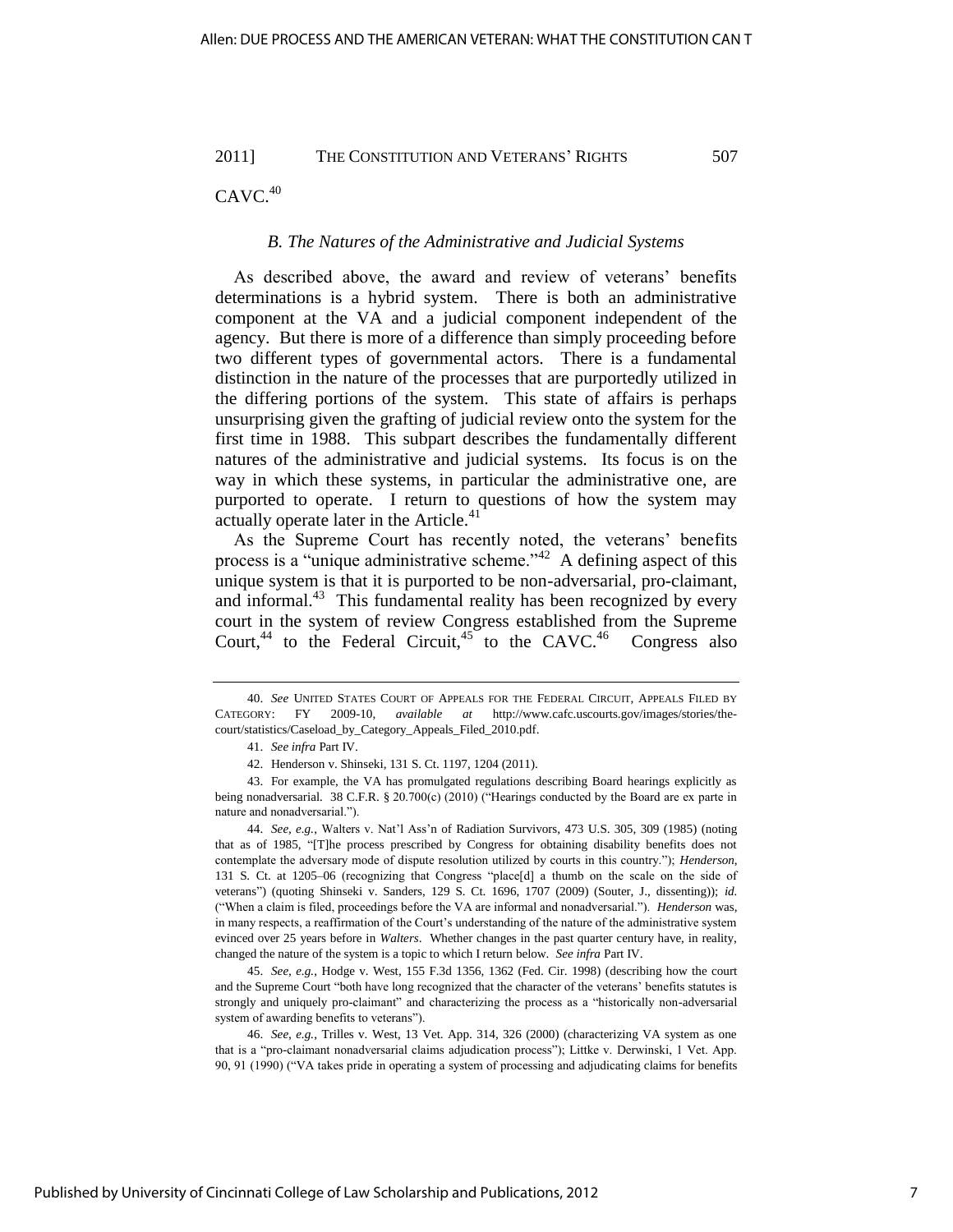indicated that it believed the system was non-adversarial when it created the current process for judicial review. $47$  There is no question that there have been debates about the utility of a non-adversarial system as well as whether such a characterization is accurate as a descriptive matter. $48$ For present purposes, however, I focus on the aspects of the administrative system that are often cited as evidence of its nonadversarial, pro-claimant nature.<sup>49</sup>

The following aspects of the veterans' benefits system demonstrate the facially non-adversarial and pro-claimant nature of the process:

- The VA is required to provide notice to claimants concerning what must be done to establish entitlement to benefits. Such notice includes "any information, and any medical or lay evidence, not previously provided to the Secretary that is necessary to substantiate the claim."<sup>50</sup>
- Significantly, the VA has a statutory duty to assist claimants in developing evidence to establish their claims.<sup>51</sup> The Supreme Court specifically noted this requirement in contrasting the administrative system from a traditional adversarial process. $52$
- There is no statute of limitations to file an application seeking benefits based on a service-connected disability.<sup>5</sup>
- Principles of res judicata have far less purchase in the administrative system than they do in general civil litigation because veterans seeking to revisit rejected claims have the

50. 38 U.S.C. § 5103(a) (2006); *see also* 38 U.S.C. § 3159(b). (adopting regulations implementing the statutory duty to assist).

that is both informal and nonadversarial.").

<sup>47.</sup> *See, e.g.*, H.R. Rep. No. 100-963, at 12 (1988) ("Congress has designed and fully intends to maintain a beneficial non-adversarial system of veterans benefits. This is particularly true of serviceconnected disability compensation where the element of cause and effect has been totally by-passed in favor of a simple temporal relationship between incurrence of the disability and the period of active duty.").

<sup>48.</sup> *See, e.g.*, Allen, *Significant Developments: 2004–2006*, *supra* note 17, at 526 n.244 (collecting sources); *see also infra* Part IV (discussing issues Cushman raises concerning the nature of the administrative system).

<sup>49.</sup> The Supreme Court recently noted many of these features. Henderson v. Shinseki, 131 S. Ct. 1197, 1200–01, 1205–06 (2011).; *see also* Rory R. Riley, *The Importance of Preserving the Pro-Claimant Policy Underlying the Veterans' Benefits Scheme: A Comparative Analysis of the Administrative Structure of the Department of Veterans Affairs Disability Benefits System*, 2 VETERANS L. REV. 77, 83–92 (2010) [hereinafter Riley, *Pro-Claimant*] (cataloguing non-adversarial, pro-claimant features of the veterans' benefits system).

<sup>51. 38</sup> U.S.C. § 5103A (2006).

<sup>52.</sup> *Henderson*, 131 S. Ct. at 1206; *see also* Shinseki v. Sanders, 556 U.S. 396, 407 (2009) (Souter, J., dissenting) ("The VA differs from virtually every other agency in being itself obligated to help the claimant develop his claim . . . .").

<sup>53.</sup> *Henderson*, 131 S. Ct. at 1200–01 ( $A$  veteran faces no time limit for filing a claim . . . ."); *Id.* at 1206, 1222 ("[A] veteran seeking benefits need not file an initial claim within any fixed period after the alleged onset of disability or separation form service."). For a further discussion of issues concerning statutes of limitations, *see* Riley, *Pro-Claimant*, *supra* note 49, at 87–89.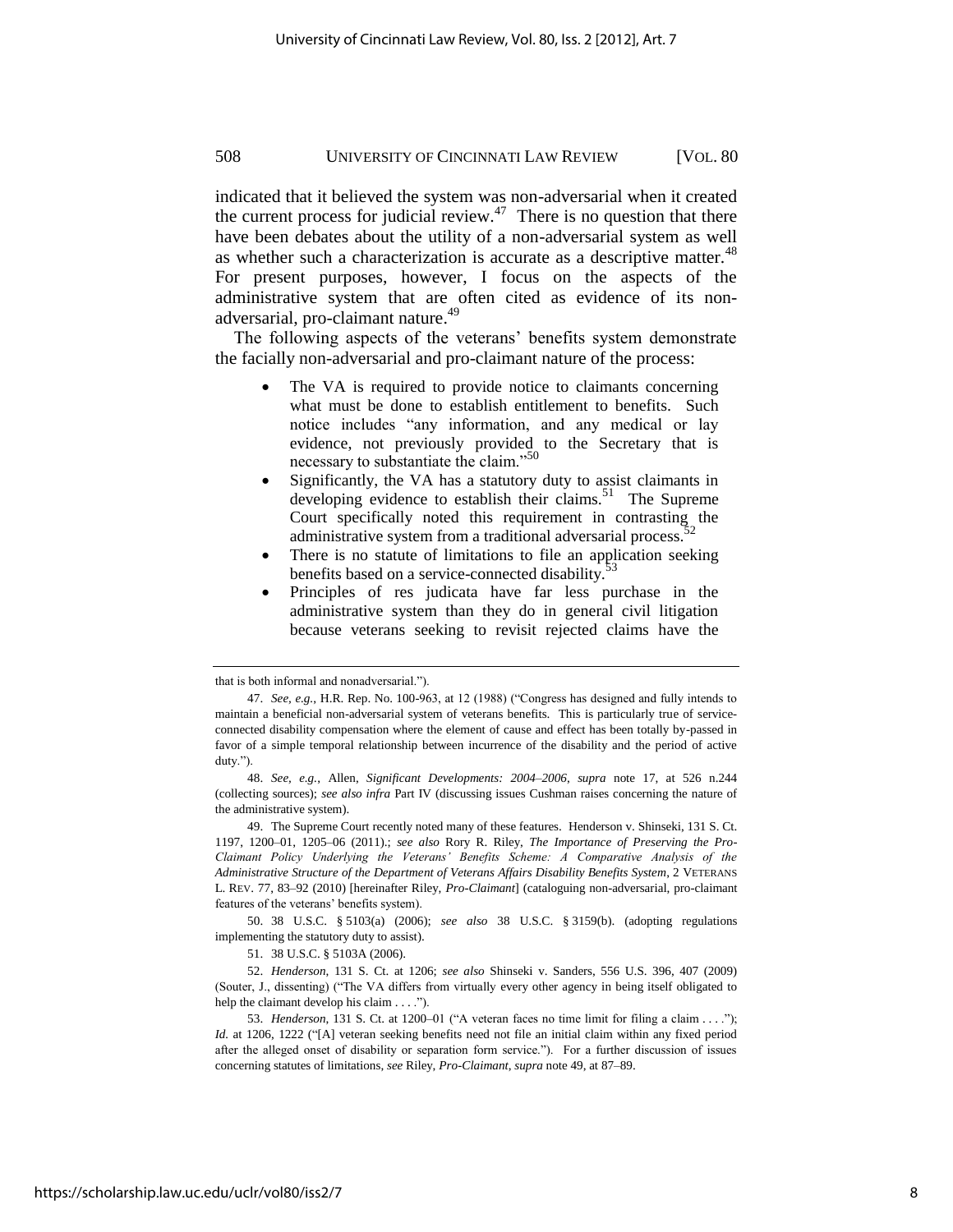ability to reopen claims based on the submission of new and material evidence<sup>54</sup> or to attack the earlier decision by alleging that it was the product of "clear and unmistakable error."<sup>55</sup>

- ―[W]henever positive and negative evidence on a material issue is roughly equal," the VA is required to give to the veteran the "benefit of the doubt" with respect to proof of that issue. $56$
- The VA is required to "sympathetically read" a veteran's claim documents.<sup>57</sup>
- In terms of statutory interpretation, the Supreme Court has adopted a "rule that interpretative doubt is to be resolved in the veteran's favor."<sup>58</sup>

In addition to the way in which the system is described based on the procedures on the books, the non-adversarial nature of the administrative aspect of the process is supported by the percentage of cases at the CAVC in which veterans proceed pro se. For example, in fiscal year 2009, 68% of appeals filed at the CAVC were from pro se litigants.<sup>59</sup> And even at the time of disposition, veterans remained pro se in 28% of cases. $60$ 

It is not surprising that so many cases the CAVC hears, especially when assessed at the time of filing, are *pro se*. This is because veterans have been in the uniquely pro-claimant, non-adversarial administrative system.<sup>61</sup> In at least partial recognition of the purported nature of the administrative process, lawyers have been disfavored. During the Civil War, Congress imposed a limit of \$10 on fees a lawyer could charge for assisting a veteran in obtaining most veterans' benefits.<sup>62</sup> Regarding

<sup>54. 38</sup> U.S.C. § 5108 (2006). The ability to reopen a claim is not merely hypothetical; it is a significant way in which veterans seek benefits. For example, in fiscal year 2007, the VA received 838,141 claims for benefits. Veterans for Common Sense v. Peake, 563 F. Supp. 2d 1049, 1070 (N.D. Cal. 2008). 612,968 of these filings were claims to re-open previously denied claims. *Id*.

<sup>55. 38</sup> U.S.C. §§ 5109A, 7111 (2006). To establish clear and unmistakable error in a decision, which can be done after the time to appeal has passed, the veteran must show that (1) the decision was incorrect because either the facts known at the time were not before the adjudicator or the law then in effect was applied incorrectly, and (2) the outcome would have been manifestly different if that error had not been made. Russell v. Principi, 3 Vet. App. 310, 313 (1992) (en banc).

<sup>56.</sup> *Henderson*, 131 S. Ct. at 1201 (citing 38 U.S.C. § 5107(b)). The classic CAVC case on the benefit of the doubt doctrine is Gilbert v. Derwinski, 1 Vet. App. 49 (1990).

<sup>57.</sup> *See e.g.*, Robinson v. Shinseki, 557 F.3d 1355, 1359-60 (Fed. Cir. 2009) (citing Comer v. Peake, 552 F.3d 1362, 1369–70 (Fed. Cir. 2009)); Szemraj v. Principi, 357 F.3d 1370, 1373 (Fed. Cir. 2004).

<sup>58.</sup> Brown v. Gardner, 513 U.S. 115, 118 (1994).

<sup>59.</sup> CAVC ANNUAL REPORTS, *supra* note 36.

<sup>60.</sup> *Id*.

<sup>61.</sup> There are risks to veterans in the transition from the non-adversarial administrative system to the more traditional form of litigation before the CAVC and the Federal Circuit. I have discussed these risks elsewhere. *See* Allen, *Significant Development: 2004–2006*, *supra* note 17, at 526–28.

<sup>62.</sup> Act of July 4, 1864, §§ 12-13, 13 Stat. 387, 389. Two years earlier, Congress had limited the fees that could lawfully be charged to \$5. Act of July 14, 1862, §§ 6-7, 12 Stat. 566, 568.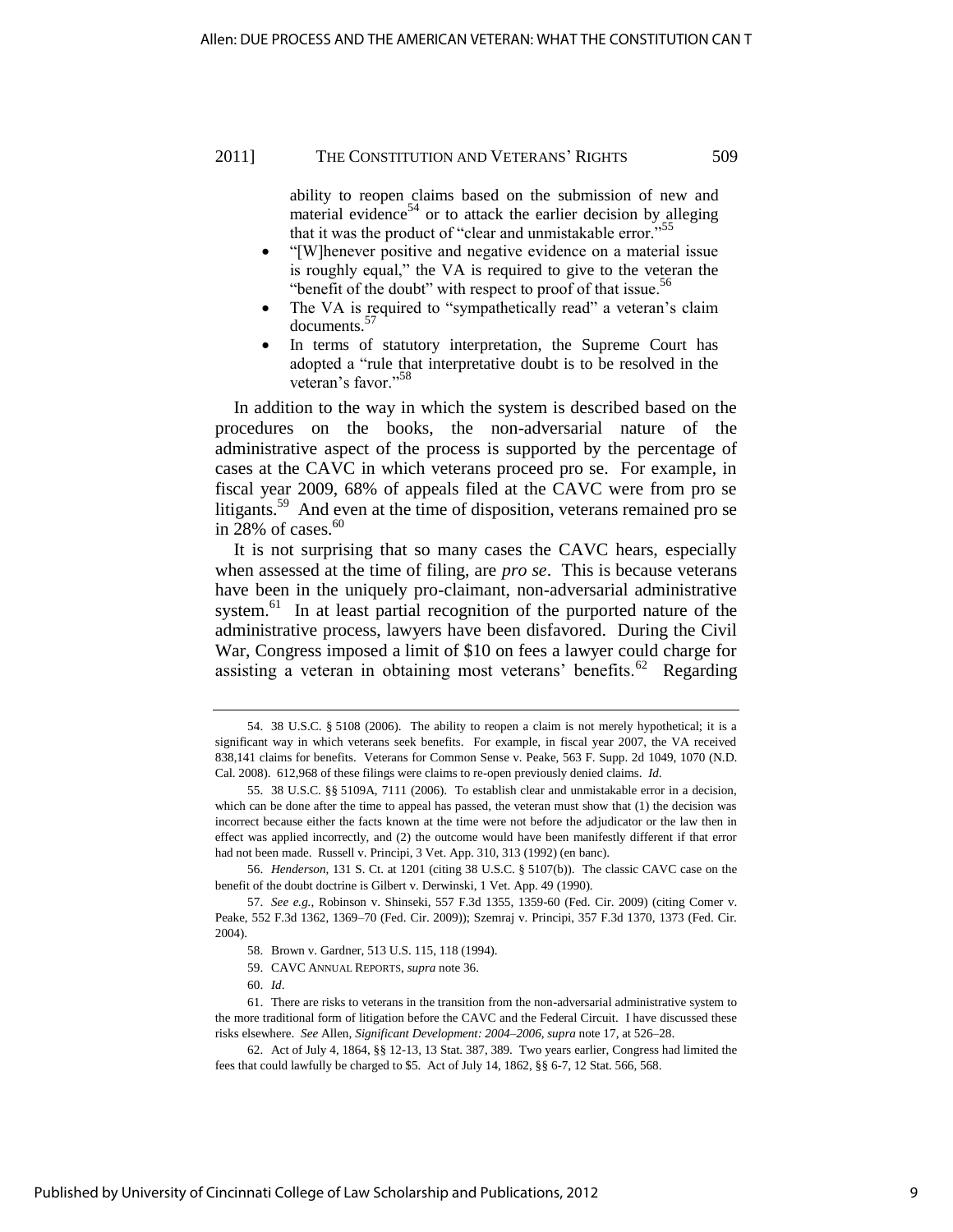claims before the VA, this fee limitation remained in place, without adjustment for inflation, until  $2007$ .<sup>63</sup> But even today, a veteran may employ a lawyer for a fee only after she has filed a notice of disagreement with respect to an RO decision.<sup>64</sup> Such limitations on the right of veterans to employ lawyers when seeking benefits are strong evidence, if more were needed, that the administrative process is not meant to mirror traditional adversary litigation.<sup>65</sup>

Unlike the purportedly non-adversarial nature of the administrative system, proceedings before the federal courts concerning veterans' benefits matters are unquestionably traditional and adversarial.<sup>66</sup> Indeed, the CAVC takes the unusual step—at least unusual in other contexts—of specifically reminding veterans that they have entered an adversarial process. The CAVC's Website provides: "The Court's review of an appeal is an adversarial process and pro-veteran rules under which the VA decides claims do not apply to the Court." $67$ 

In sum, when one considers the nature of the current process for the award and review of veterans' benefits, one is confronted with an amalgam. The administrative process is descriptively one that is nonadversarial and pro-claimant. In contrast, the judicial process is one that

<sup>63.</sup> *See* Pub. L. No. 109-461, § 101, 120 Stat. 3405, 3407-08 (2006). Fee limitations were not imposed on work before judicial bodies when the VJRA first provided for such review. *See* Steven K. Berenson, *Legal Services for Struggling Veterans—Then and Now*, 31 HAMLINE J. PUB. L. & POL'Y 101, 114 n.63 (2009). This provision is now codified in the final section of 38 U.S.C.  $\S 5904(c)(1)$ (2006) providing that the general fee limitations set forth in that provision "do[] not apply to fees charged, allowed or paid for services provided before a court."

<sup>64. 38</sup> U.S.C. § 5904 $(c)(1)$  (Providing that except in certain specific matters related to loans, guarantees or insurance, "[A] fee may not be charged, allowed, or paid for services of agents and attorneys with respect to services provided before the date on which a notice of disagreement is filed with respect to the case."). Veterans are, however, often assisted by non-lawyer Veterans' Service Officers (VSOs) associated with veterans' advocacy groups such as the Vietnam Veterans of America and the American Legion. For a discussion of the role of VSOs, see VETERANS BENEFITS MANUAL, *supra* note 1, at 1403–04.

<sup>65.</sup> There has been much written about the appropriate role of lawyers in the system. For background on this issue, see, for example, Michael P. Allen, *The Law of Veterans' Benefits 2008-2010: Significant Developments, Trends, and a Glimpse into the Future*, 3 VETERANS L. REV. 1, 62–63 (2011) [hereinafter Allen, *Significant Developments: 2008–2010*]; Berenson, *supra* note 63 at 112–122; Victoria L. Collier & Drew Early, *Cracks in the Armor: Due Process, Attorney's Fees, and the Department of Veterans Affairs*, 18 ELDER L.J. 1, 3–9 (2010); James D. Ridgway, *The Veterans' Judicial Review Act Twenty Years Later: Confronting the New Complexities of the Veterans Benefits System*, 66 N.Y.U. ANN. SURV. AM. L. 251, 260–63 (2010) [hereinafter Ridgway, *Twenty Years*].

<sup>66.</sup> Henderson v. Shinseki, 131 S. Ct. 1197, 1201 (2011); *see also* John J. Farley, III, *The New Kid on the Block of Veterans Law*, 38 FED. B. NEWS & J. 488, 489 (1991) (describing the CAVC as a "traditional appellate court"); Ridgway, *Twenty Years*, *supra* note 65, at 257 ("Whereas the VA system") is non-adversarial and claimant-friendly, the CAVC is an adversarial forum that favors neither side in a case.").

<sup>67.</sup> *See Court Process*, U.S. CT. APPEALS VETERANS CLAIMS, [http://www.uscourts.cavc.gov/about/how\\_to\\_appeal/HowtoAppealWithoutCourtProcess.cfm](http://www.uscourts.cavc.gov/about/how_to_appeal/HowtoAppealWithoutCourtProcess.cfm) (last visited May 29, 2012)*.*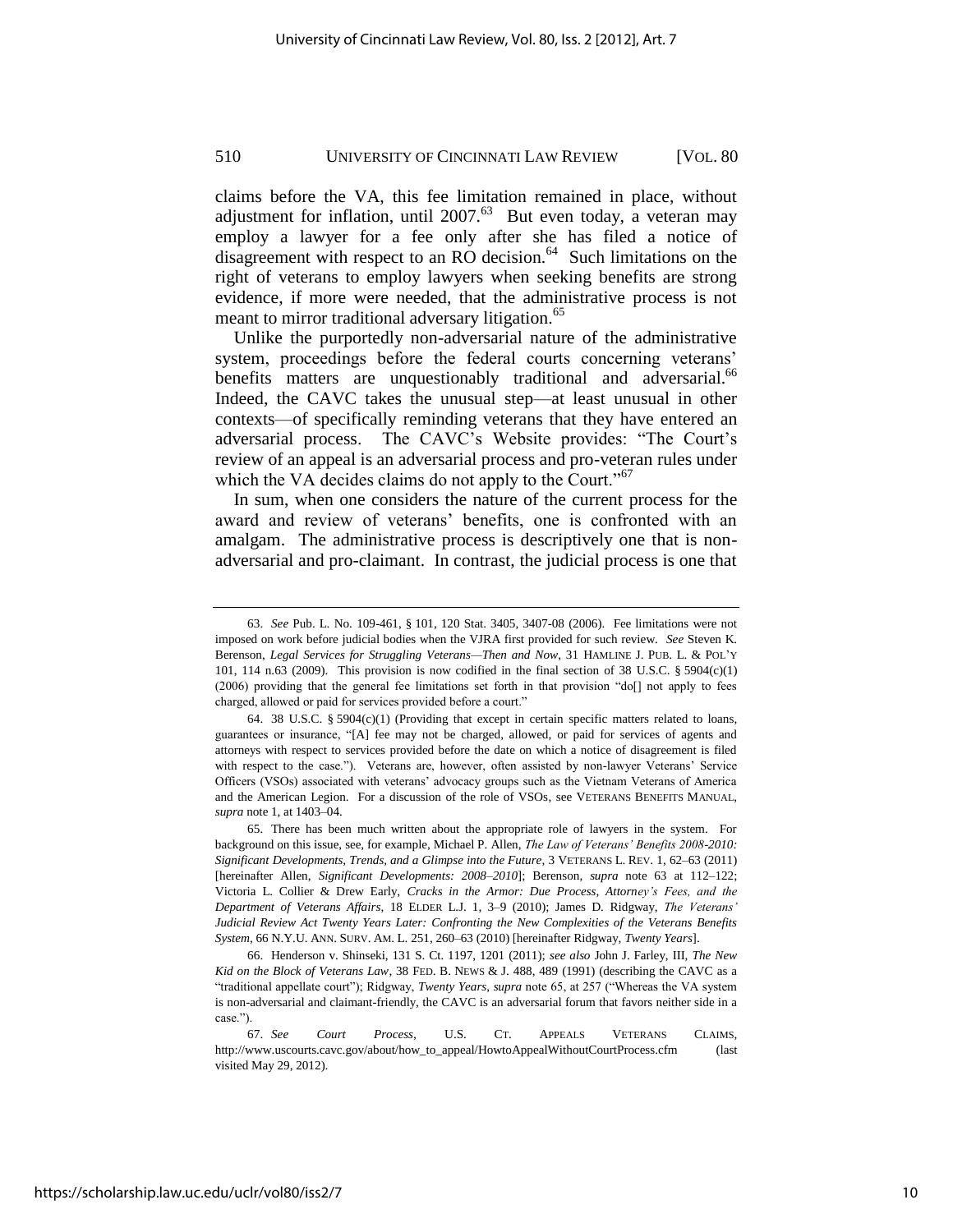is more traditionally adversarial. The next Part describes the Federal Circuit's decision in *Cushman*. Thereafter, the Article considers how that decision might affect this truly odd system, including how one views the administrative process.<sup>68</sup>

## II. *CUSHMAN* AND VETERANS' DUE PROCESS RIGHTS

#### *A.* Cushman

Philip Cushman was a Vietnam veteran who served in the United States Marine Corps and was honorably discharged.<sup>69</sup> He injured his back in service and, after leaving the service, was assigned a disability rating of 60% based on his back injury.<sup>70</sup> Over time, Mr. Cushman's back conditions worsened to the point that he could not perform the duties associated with his job at a warehouse.<sup>71</sup> He eventually sought VA benefits and claims to be entitled to a 100% rating based on a classification of "total disability based upon individual unemployability" or TDIU.<sup>72</sup> A veteran claiming TDIU essentially asserts that even though his disability standing alone does not merit a 100% rating, his condition or combination of conditions is such that he or she is unable to be meaningfully employed.<sup>73</sup> After a series of remands within the VA, the Board denied Mr. Cushman a TDIU 100% rating in the early 1980s.<sup>74</sup> Because there was no judicial review at the time, Mr. Cushman's case ended.

Mr. Cushman again sought a 100% rating based on TDIU in 1994 based on a reassessment of his medical condition.<sup>75</sup> The VA granted him such benefits effective on the date of his 1994 claim.<sup>76</sup> However, Mr. Cushman then sought an earlier effective date for his  $TDIU.^{77}$  His

74. *Cushman*, 576 F.3d at 1293. The claim was originally denied in 1980 and was denied again on reconsideration in 1982. *Id*.

<sup>68.</sup> *See infra* Parts III–IV.

<sup>69.</sup> Cushman v. Shinseki, 576 F.3d 1290, 1292 (Fed. Cir. 2009).

<sup>70.</sup> *Id*. Once a veteran is service-connected for a disability, the disability must be rated in terms of its impact on the veteran's earning capacity. 38 U.S.C. § 1155 (2006). The ratings are in ten percent increments from 0% to 100%. *Id*. Congress has directed that the VA adopt a ratings schedule assigning a monetary amount for the different levels of ratings. *Id*. For further information on ratings, *see* VETERANS BENEFITS MANUAL, *supra* note 1, at 261–430.

<sup>71.</sup> *Cushman*, 576 F.3d at 1292.

<sup>72.</sup> *Id*. at 1293.

<sup>73.</sup> *See* 38 C.F.R. § 4.16 (2010) (defining conditions for TDIU).

<sup>75.</sup> *Id*.

<sup>76.</sup> *Id*.

<sup>77.</sup> *Id*. at 1293–94. The concept of effective date concerns the point from which the VA must pay a veteran the compensation to which she is entitled. Congress has provided explicit rules for determining the effective date for certain types of claims. 38 U.S.C. § 5110 (2006). In most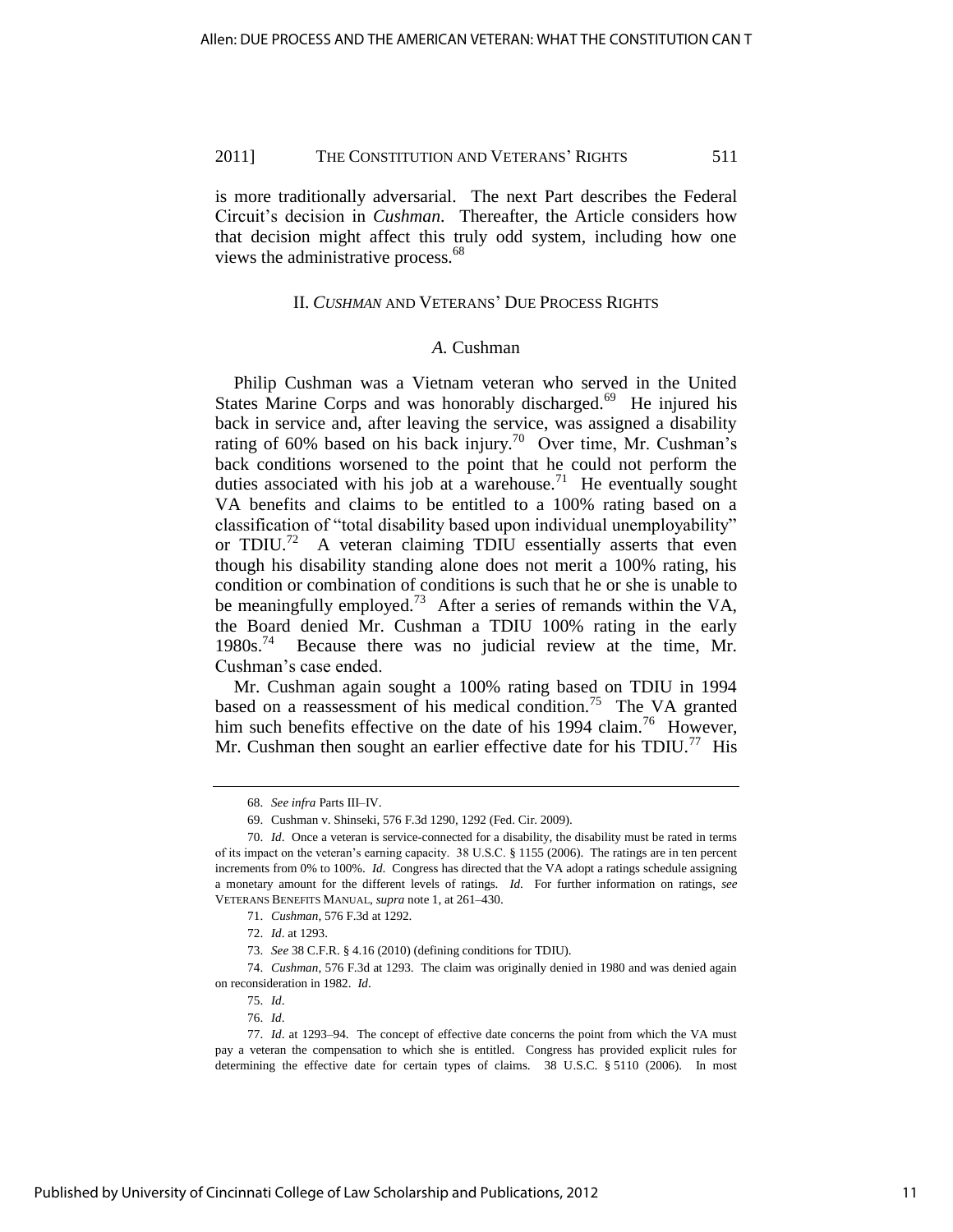argument was that he discovered that the medical records that had been utilized to deny his claim in the early 1980s had been altered.<sup>78</sup> The Board eventually denied his request for an earlier effective date and the CAVC affirmed that decision.<sup>79</sup>

Mr. Cushman next appealed to the Federal Circuit claiming, in part, that he was denied due process of law because of the VA adjudicators considered these altered medical records.<sup>80</sup> The Federal Circuit first acknowledged that it was an open question whether an applicant for veterans' benefits had a property interest subject to constitutional protection.<sup>81</sup> Whether such a property interest existed was a threshold question because the Constitution's Due Process Clause applies only if there is a "life, liberty or property" interest at stake. $82$  The circuit court answered the question: "[w]e conclude that such entitlement to benefits [for service-connected disabilities] is a property interest protected by the Due Process Clause of the Fifth Amendment to the United States Constitution."<sup>83</sup>

The Federal Circuit reached its conclusion by reasoning that the benefits to which veterans are entitled are "nondiscretionary, [and] statutorily mandated."<sup>84</sup> As such, upon a showing that a veteran meets the statutory requirements, she is absolutely entitled to receipt of benefits.<sup>85</sup> This was enough to convince the court that Congress had created the requisite property interest to which the Constitution's Due

80. *Cushman*, 576 F.3d at 1296.

81. *Id*.; *see also* Walters v. Nat'l Ass'n of Radiation Survivors, 473 U.S. 305, 320 n.8 (1985). (noting that the Supreme Court had left unresolved whether applicants for government benefits have a property interest under the Due Process Clause).

82. Cleveland Bd. of Educ. v. Loudermill, 470 U.S. 532, 541 (1985); *see also Cushman*, 576 F.3d at 1296 ("To raise a due process question, the claimant must demonstrate a property interest entitled to such protection.").

circumstances, the effective date can be no earlier than the date on which the claim for benefits was filed. 38 U.S.C. § 5110(a) (2006).

<sup>78.</sup> *Cushman*, 576 F.3d at 1294.

<sup>79.</sup> *Id*. The procedural history of Mr. Cushman's claim is actually more complicated on a technical level. In the veterans' benefits system, res judicata principles have less force than in other areas of the law. A veteran may return to an earlier administrative decision and argue that the decision should be revisited even though the time to appeal has lapsed. She can do so either by alleging that she possesses "new and material evidence" on the matters decided, 38 U.S.C. § 5108 (2006), or that the earlier decision was the product of "clear and unmistakable error" known as CUE. 38 U.S.C. §§ 5109A, 7111 (2006). CUE is an extremely complicated area of veterans' law practice. For present purposes, however, all that is necessary to know is that after several stops in the system, Mr. Cushman eventually properly presented his claims that the Board's 1980 decisions denying him TDIU were the product of CUE based on the consideration of the altered medical records. *Cushman*, 576 F.3d at 1294. The Board rejected those assertions as did the CAVC. *Id*. at 1294–95.

<sup>83.</sup> *Cushman*, 576 F.3d at 1298.

<sup>84.</sup> *Id*.

<sup>85.</sup> *Id*.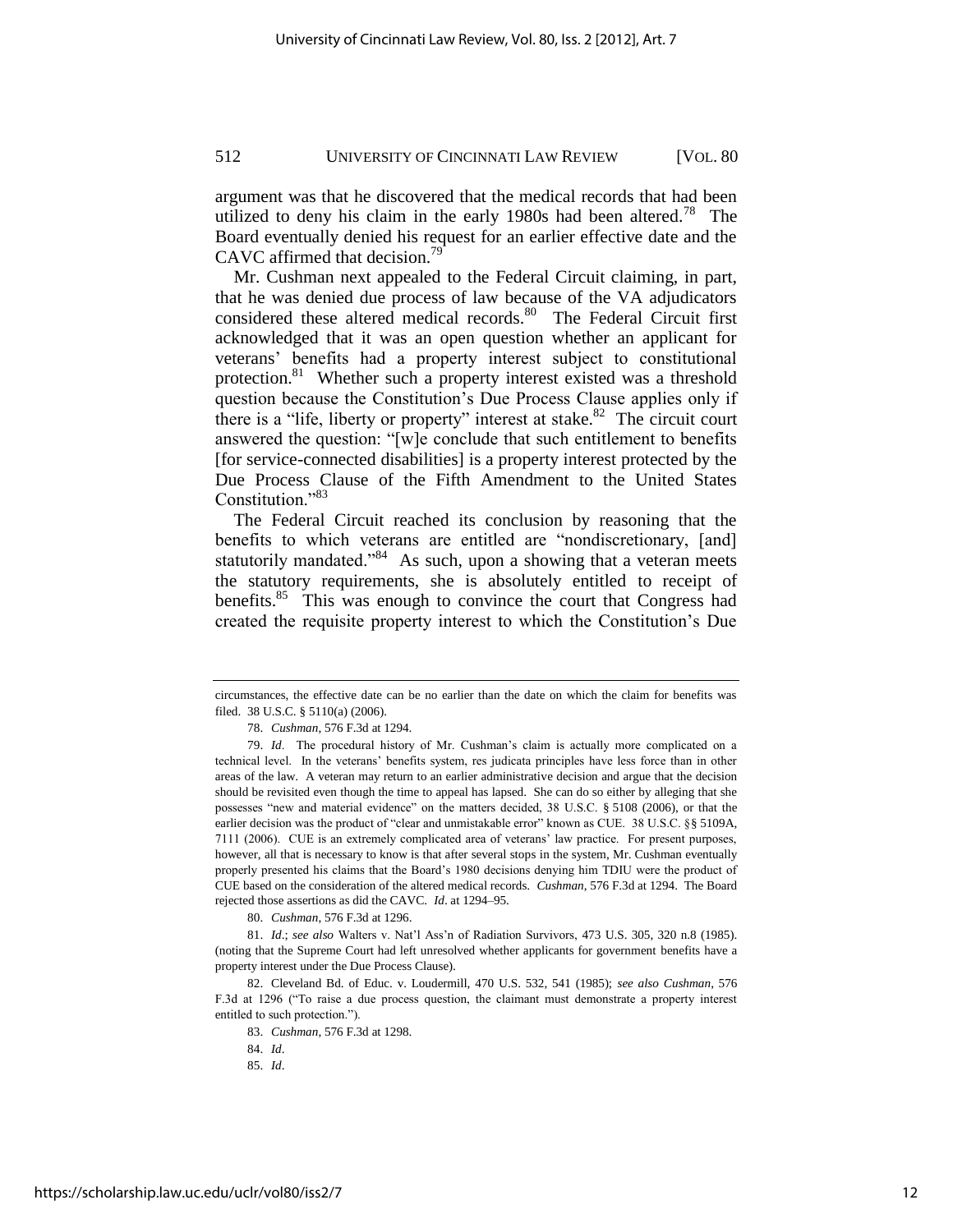Process Clause applied.<sup>86</sup>

Having concluded that the requisite property interest was implicated, the court next addressed what process the veteran was due. The answer to that question was contextual, assessed under the Supreme Court's familiar test announced in *Mathews v. Eldridge.*<sup>87</sup> In that case, the Court instructed courts to consider (1) "the private interest that will be affected by the official action;"  $(2)$  "the risk of an erroneous deprivation of such interest through the procedures used, and the probable value, if any, of additional or substitute procedural safeguards;" and (3) "the Government's interest, including the function involved and the fiscal and administrative burdens that the additional or substitute procedural requirement would entail."<sup>88</sup> In *Cushman*, the Federal Circuit concluded that Mr. Cushman's due process rights were violated by the consideration of altered documents in the administrative process.<sup>89</sup>

*Cushman* has proved to be a controversial decision on the Federal Circuit in the short time it has been on the books. For example, now-Chief Judge Rader wrote a concurrence to his own majority opinion in a case in which *Cushman* was applicable, noting colorfully: "I perceive that this court has run before the Supreme Court sounded the starting gun on property rights for applicants.<sup> $590$ </sup> And Judges Bryson and Moore

<sup>86.</sup> In a recent law review article, two associate counsels for the Board have taken the position that *Cushman* should be read narrowly such that the Due Process Clause applies only after the veteran has demonstrated an entitlement to receive benefits. *See* Emily Woodward Deutsch & Robert Jame Burriesci, *Due Process in the Wake of* Cushman v. Shinseki*: The Inconsistency of Extending a Constitutionally-Protected Property Interest to Applicants for Veterans' Benefits*, 3 VETERANS L. REV. 220, 249, 251–52 (2011). Such a reading of *Cushman* is not tenable. First, if this reading were correct, *Cushman* would have effectively added nothing to the law. It was already clear at the time of that decision that the due process clause applied once one had established an entitlement to benefits. *Cushman*, 576 F.3d at 1296. The Federal Circuit noted that it was addressing a question of first impression, namely "whether applicants for benefits, who have not yet been adjudicated as entitled to them, possess a property interest in these benefits." *Id*. Thus, if the reading of *Cushman* that Deutsch and Burriesci advocate were correct, all the *Cushman* court did was answer a question that had already been resolved. That seems quite unlikely. Moreover, the reading of *Cushman* they advocate is belied by post-*Cushman* decisions I discuss later in this Part. *See, e.g.*, Gambill v. Shinseki, 576 F.3d 1307, 1310–11 (2009) ("Although the Supreme Court has declined to address the question whether due process protections apply to the proceedings in which the [VA] decided whether veteran-applicants are eligible for disability benefits, . . . we have recently held that the Due Process Clause applies to such proceedings.‖) (citations omitted). Finally, the view these authors advance is inconsistent with others who have discussed Cushman. *See, e.g.*, Collier & Early, *supra* note 65, at 20–22; Miguel F. Eaton, Sumon Dantiki, & Paul R. Gugliuzza, *Ten Federal Circuit Cases from 2009 that Veterans Benefits Attorneys Should Know*, 59 AM. U. L. REV. 1155, 1172–74 (2010). At the end of the day, Deutsch and Burriesci appear to be arguing for what the law should be as opposed to what the Federal Circuit said that it is.

<sup>87.</sup> Matthews v. Eldridge, 424 U.S. 319 (1976).

<sup>88.</sup> *Id*. at 335.

<sup>89.</sup> *Cushman*, 576 F.3d at 1300.

<sup>90.</sup> Edwards v. Shinseki, 582 F.3d 1351, 1358 (Fed. Cir. 2009) (Radar, J., concurring); *see also id*. at 1357 ("[I]n Cushman, this court stepped beyond the bounds set by the Supreme Court for property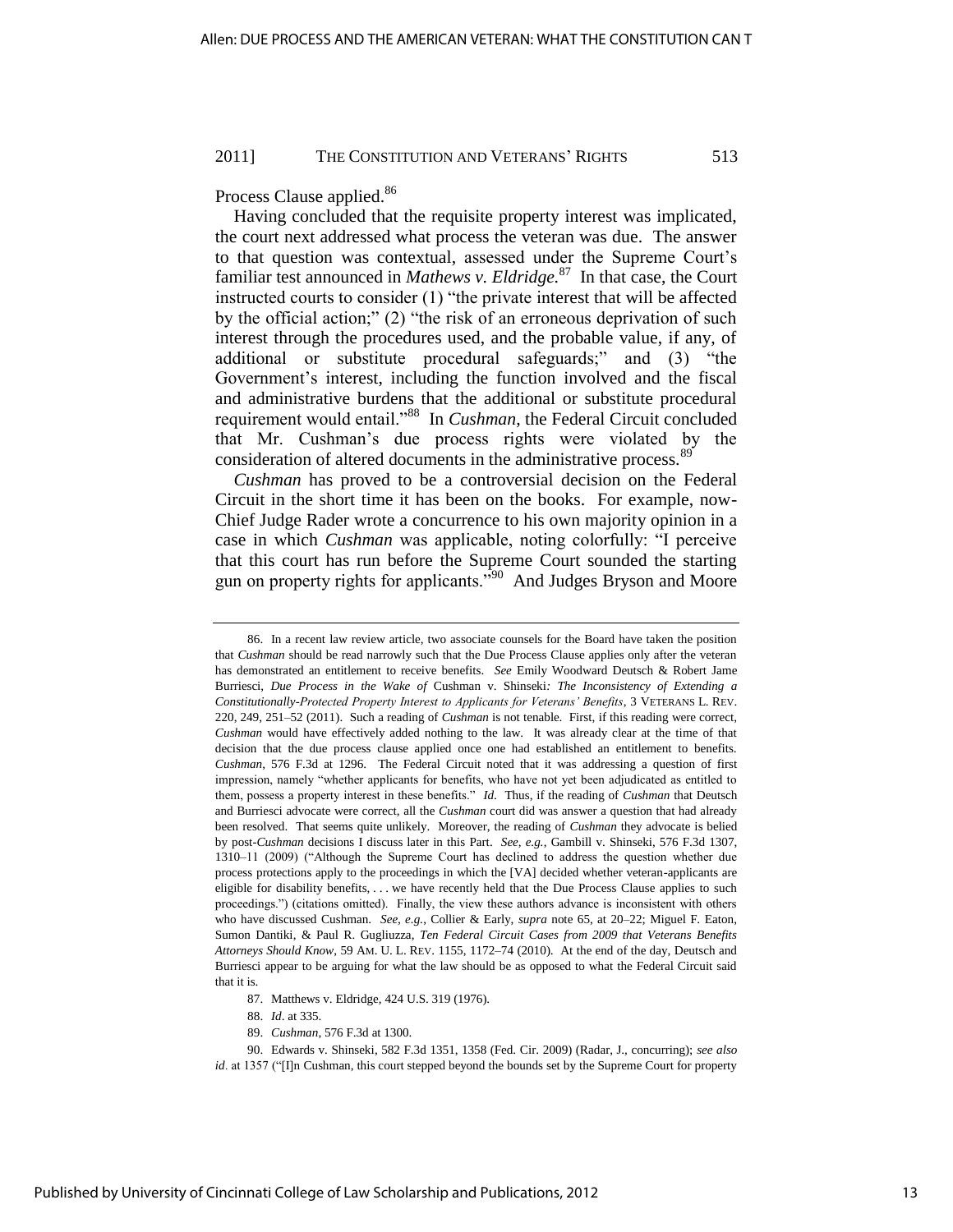have engaged in a debate in another case concerning the need for due process protection in the veterans' benefits system.<sup>91</sup> But the Federal Circuit has not revisited the issue and *Cushman* remains the law.

## *B. Post-*Cushman *Developments*

Since *Cushman* was decided, the Federal Circuit and the CAVC both began to cautiously explore the newly articulated application of due process principles to the veterans' benefits system. The remainder of this subpart briefly canvasses the post-*Cushman* developments through June of 2011. This subpart begins with the four cases in which the Federal Circuit has considered *Cushman* and then considers the CAVC's decisions dealing with due process.  $^{92}$ 

## 1. Federal Circuit

In *Gambill v. Shinseki*, <sup>93</sup> the Federal Circuit addressed whether the Due Process Clause requires that a veteran have the opportunity to use interrogatories or some other device to challenge written medical opinions on which the Board relies when adjudicating an appeal.<sup>94</sup> This question is particularly important because medical evidence is often critical when considering service-connection claims.<sup>95</sup> The court, however, declined to address the due process issue because the panel concluded that any error in Mr. Gambill's case was harmless.<sup>96</sup> Thus, this critically important issue remains unresolved.

The Federal Circuit next returned to *Cushman* in *Edwards v. Shinseki*. 97 The due process issue in *Edwards* concerned what the Due Process Clause requires of the VA specifically regarding veterans who

rights and due process protections.").

<sup>91.</sup> *Compare* Gambill v. Shinseki, 576 F.3d 1307, 1315-20 (Fed. Cir. 2009) (Bryson, J., concurring) (expressing skepticism about the need for due process protections), *with id*. at 1327–29 (Moore, J., concurring) (generally supporting the application of due process protections). I discuss the views of Judges Bryson and Moore in more detail below when considering Cushman's implications. *See infra* Part IV.

<sup>92.</sup> The cases considered in the remainder of this subpart are through the end of June 2011.

<sup>93.</sup> Gambill v. Shinseki, 576 F.3d 1307 (Fed. Cir. 2009).

<sup>94.</sup> *Id*. at 1311–12.

<sup>95.</sup> This issue is discussed further in Part III.B, *infra*.

<sup>96.</sup> *Gambill*, 576 F.3d at 1311–12. Two panel members concurred expressing competing views on the ultimate constitutional question. *Id*. at 1313–24 (Bryson, J., concurring) (concluding that due process did not require means to confront adverse medical opinions); *id*. at 1324–30 (Moore, J., concurring) (concluding that due process did require such means to confront adverse medical opinions). I discuss these concurring opinions in greater detail below. *See infra* Part IV.

<sup>97.</sup> Edward v. Shinseki, 582 F.3d 1351 (Fed. Cir. 2009).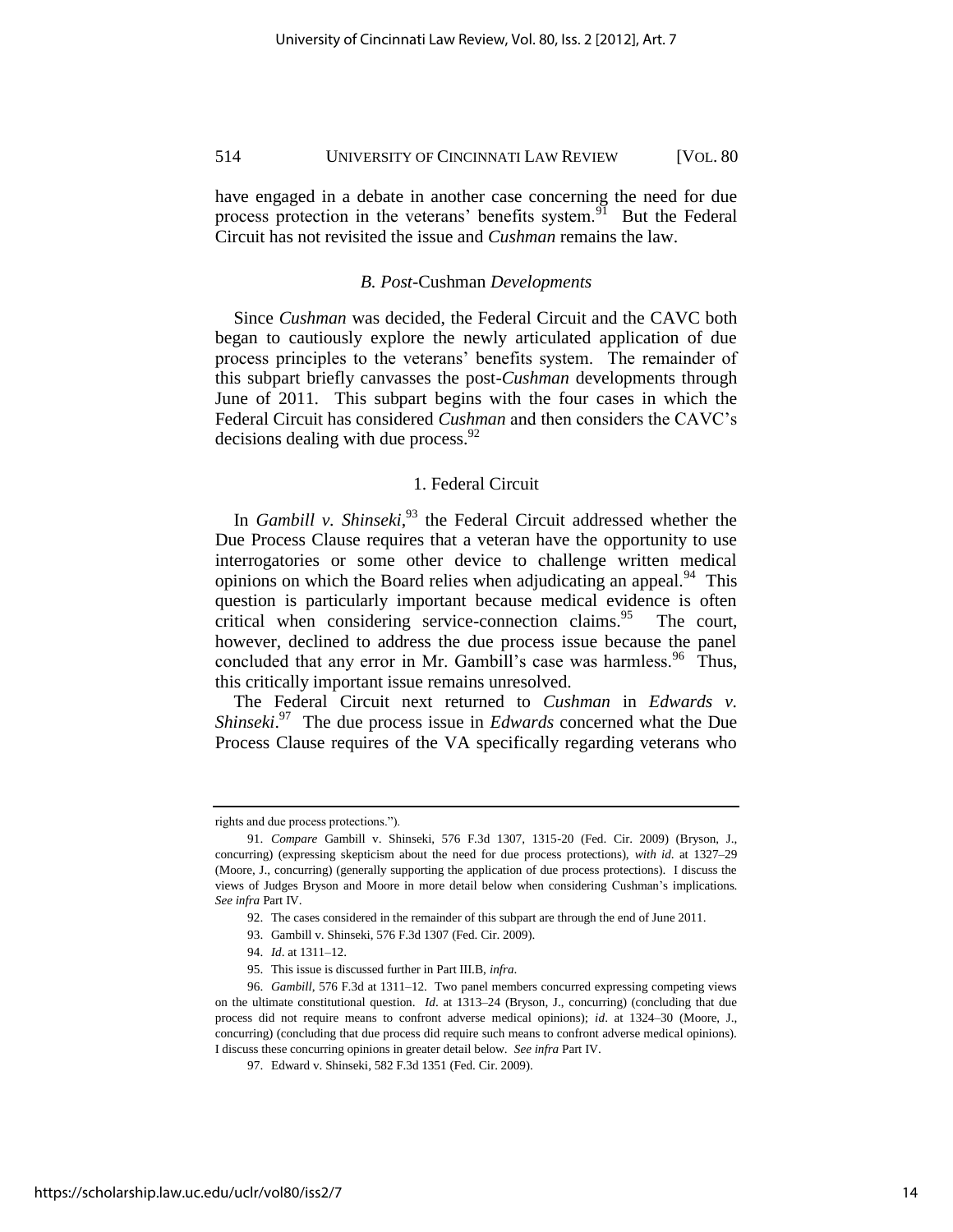claim to suffer from a psychiatric disorder. $98$  The court indicated that *Cushman* might indeed require certain additional procedural protections for such veterans.<sup>99</sup> However, the court once again declined to make a definitive ruling because it concluded that Mr. Edwards had not established that the VA was on sufficient notice of any such condition requiring enhanced procedures.<sup>100</sup> Again, a significant constitutional issue was left in limbo. $101$ 

The other two cases in which the Federal Circuit considered *Cushman* are less important than *Edwards* and *Gambill*. In *Guillory v. Shinseki*, 102 the Federal Circuit concluded that a veteran who asserted that his rights under *Cushman* had been violated because the VA did not "properly address[]" his claims and did not establish a constitutional violation.<sup>103</sup> The court reasoned that "unlike the situation in *Cushman*, the statutes and regulations provide an adequate remedy for any error that occurred in prior proceedings."<sup>104</sup> In *Davis v. Shinseki*,<sup>105</sup> the veteran argued that he, like the veteran in *Cushman*, suffered a constitutional violation because adjudication was based on a falsified document.<sup>106</sup> The court rejected the claim, however, because unlike in *Cushman* there was no credible evidence that there was in fact a falsification.<sup>107</sup>

## 2. CAVC

The CAVC has also explored *Cushman*. Through June 2011, the CAVC has cited *Cushman* twenty-one times.<sup>108</sup> Ten of these citations were non-substantive with CAVC ruling in favor of the veteran on other grounds and avoiding the constitutional issue, merely citing *Cushman*

<sup>98.</sup> *Id*. at 1353, 1355.

<sup>99.</sup> *Id.* at 1355 ("In some circumstances, a mentally disabled applicant, known to be so disabled by VA, may receive additional protections while pursuing an application for benefits.").

<sup>100.</sup> *Id.* at 1355–56.

<sup>101.</sup> The issue is significant because of the large number of veterans claiming to suffer from some type of mental condition purportedly entitling them to benefits. For example, in fiscal year 2010 there were nearly 800,000 veterans receiving service-connected compensation for "mental disorders." See ANNUAL BENEFITS REPORT 2010, *supra* note 1, at 14. That was a 9.4% increase from fiscal year 2009. *Id*.

<sup>102.</sup> Guillory v. Shinseki, 603 F.3d 981 (Fed. Cir. 2010).

<sup>103.</sup> *Id.* at 987–88.

<sup>104.</sup> *Id*.

<sup>105.</sup> Davis v. Shinseki, 401 Fed. App'x 533 (Fed. Cir. Nov. 5, 2010).

<sup>106.</sup> *Id*. at 534.

<sup>107.</sup> *Id*. at 535–36.

<sup>108.</sup> This figure was derived by using the "Shepards" function on LEXIS. In one case, the CAVC issued an initial decision that was later superseded by one issued in response to a motion for reconsideration. *See* Poole v. Shinseki, No. 08-3681, 2011 U.S. App. Vet. Claims LEXIS 1002 (Vet. App. May 4, 2011), *substituted for* Poole v. Shinseki, No. 08-3681, 2011 U.S. App. Vet. Claims LEXIS 46 (Vet. App. Jan. 11, 2011). These cases are counted as one for purposes of this analysis.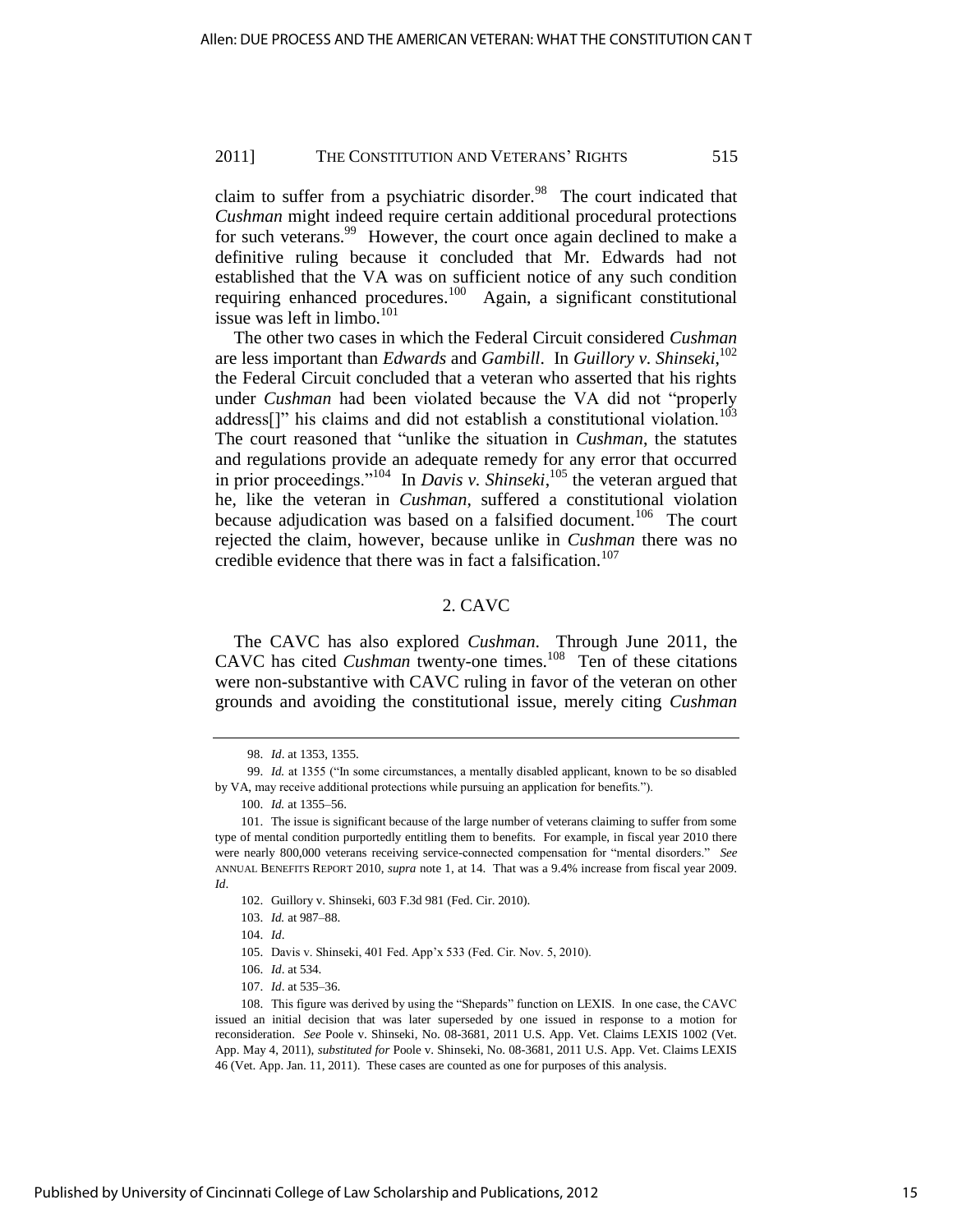generally for its basic holding, or ruling in Mr. Cushman's own case in the wake of the Federal Circuit's decision.<sup>109</sup> In eleven decisions, the CAVC wrestled to some degree with *Cushman*'s substantive issues. In none of these decisions did the CAVC find a constitutional violation, but it did occasionally suggest that under the correct set of facts, there would be a serious question concerning due process. In the balance of this subpart, I briefly summarize the CAVC's substantive exploration of *Cushman*, which can be generally grouped into four categories.

The court considered several cases concerning documents used in the claims process. It applied *Cushman*'s specific holding dealing with an altered document, although it found in both situations in which this issue was addressed that the claimed alertation was not material in that case.<sup>110</sup> The court also faced situations in which veterans claimed the VA had lost or destroyed records. The CAVC held that in both situations the veteran had not established the factual predicate for the loss or destruction.<sup>111</sup> Significantly, however, the court also suggested that if the facts were different, there could be a serious constitutional question under *Cushman*. 112

The CAVC also rejected constitutional challenges concerning purported VA failures to provide hearings or other matters associated with administrative appeals processes. The court underscored that due process requires a meaningful opportunity to be heard but concluded in

<sup>109.</sup> *See* Gettler v. Shinseki, No. 09-2257, 2011 U.S. App. Vet. Claims LEXIS 944 (Vet. App. Apr. 29, 2011) (avoiding issue by ruling in favor of veteran on other grounds); Rhone v. Shinseki, No. 09-2061, 2011 U.S. App. Vet. Claims LEXIS 436 (Vet. App. Mar. 2, 2011) (same); Cushman v. Shinseki, No. 08-3255, 2010 U.S. App. Vet. Claims LEXIS 2171 (Vet. App. Nov. 29, 2010) (applying Cushman pursuant to Federal Circuit's mandate to a follow on case to Mr. Cushman's claims); Hires v. Shinseki, No. 10-1347, 2010 U.S. App. Vet. Claims LEXIS 1863 (Vet. App. Oct. 13, 2010) (avoiding issue by ruling in favor of veteran on other grounds); Chabebe v. Shinseki, No. 09-0114, 2010 U.S. App. Vet. Claims LEXIS 1484 (Vet. App. Aug. 16, 2010) (same); Newgard v. Shinseki, No. 08-0249, 2010 U.S. App. Vet. Claims LEXIS 844 (Vet. App. Apr. 30, 2010) (same), *aff'd in part and appeal dismissed in part*, No. 08-0249, 2011 U.S. App. LEXIS 2180 (Fed. Cir. Feb. 2, 2011); Presley v. Shinseki, No. 08-1717, 2010 U.S. App. Vet. Claims LEXIS 822, at \*9 n.3 (Vet. App. Apr. 30, 2010) (citing generally to Cushman for proposition that the Constitution requires adequate notice and an opportunity to be heard); Rickett v. Shinseki, 23 Vet. App. 366, 372 (2010) (Kasold, J., dissenting) (citing generally to Cushman for point that the Due Process Clause applies to veterans seeking benefits); Cushman v. Shinseki, No. 05-3207, 2009 U.S. App. Vet. Claims LEXIS 2178 (Vet. App. Dec. 15, 2009) (deciding on remand from Federal Circuit); Harris v. Shinseki, No. 07-2882, 2009 U.S. App. Vet. Claims LEXIS 2023 (Vet. App. Nov. 18, 2009) (avoiding issue by ruling favor of veteran on other grounds).

<sup>110.</sup> Easter v. Shinseki, No. 08-4003, 2010 U.S. App. Vet. Claims LEXIS 1990, at \*3–\*5 (Vet. App. Oct. 29, 2010); Demps v. Shinseki, No. 08-1945, 2010 U.S. App. Vet. Claims LEXIS 65, at \*9– \*11 (Vet. App. Jan. 15, 2010).

<sup>111.</sup> Watson v. Shinseki, No. 08-3816, 2010 U.S. App. Vet. Claims LEXIS 992, at \*6 (Vet. App. May 28, 2010); Alexce v. Shinseki, No. 06-3559, 2009 U.S. App. Vet. Claims LEXIS 1663, at \*2 (Vet. App. Sept. 22, 2009).

<sup>112.</sup> *Watson*, No. 08-3816, 2010 U.S. App. Vet. Claims LEXIS 992, at \*6-\*7; *Alexce*, 2009 U.S. App. Vet. Claims LEXIS 1663, at \*2.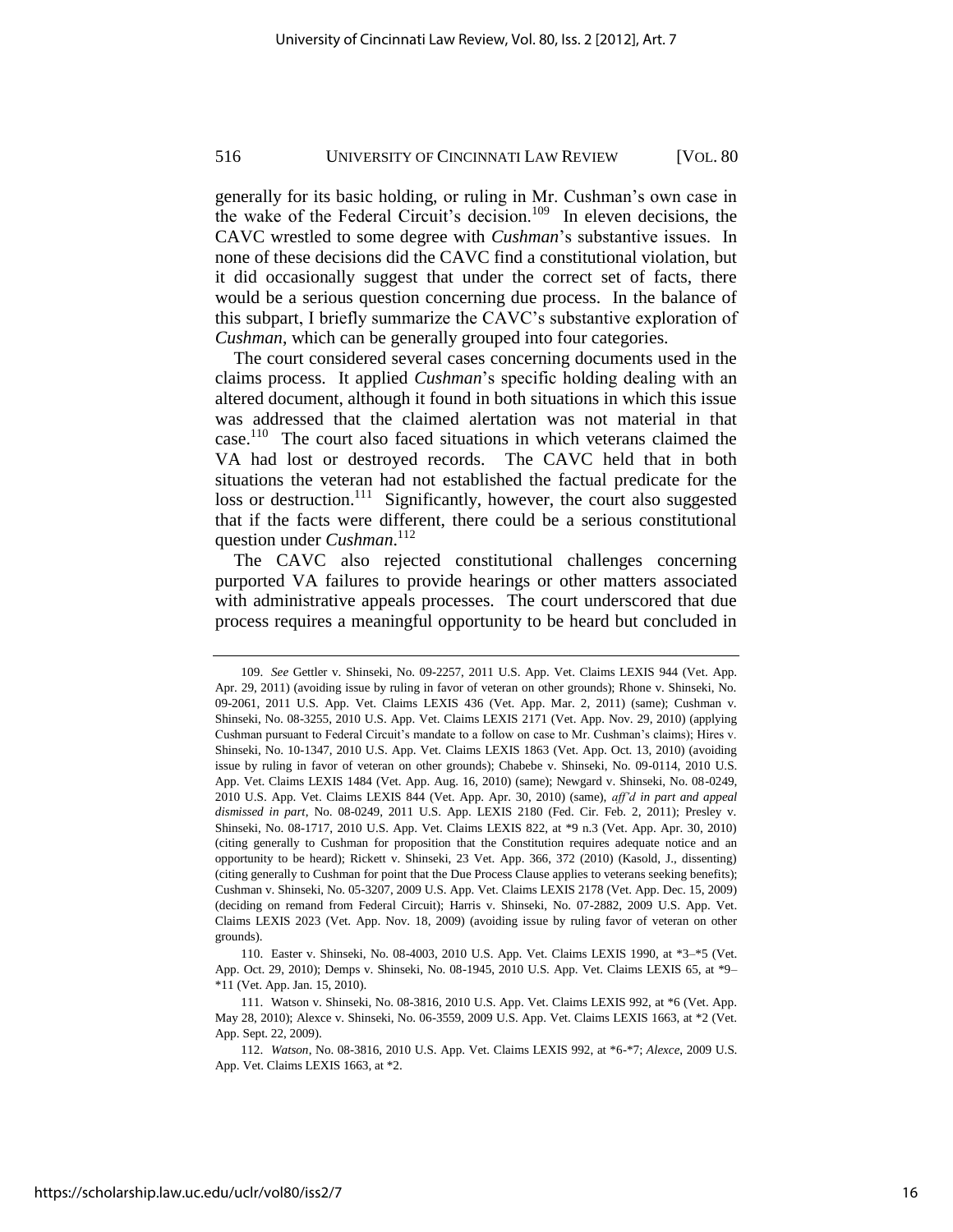each case that the veteran had been afforded such an opportunity.<sup>113</sup> In a related situation, the court also held that the VA had not violated a veteran's due process rights when it did not specifically inform him of a deadline within which he needed to respond to a request for information.<sup>114</sup> The court concluded that the veteran had constructive knowledge of the deadline because it was contained in a specific regulation. $^{115}$ 

The CAVC also considered two constitutionally-based challenges to the types of evidence the VA considered in the claims adjudication process. In one case, a veteran argued that the VA violated his due process rights by basing its decision in part on a medical journal article that was not provided to the veteran.<sup>116</sup> In the other case, a veteran's widow claimed that her due process rights were violated when the VA interviewed her ex-husband's mother without the widow or her counsel being present.<sup>117</sup> In both cases, the CAVC rejected the constitutional argument because of a lack of showing of any harm even assuming there was a constitutional violation.<sup>118</sup>

Finally, the court dealt with the intersection of the Due Process Clause and two important doctrines in veterans' benefits law. First, the CAVC discussed *Cushman*'s implications concerning the so-called implicit denial doctrine.<sup>119</sup> That doctrine dictates that a veteran's claim for benefits will be deemed denied even if the VA does not expressly so state when the VA adjudicates any other claim that is sufficiently similar to the one deemed denied that a veteran would be on notice of the intent of the VA's action.<sup>120</sup> The doctrine is significant for a number of reasons, perhaps most significantly because a finally adjudicated claim for which the veteran has not filed an appeal within the allotted time may only be attacked by claiming that the earlier decision was the result

<sup>113.</sup> Poole v. Shinseki, No. 08-3681, 2011 U.S. App. Vet. Claims LEXIS 1002, at \*19–\*22 (May 4, 2011); *Easter*, 2010 U.S. App. Vet. Claims LEXIS 1990 at \*3–\*6. In a related vein, the court rejected an argument that a veteran had a right to have a particular RO respond to a NOD. *See* Mathis v. Shinseki, No. 11-1063, 2011 U.S. App. Vet. Claims LEXIS 864, at \*3–\*5 (Vet. App. Apr. 25, 2011).

<sup>114.</sup> Boening v. Shinseki, No. 08-0475, 2010 U.S. App. Vet. Claims LEXIS 1405, at \*8–\*11 (Vet. App. July 30, 2010).

<sup>115.</sup> *Id*. at \*8–\*10.

<sup>116.</sup> Ramold v. Shinseki, No. 08-1609 2010 U.S. App. Vet. Claims LEXIS 735, at \*14–\*15 (Vet. App. Apr. 23, 2010).

<sup>117.</sup> Winsett v. Shinseki, No. 08-0210, 2010 U.S. App. Vet. Claims LEXIS 95, at \*22–\*25 (Vet. App. Jan. 26, 2010), *aff'd in part and appeal dismissed in part*, No. 08-0210, 2010 U.S. App. LEXIS 20830 (Fed. Cir. Oct. 8, 2010).

<sup>118.</sup> *Ramold*, 2010 U.S. App. Vet. Claims LEXIS 735, at \*15–\*17; *Winsett*, 2010 U.S. App. Vet. Claims LEXIS 95, at \*23–\*25.

<sup>119.</sup> Cogburn v. Shinseki, 24 Vet. App. 205 (2010).

<sup>120.</sup> *See, e.g.*, Williams v. Peake, 521 F.3d 1348, 1350 (Fed. Cir. 2008); Ingram v. Nicholson, 21 Vet. App. 232, 243–51 (2007).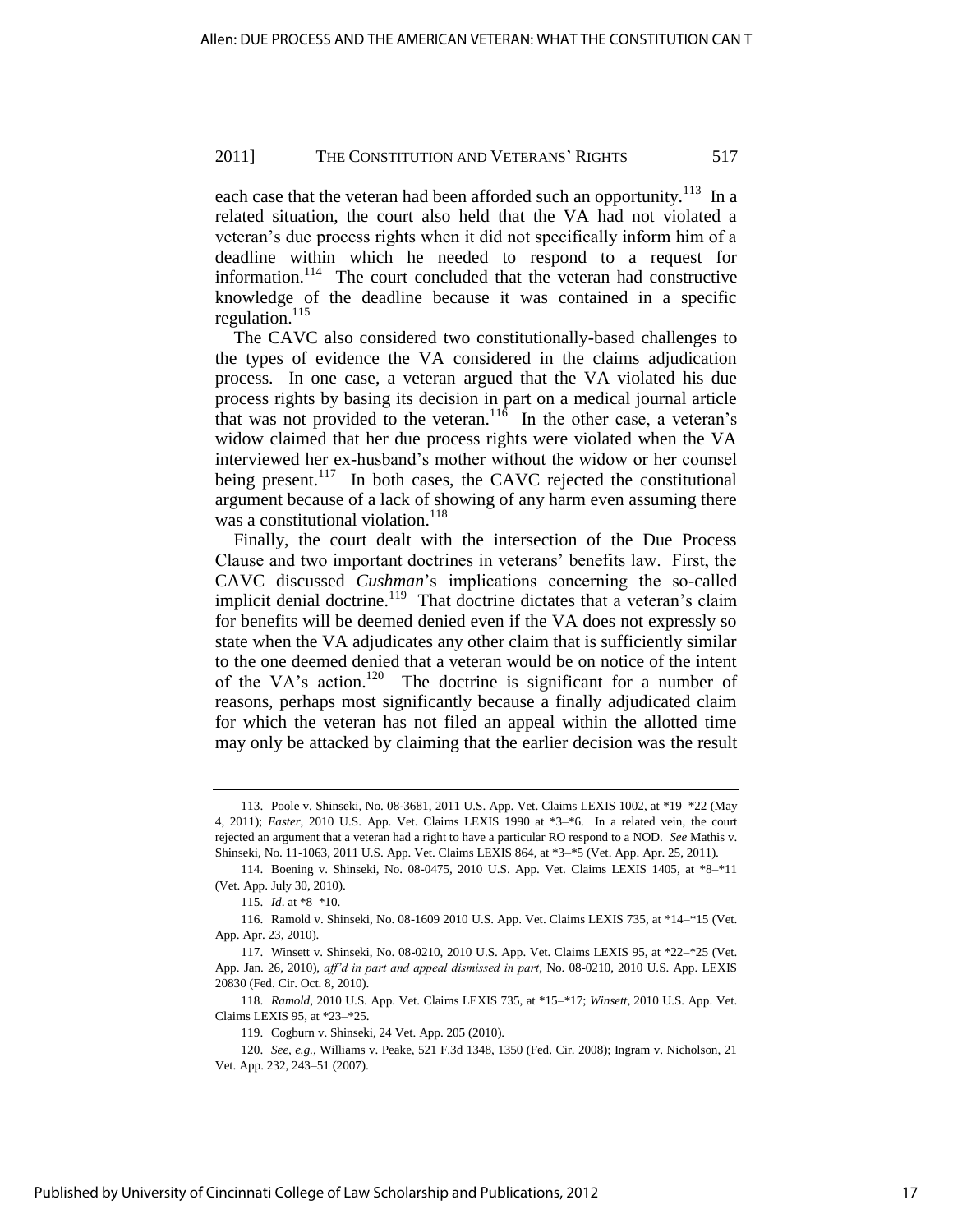of clear and unmistakable error or by the submission of new and material evidence.<sup>121</sup> The CVAC held that the implicit denial doctrine does not facially violate the Due Process Clause<sup>122</sup> and was not applied in an unconstitutional manner with respect to the veteran at issue.<sup>123</sup>

Second, the CAVC considered the intersection between *Cushman* and the presumption that the VA follows its regular procedures.<sup>124</sup> The socalled "presumption of regularity" is one under which the court will presume that "government officials properly discharge their official duties in good faith and in accordance with law and governing regulations.<sup>5125</sup> It applies to matters such as establishing a prima facie case that a notice was mailed to a veteran concerning a VA action or the scheduling of an examination.<sup>126</sup> The presumption can be overcome by a veteran's submission of "clear evidence" that the particular procedure was not followed. $127$ 

Although the court described the argument as "confusing," the veteran in *Kyhn* argued that the CAVC's reliance on the presumption of regularity regarding the mailing of a notice for a medical examination was a violation of due process.<sup>128</sup> The court declined to rule whether reliance on the presumption raised a constitutional issue because it concluded that any such error was harmless.<sup>129</sup> Thus, the court again left the contours of due process in the veterans' benefits system hazy.

\* \* \*

This Part has described the Federal Circuit's important holding in *Cushman* as well as the interpretation of that decision in the Federal Circuit and the CAVC. A review of these decisions shows that these courts are moving cautiously in their exploration of the contours of the due process requirements in the context of veterans' benefits determinations. But these decisions also show the potential power of that decision with respect to important parts of the system by which veterans' claims are considered. The next two Parts consider such implications in greater detail.

<sup>121.</sup> *See* VETERANS BENEFITS MANUAL, *supra* note 1, at 845 (providing overview of ways to challenge previously adjudicated denials for which the veteran did not appeal).

<sup>122.</sup> *Cogburn*, 24 Vet. App. at 213.

<sup>123.</sup> *Id*. at 213–18.

<sup>124.</sup> Kyhn v. Shinseki, 24 Vet. App. 228 (2011).

<sup>125.</sup> *Id*. at 232.

<sup>126.</sup> *Id*.

<sup>127.</sup> *Id*.

<sup>128.</sup> *Id*. at 236 n.1.

<sup>129.</sup> *Id*.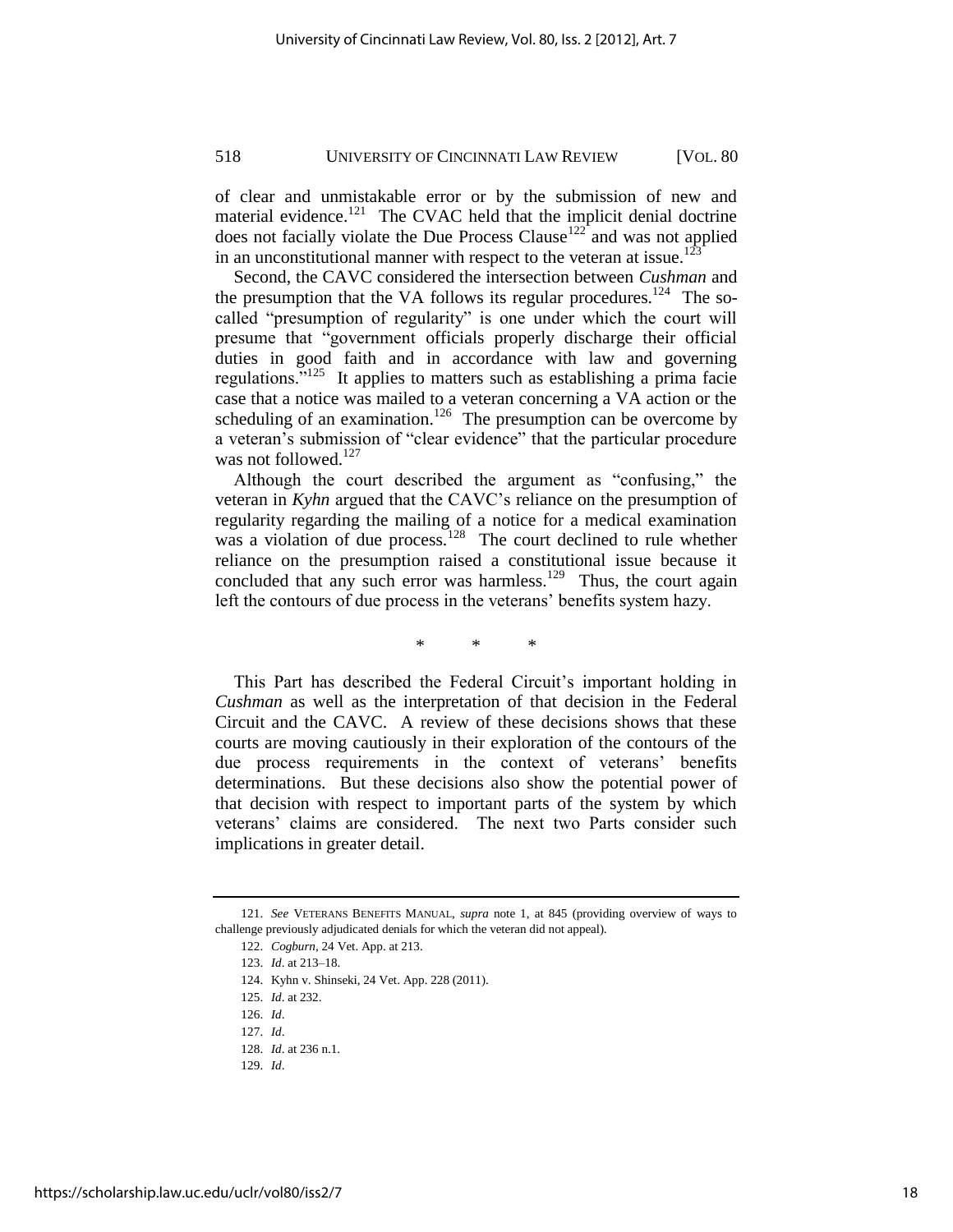#### III. *CUSHMAN*'S STRUCTURAL IMPLICATIONS FOR THE SYSTEM

*Cushman* is a significant decision standing alone in the area of constitutional due process. As discussed in Part II, the Federal Circuit has joined the debate in the circuit courts about an open issue of American constitutional law, an issue that has the potential to affect millions of Americans. But the decision also has profound implications on the structure of the system by which veterans' benefits are awarded and reviewed. This Part considers those structure implications. Part IV then turns to what *Cushman* reveals concerning an underlying tension regarding the very nature of that system.

The next subpart begins with a consideration of what *Cushman* may mean for the various governmental actors in the system. I then turn to *Cushman*'s implications for the more general development of the law by which veterans' benefits are awarded.

## *A. Governmental Adjudicators*

#### 1. Impact on the Federal Circuit

As discussed above, Congress put into place a unique structure of judicial review for veterans' benefits determinations.<sup>130</sup> Congress created a specialized Article I court designed to develop expertise in this area of law.<sup>131</sup> At the same time, Congress recognized the value of Article III judicial review by providing for an appeal as a right to the Federal Circuit.<sup>132</sup> Importantly, however, Congress did not provide for plenary review in the Federal Circuit. Instead, Congress provided that only pure questions of law would be subject to Article III review.<sup>133</sup> The only exception to this restriction is for cases presenting a "constitutional issue."<sup>134</sup>

One can certainly debate the wisdom of creating a system with twolevels of appellate appeal as of right. Also, one can debate whether having done so, it makes sense to limit one layer of such review, as Congress did, with the Federal Circuit.<sup>135</sup> But the fact of the matter is

134. *Id*.

<sup>130.</sup> *See supra* Part I.

<sup>131.</sup> The CAVC is only the sixth court of national jurisdiction Congress created in the history of the United States. *See History*, U.S. CT. APPEALS VETERANS CLAIMS, <http://www.uscourts.cavc.gov/about/History.cfm>(last visited May 30, 2012)*.* I have written elsewhere about the monumental task the CAVC faced in developing a body of law where none existed as well as establishing the CAVC as an institution. *See* Allen, *Legislative Commission*, *supra* note 17, at 372–75.

<sup>132. 38</sup> U.S.C. § 7292 (2006).

<sup>133. 38</sup> U.S.C. § 7292(d)(2).

<sup>135.</sup> I have discussed this issue as well as the tension it creates between these courts in other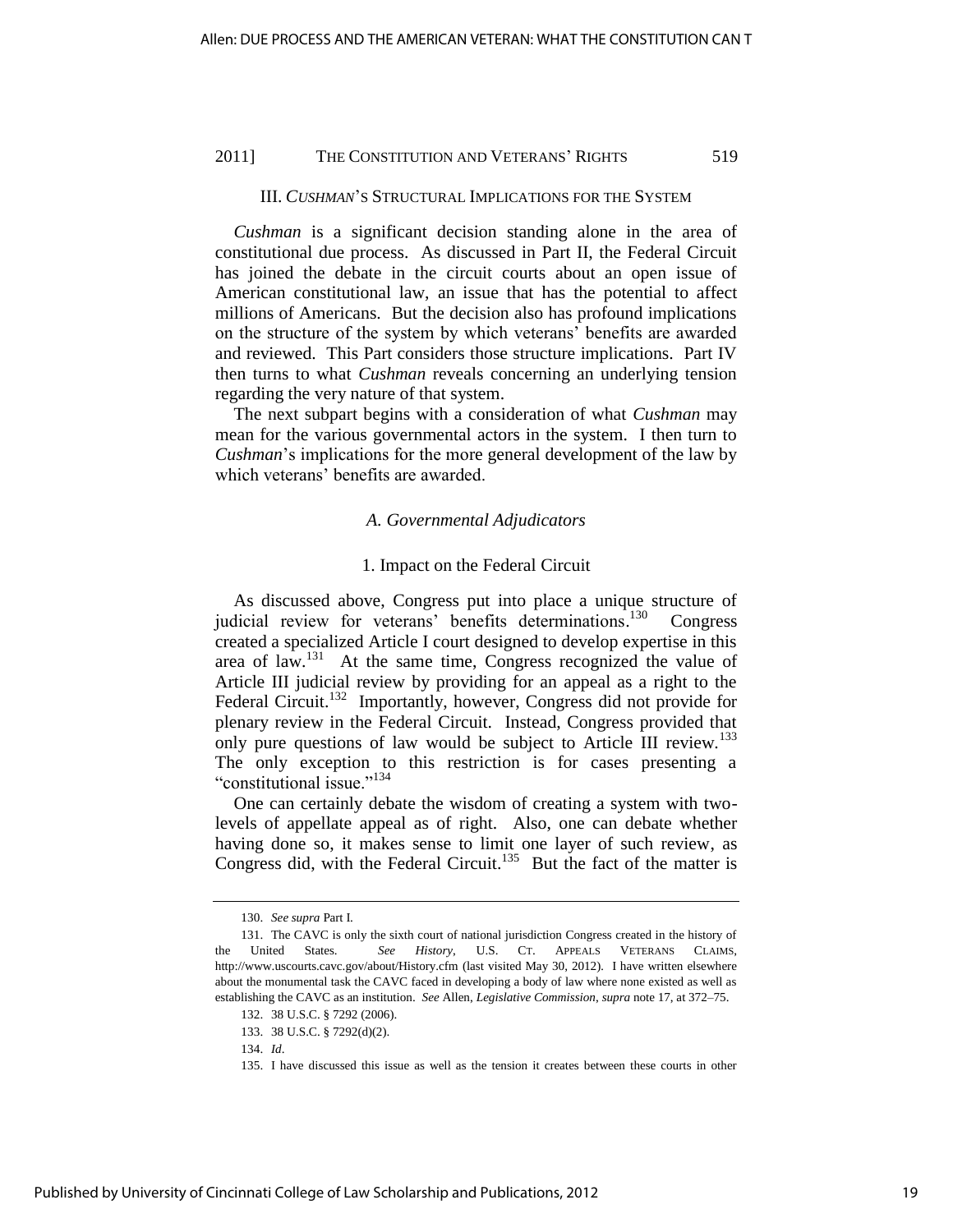that this is the system Congress elected to design. The Federal Circuit's role to review run of the mill disputes concerning factual determinations and the application of legal principles to facts is sharply constrained. *Cushman* affects this congressional choice in a significant respect.

After *Cushman* every time a veteran makes an assertion that some procedure the VA employs (or does not employ) results in a violation of due process, the Federal Circuit will no longer be subject to the limits on its jurisdiction because there will be a "constitutional issue" presented.<sup>136</sup> The Federal Circuit's role in the process will thereby be enhanced because there will be a broader range of matters on which it will exercise judgment.

This point is not trivial. First, the scope of potential issues implicated by due process claims is potentially large and intersects with major aspects of the veterans' benefits system. For example, medical evidence is often critical in service-connection benefits cases.<sup>137</sup> Issues concerning the quality of the evidence the VA adjudicators consider as well as the procedures in place to allow the veteran to test that evidence are central to many cases.<sup>138</sup> Those matters can easily be framed around the constitutional requirement of due process.

Indeed, in the short time since *Cushman* was decided, there have already been claims made arguing that the manner by which the medical evidence was considered require reversal.<sup>139</sup> Because these claims can now be couched in constitutional terms, the Federal Circuit will have a much broader role in shaping the means by which the VA carries out its duties in individual cases. For example, in *Gambill v. Shinseki*, a veteran claimed he was constitutionally entitled to submit interrogatories to doctors providing medial opinions to the Board.<sup>140</sup> As discussed supra,<sup>141</sup> the Federal Circuit avoided answering the question because it concluded that even if there was such a right, any error in Mr. Gambill's case was harmless.<sup>142</sup> For present purposes, what is significant about *Gambill* is that the Federal Circuit reached its conclusion concerning the harmlessness of any error by considering whether the Board had correctly determined that the evidence the veteran submitted was

writings. *See, e.g.*, Allen, *Significant Developments: 2008–2010*, *supra* note 65, at 55–56; Allen, *Significant Developments: 2004–2006*, *supra* note 17, at 523–26.

<sup>136. 38</sup> U.S.C. § 7292(d)(2).

<sup>137.</sup> I discuss the importance of medical evidence in service-connection cases below. *See infra*  notes 185–88 and accompanying text.

<sup>138.</sup> *Id*.

<sup>139.</sup> *See, e.g*., Edwards v. Shinseki, 582 F.3d 1351 (Fed. Cir. 2009); Gambill v. Shinseki, 576 F.3d 1307 (Fed. Cir. 2009).

<sup>140.</sup> *Gambill*, 576 F.3d at 1310.

<sup>141.</sup> *See supra* Part II (discussing *Cushman* and its progeny including *Gambill*).

<sup>142.</sup> *Gambill*, 576 F.3d at 1311–13.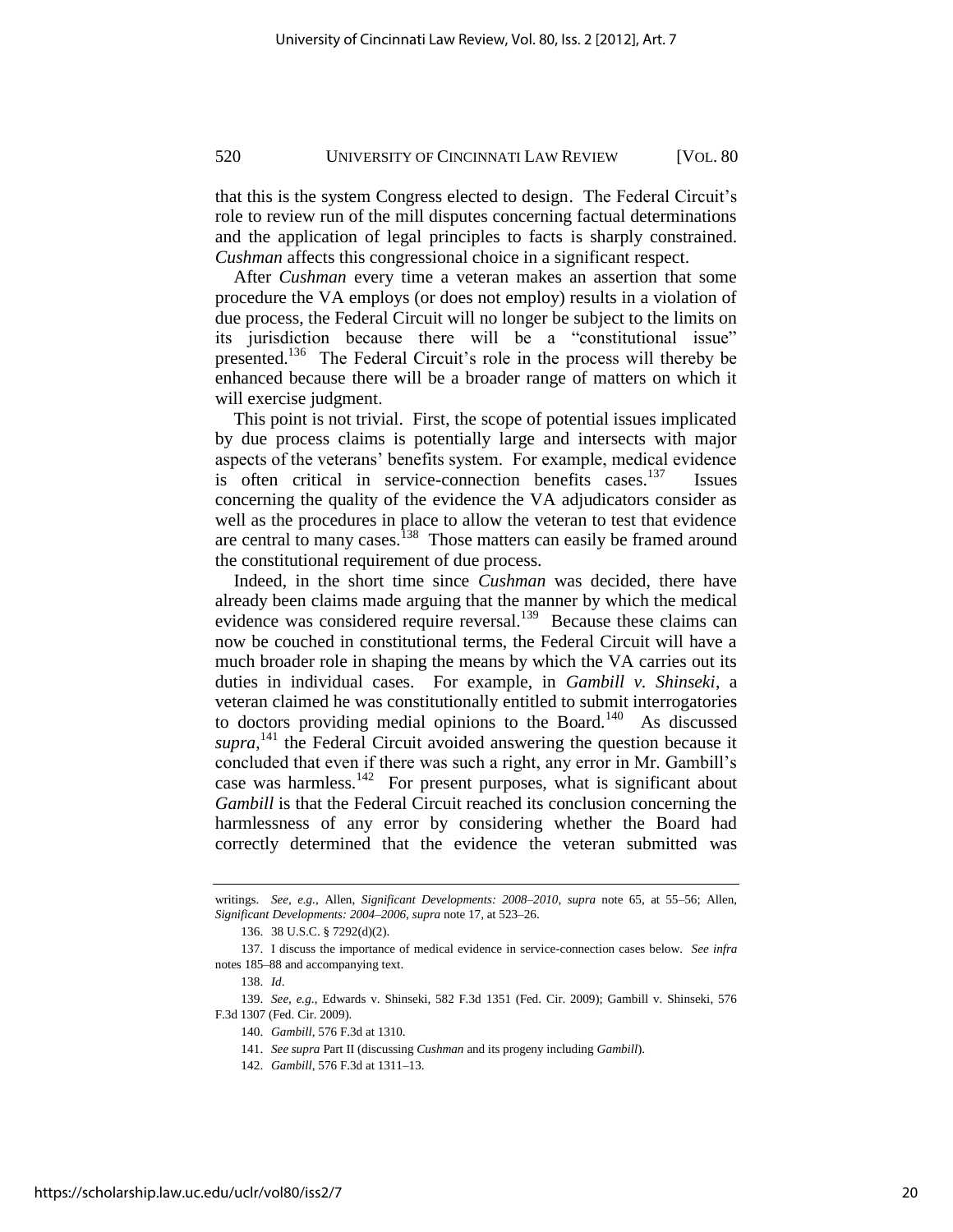insufficient to establish service connection.<sup>143</sup> Such an analysis is the application of law to fact, something over which the Federal Circuit would normally not have jurisdiction.<sup>144</sup> It did so in *Gambill* because of the presence of a constitutional issue.<sup>145</sup>

All of this is not to say that such a result is normatively undesirable. Rather, the point is that *Cushman* has altered in a significant way the appellate balance Congress likely thought it had enacted through the VJRA.

A second point goes to institutional competence. The CAVC was designed to be the primary expert in the area of veterans law. That body has exclusive jurisdiction over all claims by veterans dissatisfied with the VA's administrative benefits determinations.<sup>146</sup> Moreover, those are the only claims over which the CAVC has jurisdiction.<sup>147</sup> The Supreme Court has recognized that the structure of appellate review Congress established might often make the CAVC a better court to make certain factually-based determinations under the system Congress created.<sup>148</sup> Of course, this statement does not mean that the Federal Circuit does not play a role; it does as Congress provides. This statement further suggests that the CAVC sees far more veterans law cases than does the Federal Circuit.<sup>149</sup> *Cushman* means that the Federal Circuit is now poised to take a more active role in assessing the often fact-bound assessments of what process is due under *Mathews v. Eldridge*. This

148. Shinseki v. Sanders, 556 U.S. 396, 411 (2009). The issue in *Sanders* concerned how to determine whether certain VA errors were "harmless" to veterans. The Supreme Court rejected the Federal Circuit's rule, noting that "the Federal Circuit is the wrong court to make such [harmless error] determinations." *Id.* It continued by commenting that "[i]t is the Veterans Court [i.e., the CAVC], not the Federal Circuit, that sees sufficient case-specific raw material in veterans' cases to make empiricallybased, nonbinding generalizations . . . " about the types of errors that are likely to be harmless. *Id.* at 412. In a more amusing vein, Justice Breyer, the author of the Court's opinion in *Sanders*, extended this line of reasoning to the Supreme Court when he said at oral argument in the case: ―Between me and the Veterans Court, as to who knows best how to work this system , it's ten to one it's not me." Transcript of Oral Argument, Shinseki v. Sanders, 556 U.S. 396 (2009) (No. 07-1209), 2008 WL 5129089, at \*39.

149. For example, in fiscal year 2009 the CAVC decided a total of 4379 cases. *See* CAVC ANNUAL REPORTS, *supra* note 36. In contrast, in that fiscal year the Federal Circuit decided 173 cases originating in the CAVC. *See* U.S. COURT OF APPEALS FOR THE FEDERAL CIRCUIT, APPEALS FILED, TERMINATED AND PENDING DURING THE TWELVE-MONTH PERIOD ENDED SEPTEMBER 30, 2009, *available at* <http://www.cafc.uscourts.gov/images/stories/the-court/statistics/b08sep09.pdf>(last visited May 30, 2012).

<sup>143.</sup> *Id*. at 1312.

<sup>144. 38</sup> U.S.C. § 7292(d)(2) (2006).

<sup>145.</sup> One could make a similar point concerning *Edwards*. In that case, the Federal Circuit specifically noted that because the veteran was asserting a constitutional claim the court was able to review factual determinations "to the extent necessary to ensure compliance with due process." Edwards v. Shinseki, 582 F.3d 1351, 1354 (Fed. Cir. 2009).

<sup>146. 38</sup> U.S.C. § 7252(a) (2006).

<sup>147. 38</sup> U.S.C. § 7252.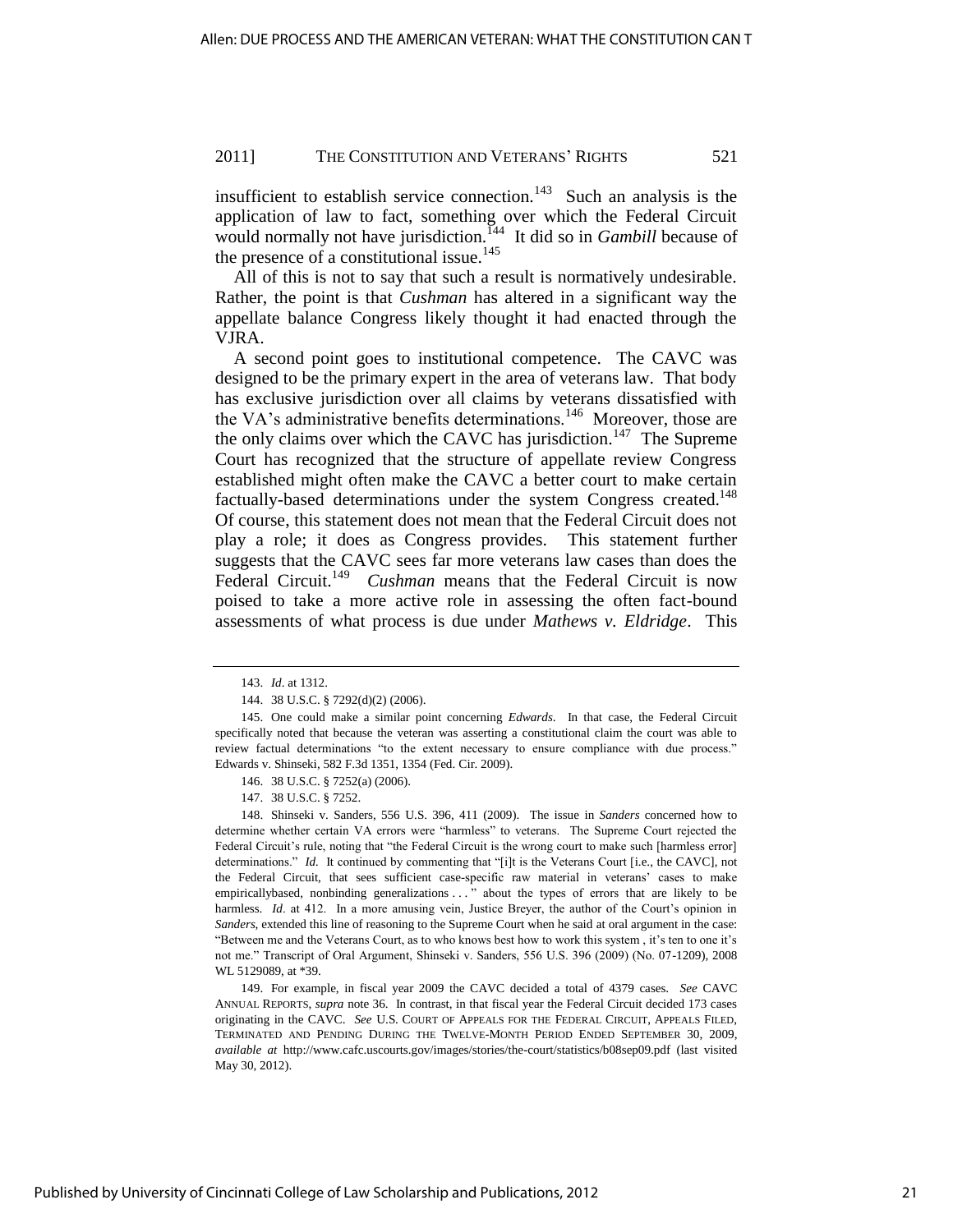shift is a significant one in the system Congress implemented.

#### 2. Impact on the CAVC

*Cushman* also has a potential impact on the CAVC. Clearly, *Cushman* will require the CAVC to address additional issues that were not implicated prior to the application of constitutional due process principles to the benefits application process. I discussed some such decisions above.<sup>150</sup> However, the judges of that court are diligent and certainly more than competent to address these matters.

*Cushman* will have an additional implication for the CAVC if the judges of that court treat the matter in accordance with the formal rules of that body. As mentioned earlier,  $151$  Congress provided that the CAVC could hear cases either in panels of at least three judges or by single judge adjudication.<sup>152</sup> Single-judge adjudication raises significant issues because when that procedure is utilized, it results in a decision for the court from one judge acting alone. The benefits of appellate decision-making in which one has collegial interchange between judicial actors are reduced.<sup>153</sup> The CAVC apparently understands this consequence of such single-judge adjudication because it limits its use to cases in which, in theory at least, the issues at play do not involve the breaking of new legal ground.<sup>154</sup> Single-judge disposition is not appropriate if a case establishes a new rule of law,  $155$  modifies or clarifies an existing rule of law,<sup>156</sup> or applies an established rule of law to a novel factual situation.<sup>157</sup> Moreover, the court precludes its singlejudge decisions from being cited as precedent.<sup>158</sup>

155. *Id.* at pt. I(b)(2), adopting the standard set forth in Frankel v. Derwinski, 1 Vet. App. 23, 25– 26 (1990) (outlining standard for single judge adjudication).

<sup>150.</sup> *See supra* Part II.B.2.

<sup>151.</sup> *See supra* Part I.A.

<sup>152. 38</sup> U.S.C. § 7254(b).

<sup>153.</sup> *See* Allen, *Significant Developments: 2004–2006*, *supra* note 17, at 518 n.208 (collecting sources concerning the importance of collegial decision-making in the appellate context). To be sure, the CAVC's Internal Operating Procedures provide that single judge decisions must be circulated to all judges, and those judges do have the authority to request a panel for a case, if those judges choose to do so. *See* UNITED STATES COURT OF APPEALS FOR VETERANS CLAIMS, INTERNAL OPERATING PROCEDURES pt. II(b), at 2, [hereinafter CAVC IOP] *available at* [http://www.uscourts.cavc.gov/court\\_procedures/InternalOperatingProcedures.cfm.](http://www.uscourts.cavc.gov/court_procedures/InternalOperatingProcedures.cfm) But one is certainly left to wonder whether, given the court's caseload, the same type of collegial decision-making takes place in such a situation.

<sup>154.</sup> *See* CAVC IOP, *supra* note 153, at pt. I(b)(2) (adopting the standard set out in Frankel v. Derwinski, 1 Vet. App. 23 (1990) to determine whether a case is appropriate for resolution by a single judge).

<sup>156.</sup> *Id*.

<sup>157.</sup> *Id*.

<sup>158.</sup> *See Rule 30: Citation of Certain Authority*, U.S. CT. APPEALS VETERANS CLAIMS (Feb. 3,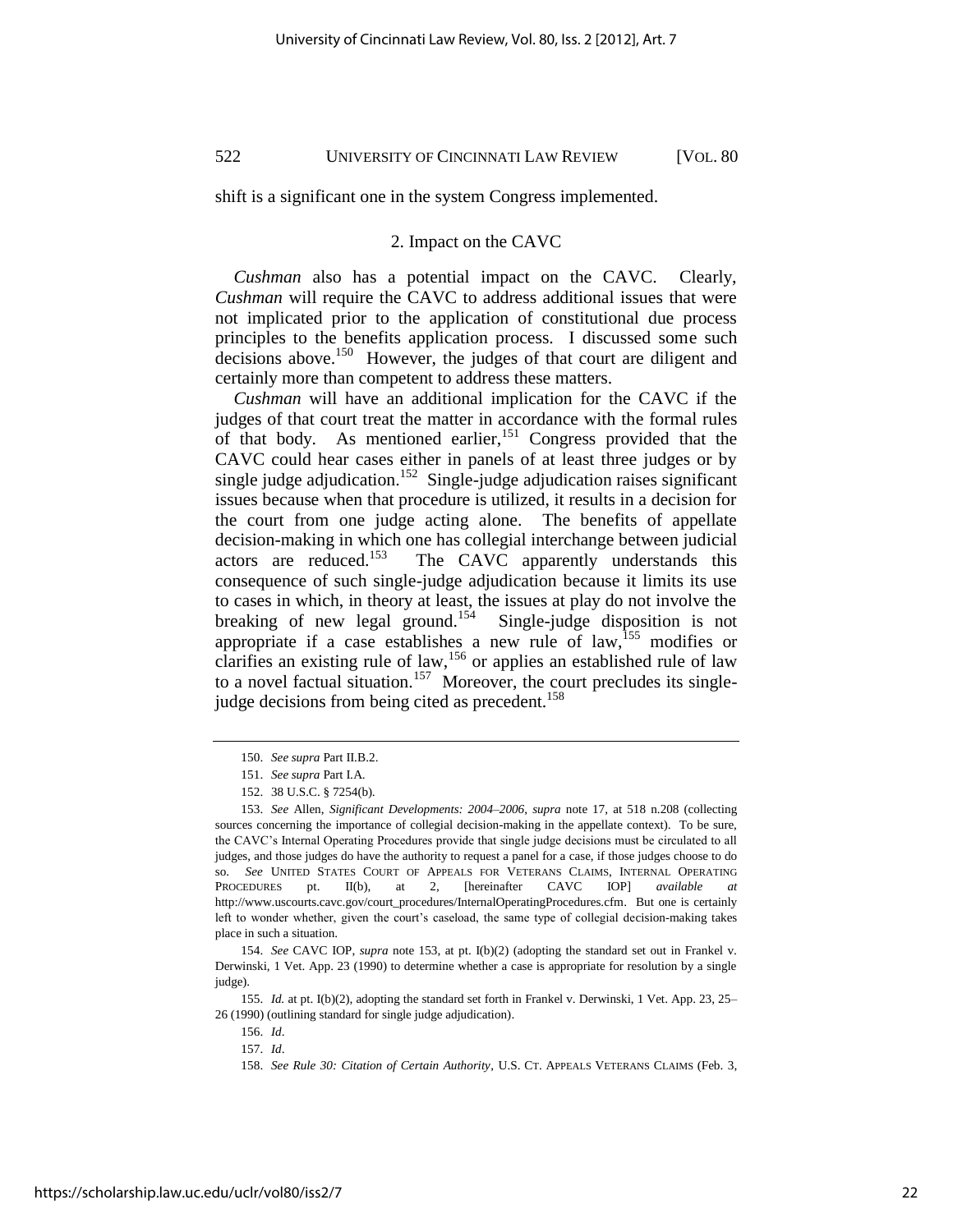I have been critical of the extent to which the CAVC utilizes singlejudge opinions, largely because such decisions do not allow the law to grow, at least not transparently.<sup>159</sup> Of course, the counter-argument is that the crushing caseload the court faces requires out of necessity that the court use the procedure in a large percentage of its cases.<sup>160</sup> If the CAVC is to be true to its stated standards for utilizing the single judge authority, one would expect that the court will need to hear more cases than it otherwise would have done through judicial panels. After all, since *Cushman* broke new ground, one would expect that a great many challenges would either clarify what the flexible due process standard requires or, at the very least, apply a newly established legal principle to a novel factual circumstance. This result would mean that *Cushman* would have altered the procedural way in which the CAVC processes its caseload. While the Federal Circuit is certainly a superior court in the hierarchy Congress created, this outcome is at least somewhat surprising given the independent nature of the CAVC.

A more disturbing consequence of *Cushman* may be its effect on what the CAVC actually does in terms of complying with its own procedures for utilizing the single-judge approach. Since *Cushman* through June 2011, the CAVC has decided eleven cases in which the court engaged in a substantive discussion of constitutional due process issues under *Cushman*.<sup>161</sup> In over 80% of those cases, the court decided the case using the single-judge procedure.<sup>162</sup>

To the extent these CAVC cases concerned claims of altered documents, single-judge disposition was clearly appropriate since that was the issue in *Cushman*.<sup>163</sup> However, the CAVC's single-judge

- 160. *See supra* Part I (discussing workload of the CAVC).
- 161. *See supra* Part II.B.2 (discussing post-*Cushman* developments in the CAVC).

163. Both *Easter* and *Demps* concerned this issue. *See Easter*, 2010 U.S. App. Vet. Claims

<sup>2012),</sup> *available at* [http://www.uscourts.cavc.gov/court\\_procedures/Rule30a.cfm.](http://www.uscourts.cavc.gov/court_procedures/Rule30a.cfm) Cases decided by single judges bear a legend beneath the caption noting that "[t]his action may not be cited as precedent" citing to Rule 30(a). *See, e.g*., Rhone v. Shinseki, No. 09-2061, 2011 U.S. App. Vet. Claims LEXIS 436 (Vet. App. Mar. 2, 2011). I am unaware of any single-judge memorandum decision in which this citation restricted is not included.

<sup>159.</sup> *See, e.g.*, Allen, *Significant Developments: 2004–2006*, *supra* note 17, at 515–21.

<sup>162.</sup> The CAVC decided two cases by panel opinion. *See* Kyhn v. Shinseki, 24 Vet. App. 228 (2011); Cogburn v. Shinseki, 24 Vet. App. 205 (2010). The CAVC decided nine cases under the singlejudge procedure. *See* Poole v. Shinseki, No. 08-3681, 2011 U.S. App. Vet. Claims LEXIS 1002 (Vet. App. May 4, 2011); Mathis v. Shinseki, No. 11-1063, 2011 U.S. App. Vet. Claims LEXIS 864 (Vet. App. Apr. 25, 2011); Easter v. Shinseki, No. 08-4003, 2010 U.S. App. Vet. Claims LEXIS 1990 (Vet. App. Oct. 29, 2010); Boening v. Shinseki, No. 08-0475, 2010 U.S. App. Vet. Claims LEXIS 1405 (Vet. App. July 30, 2010); Watson v. Shinseki, No. 08-3816, 2010 U.S. App. Vet. Claims 992 (Vet. App. May 28, 2010); Ramold v. Shinseki, No. 08-1609, 2010 U.S. App. Vet. Claims LEXIS 735 (Vet. App. Ap. 23, 2010); Winsett v. Shinseki, No. 08-0210, 2010 U.S. App. Vet. Claims LEXIS 95 (Vet. App. Jan. 26, 2010); Demps v. Shinseki, No. 08-1945, 2010 U.S. App. Vet. Claims LEXIS 65 (Vet. App. Jan. 15, 2010); Alexce v. Shinseki, No. 06-3559, 2009 U.S. App. Vet. Claims LEXIS 1663 (Vet. App. Sept. 22, 2009). I discussed each of these decisions above. *See supra* Part II.B.2.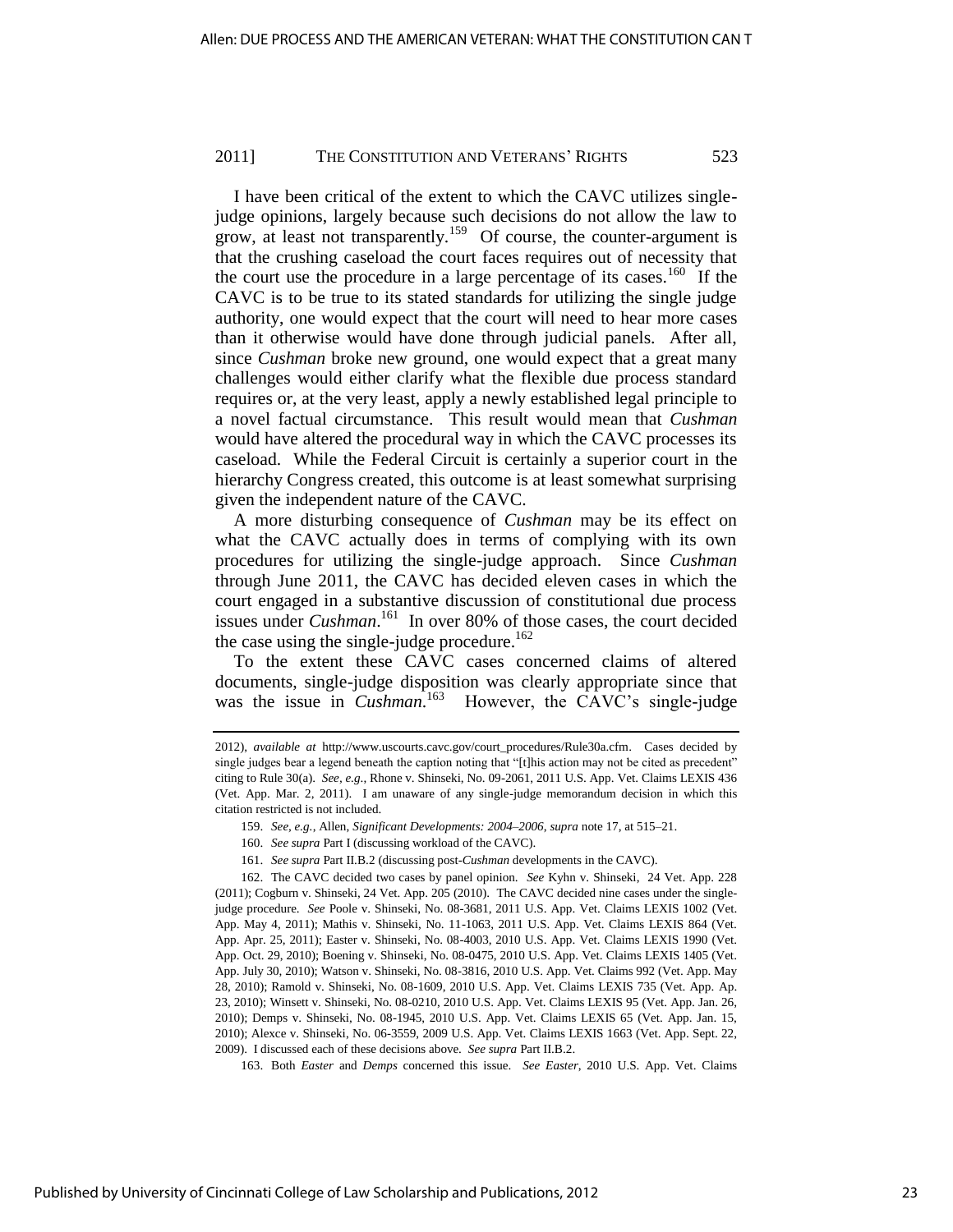decisions have gone far beyond what could reasonably be described as variations on *Cushman*'s facts. For example, in *Boening* the issue was whether the VA had violated a veteran's due process rights by failing to inform him that if he did not respond to the VA's request for information within one year the VA would deem his claim abandoned.<sup>164</sup> In a single-judge memorandum decision, the CAVC held that there was no violation of due process because a person is charged with knowledge of the law.<sup>165</sup> This conclusion may very well be correct as a matter of law.<sup>166</sup> The point is that the question was new under *Cushman* and, as such, should have been the subject of panel consideration under the court's rules. Similarly, in *Winsett*, the claimant—purportedly a veteran's widow—argued that her due process rights were violated because the VA had conducted an interview of the veteran's mother without the widow or her representative being present.<sup>167</sup> The court also rejected this argument for numerous reasons.<sup>168</sup> Again, however, while the conclusion may be correct, the issue presented was not one that fell within the parameters fit for singlejudge adjudication.

In the end, one of *Cushman*'s more significant effects may be exposing what some believe is already happening: the CAVC uses single-judge adjudication to resolve many more appeals than one would expect on the face of the court's Internal Operating Procedures. It is possible that the court's caseload simply makes it impracticable to assign panels to decide all cases. But if so, *Cushman* may provide an opportunity for the court to more forthrightly describe the cases for which it will utilize the single-judge procedure.

## 3. Impact on VA Adjudicators

*Cushman* will also have an impact on VA adjudicators. *Cushman* at least implicitly requires that all levels of adjudicators within the VA consider the constitutionality of the procedures employed in the process. This reality poses, and could lead to, several issues. First, the frontline adjudicators in the ROs are not required to be lawyers, and most are not.<sup>169</sup> These are diligent men and women who process a great many

LEXIS 1990, at \*3–5; *Demps*, 2010 U.S. App. Vet. Claims LEXIS 65, at \*8–9.

<sup>164.</sup> *Boening*, 2010 U.S. App. Vet. Claims LEXIS 1405, at \*7–8.

<sup>165.</sup> *Id*. at \*8–9.

<sup>166.</sup> For example, as the court points out, *see id*., the Supreme Court has held generally that people are assumed to know the law. *See* Federal Crop. Ins. Corp. v. Merrill, 332 U.S. 380, 384–85 (1947).

<sup>167.</sup> *Winsett*, 2010 U.S. App. Vet. Claims LEXIS 95, at \*22.

<sup>168.</sup> *Id*. at \*22–25.

<sup>169.</sup> Jeffrey Parker, *Two Perspectives on Legal Authority Within the Department of Veterans*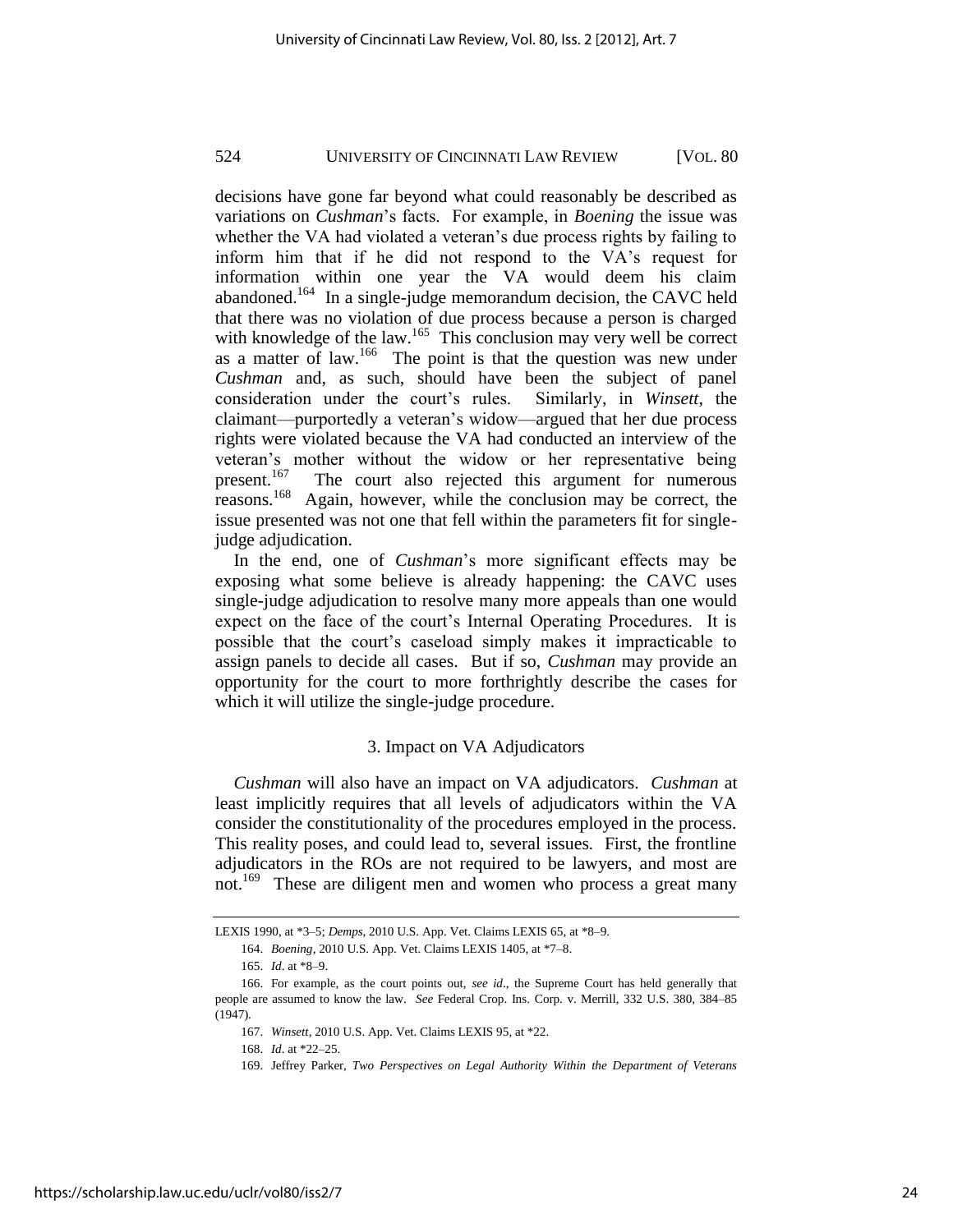claims per year. $170$  But these hardworking civil servants are, quite simply, not trained in the intricacies of constitutional law.<sup>171</sup> It seems unfair to ask them to make these assessments.

It is also unwise to entrust untrained civil servants with making such constitutional decisions, even if they have the authority to do so (which is not at all clear). Systemically, we should not favor developing systems based on the judgments of RO adjudicators who are supposedly focused on assessing veterans' substantive claims for benefits. This is especially the case when these adjudicators—no matter their level of commitment to veterans—may not have the basic educational background to provide confidence in their abilities.<sup>172</sup>

In addition, even if one were only to require these frontline RO adjudicators to apply constitutional principles articulated by other actors, the prospects for success would not be good. One commentator has noted that RO adjudicators were far less likely to implement judicial decisions than were Board members.<sup>173</sup> The reality is that *Cushman* poses significant structural challenges at the RO level of the system.

Moving from the frontline of VA adjudication, the same general types of concerns pertain to adjudication at the Board, although they are not as pronounced. Board Members, or veterans law judges, are all lawyers.<sup>174</sup> Thus, in comparison to RO adjudicators, the training concern is not so pronounced. But the concern remains nonetheless. Board Members are experts in the law of veterans' benefits.<sup>175</sup> They are not, however, experts in constitutional law, nor should they be. Yet *Cushman* requires the Board Members to address constitutional claims as part of their duties.

In addition, there is a potential anomaly introduced into this area as a

*Affairs Adjudication*, 1 VETERANS L. REV. 208, 216 (2009).

<sup>170.</sup> For example, nearly 350,000 people began to receive either a pension or service-connected disability or death compensation during fiscal year 2010 alone. *See* ANNUAL BENEFITS REPORT 2010, *supra* note 1, at 5.

<sup>171.</sup> *Cf*. Rory E. Riley, *Simplify, Simplify, Simplify—An Analysis of Two Decades of Judicial Review in the Veterans' Benefits Adjudication System*, 113 W. VA. L. REV. 67, 87 (2010) [hereinafter Riley, *Simplify*] ("Non-attorney adjudicators at the RO fall under this category of individuals who do not have specialized knowledge of the law. Although RO adjudicators are frequently praised for their 'vast institutional knowledge' of the VA system, the fact of the matter is that many do not possess the analytical abilities to 'think like a lawyer.'").

<sup>172.</sup> For example, in addition to not requiring a law degree, a recent study indicated a quarter of RO adjudicators do not even have a college degree. *See* James D. Ridgway, *Lessons the Veterans Benefits System Must Learn on Gathering Expert Witness Evidence*, 18 FED. CIR. B.J. 405, 408 n.24 (2010) [hereinafter Ridgway, *Expert Evidence*].

<sup>173.</sup> Riley, *Simplify*, *supra* note 171, at 85–86.

<sup>174.</sup> Veterans Programs Enhancement Act of 1998, Pub. L. No. 105-368, § 1002, 112 Stat. 3315, 3363 (1998) (mandating that all members of the Board be lawyers).

<sup>175.</sup> See, e.g., VETERANS BENEFITS MANUAL, *supra* note 1, at 972 ("Due to the specialized nature of [the Board's] work, nearly all Veterans Law Judges are former BVA attorneys.").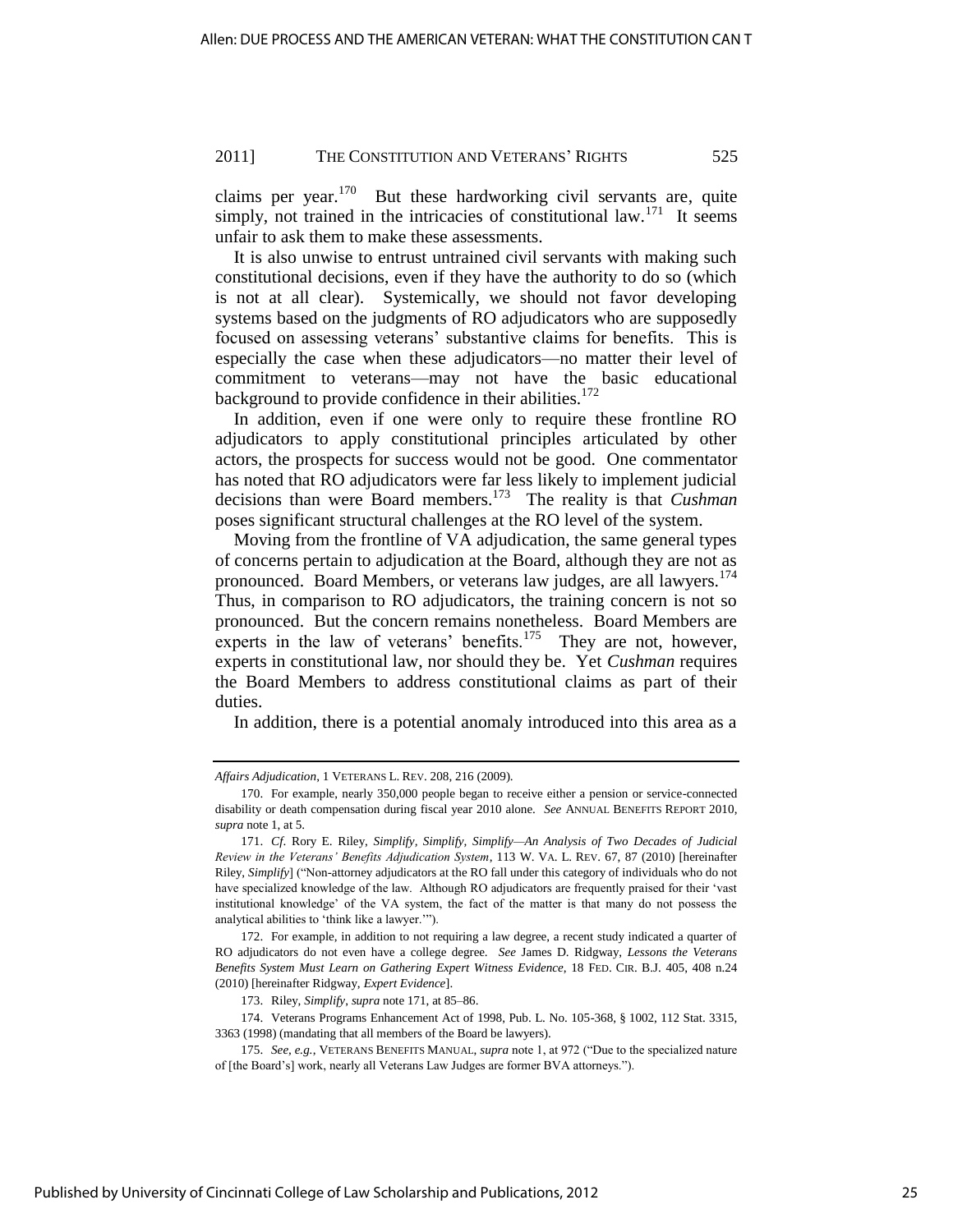result of the congressional prohibition on appeal from a Board decision adverse to the Secretary.<sup>176</sup> The Board could potentially make a constitutional decision favorable to the veteran that is not appealable to any court.<sup>177</sup> That state of affairs seems inconsistent with the notion of judicial review at the heart of the VJRA. This form of decision-making could also lead to instability in the system. If the Board were to make such a decision, it would be binding on RO adjudication. Yet in some case down the road, the constitutional issue could be a component part of a matter in which a veteran is able to appeal. At that point, the judiciary would be in a position to address the issue. The courts could do so in a way that is at odds with the Board's earlier position, leading to perhaps unnecessary variance in the law.

#### *B. Impact on the VA Systemically*

In addition to its significant impact on adjudicators, *Cushman* has a significant effect on how the procedures governing the award of veterans' benefits are developed more systemically. To understand how this is so, first recognize that before *Cushman*, there were procedures in place to assure that veterans seeking benefits had "fair" procedures.<sup>178</sup> Such procedures were not insignificant.<sup>179</sup> The reality, however, was that in the absence of *Cushman*, such procedures were the result of legislative or administrative grace. If there were to be additional procedures, they would need to come through these processes.

This is no longer the case. A decision from the Federal Circuit or the CAVC under the rule laid down in *Cushman* has the ability to create procedures as surely as the administrative process. In fact, the procedures dictated under *Cushman* will be far more powerful because they are the result of constitutional interpretation and the judicial department's duty to "say what the law is."<sup>180</sup>

Certain examples underscore this point. As I will discuss in more detail below, one recurrent complaint about the current system is that the

<sup>176.</sup> *See* 38 U.S.C. § 7252(a) (2006) (providing that the Secretary may not seek review of an adverse Board decision).

<sup>177.</sup> One wonders the extent to which the Board would be inclined to make such a decision. For example, as discussed above, two associate general counsels of the Board have taken a position that essentially negates *Cushman*'s impact. *See supra* note 69. At the very least, the article is suggestive that at least some lawyers associated with the Board are unlikely to read *Cushman* expansively.

<sup>178.</sup> *See, e.g.*, Gambill v. Shinseki, 576 F.3d 1307, 1315–16 (Fed Cir. 2009) (Bryson, J., concurring) (discussing statutory and regulatory procedures provided to veterans in connection with the claims process); *see also* Thurber v. Brown, 5 Vet. App. 119, 126 (1993) (concluding that statutory scheme required that veterans have notice of the evidence the VA uses to address their claims).

<sup>179.</sup> *See, e.g.*, *Gambill*, 576 F.3d at 1315–16 (Bryson, J., concurring).

<sup>180.</sup> Marbury v. Madison, 5 U.S. (1 Cranch) 137, 177 (1803).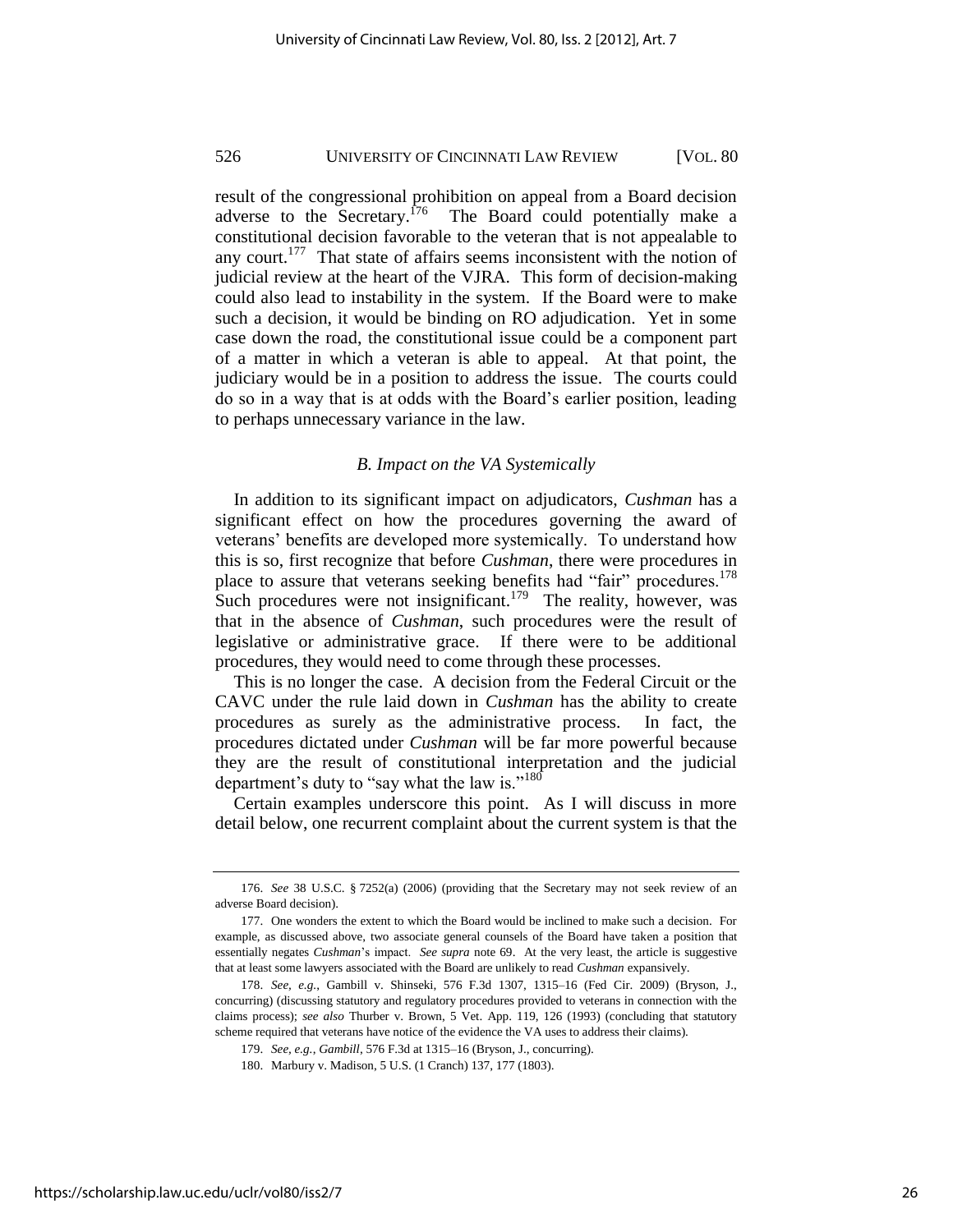delays associated with receiving benefits to which veterans are entitled are much too extensive.<sup>181</sup> Aware of this serious concern, the VA, among other actions, adopted a pilot program called the Expedited Claims Adjudication Initiative  $(ECA)$ .<sup>182</sup> The ECA was designed to test a number of streamlining features at a small number of ROs with the goal of determining how to reduce delays in the system.<sup>183</sup> I will not comment here on the efficacy or wisdom of the ECA. Nor do I suggest that any part of that initiative raises due process concerns. My point is that *Cushman* is an ever-present backdrop to the ECA as well as any other innovations the VA may elect to implement in the system. All such initiatives will be subject to the ultimate touchstone of the Fifth Amendment's Due Process Clause. This is not to say that *Cushman* is incorrect. Rather, it indicates a fundamental shift at some level of the responsibilities for crafting the fundamental nature of the veterans' benefit system.

One can also see *Cushman*'s impact on a more detailed issue that is central to many claims for service-connected disability compensation. Because of the nature of service-connection claims, issues concerning medical evidence and judgments are often critical.<sup>184</sup> In other words, while there are other ways to do so,<sup>185</sup> a veteran will often need to have medical evidence demonstrating that there is a connection between an in-service injury and a current disability.<sup>186</sup> Recognizing the centrality of this type of evidence, Congress specifically provided that the VA's duty to assist encompasses arranging for medical examinations in

185. For example, in some situations a veteran's lay testimony can provide the relevant evidence. See, e.g., Jandreau v. Nicholson, 492 F.3d 1372, 1377 (Fed. Cir. 2007) ("Lay evidence can be competent and sufficient to establish a diagnosis of a condition when (1) a layperson is competent to identify the medical condition, (2) the layperson is reporting a contemporaneous medical diagnosis, or (3) lay testimony describing symptoms at the time supports a later diagnosis by a medical professional.") (footnote omitted).

<sup>181.</sup> *See infra* Part IV.

<sup>182.</sup> *See* Board of Veterans' Appeals: Expedited Claims Adjudication Initiative—Pilot Program, 73 Fed. Reg. 20,571–72 (Apr. 16, 2008) (codified at 38 C.F.R. §§ 20.1500-10 (2008)).

<sup>183.</sup> For a description of the ECA, see Marcy W. Kreindler & Sarah B. Richmond, *Expedited Claims Adjudication Initiative (ECA): A Balancing Act Between Efficiency and Protecting Due Process Rights of Claimants*, 2 VETERANS L. REV. 55 (2010).

<sup>184.</sup> *See, e.g., Gambill* , 576 F.3d at 1322-23 (Bryson, J., concurring) ("In the [VA's] system for determining whether particular disabilities are service-connected, the decision frequently turns on a medical judgment."); VETERANS BENEFITS MANUAL, *supra* note 1, at 9 (discussing the important of medical evidence in the context of claims for service-connected disability compensation).

<sup>186.</sup> *See supra* note 4 (describing elements for service-connected disability benefits); Ridgway, *Expert Evidence*, *supra* note 172, at 407 (noting that in most cases medical evidence is necessary to establish the "nexus" between a veteran's current disability and an in-service injury). The CAVC has made clear that the Board my not use its own medical judgment. *See, e.g.*, Coburn v. Nicholson, 19 Vet. App. 427, 433 (2006) ("[W]e caution the Board that, although it may reject medical opinions, it may not then substitute its own medical judgment for those rejected."); Colvin v. Derwinski, 1 Vet. App. 171, 172 (1991) (holding that Board decisions needed to be based on "independent medical evidence.").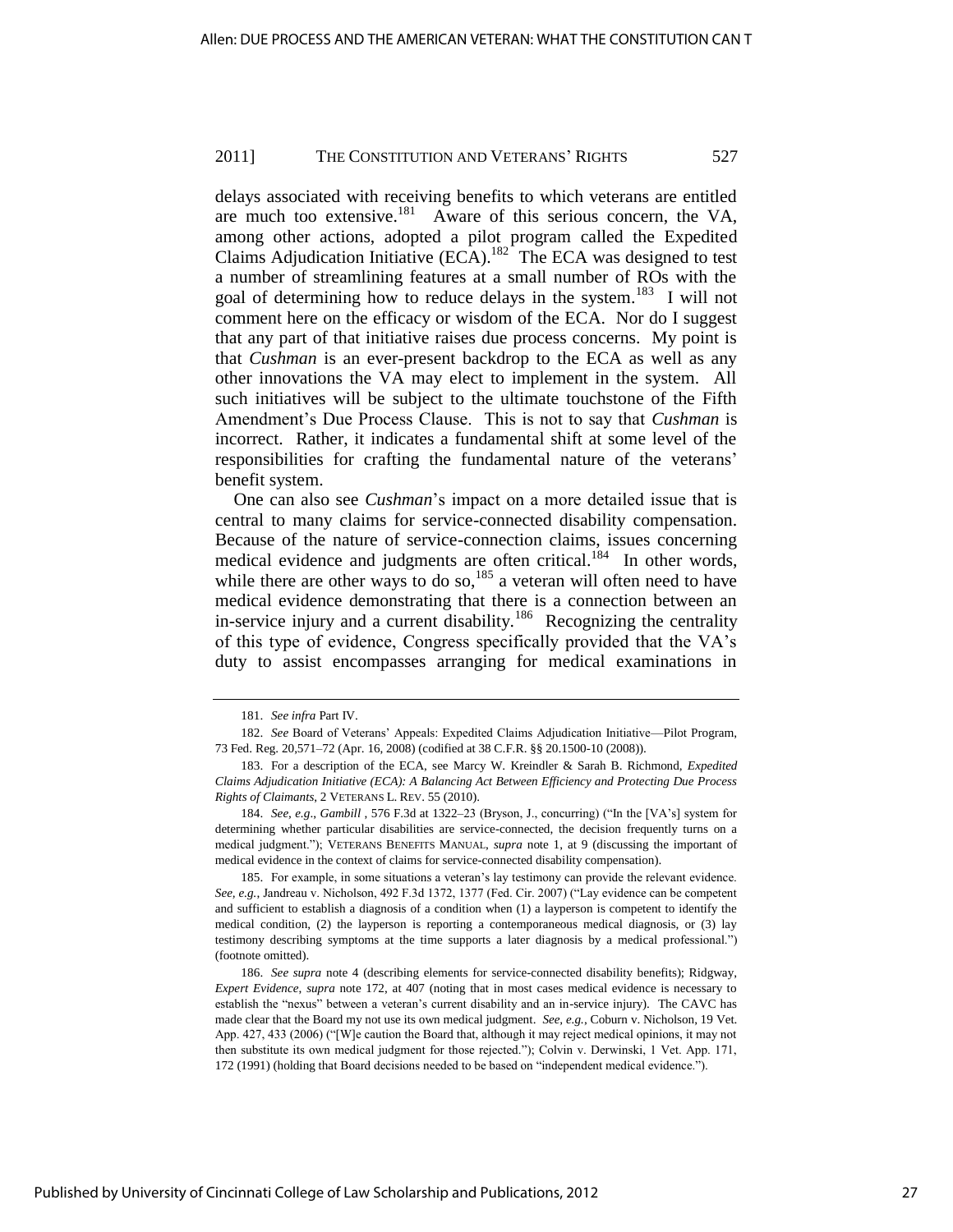service-connection disability claims.<sup>187</sup>

The process by which medical opinions are obtained and evaluated provides fertile ground for arguments that could be framed under the rubric of due process. I consider only one to make the point about *Cushman*'s potential systemic implications. The issue is the one the Federal Circuit faced, but did not resolve, in *Gambill*: what rights does a veteran have under the Constitution to "confront" a doctor on whose examination the Board or RO relies?<sup>188</sup> This question is highly significant precisely because medical evidence is often dispositive.

Before *Cushman*, the way in which the VA adjudicators considered medical evidence, including any rights a veteran had to address that evidence, were the creature of statute and regulation. To be sure, there was judicial review of these medically related matters.<sup>189</sup> But the fundamental reality was that if a veteran received some sort of protection or process, it ultimately came through these regulatory sources.

After *Cushman*, this is no longer the case. Take the specific question that divided Judges Moore and Bryson in their concurrences: should a veteran have the ability to use a limited number of interrogatories to probe the opinion a doctor rendered.<sup>190</sup> If Judge Moore's view prevailed, it would mean that as a matter of constitutional law, a veteran would be entitled to use such interrogatories. And as a consequence of this conclusion, the VA, or the courts, would be forced to take action in order to implement the constitutional requirement.

The questions that follow such a holding are numerous. How many interrogatories would the veteran be able to propound? What form should the interrogatories and the answers thereto take? What would be the scope of such interrogatories or, in other words, what information would be fair game?<sup>191</sup> Would a doctor be able to object to the

<sup>187. 38</sup> U.S.C. § 5103A(d) (2006).

<sup>188.</sup> *Gambill*, 576 F.3d at 1311.

<sup>189.</sup> Decisions of both the Federal Circuit and the CAVC concerning medical matters are legion. *See, e.g.,* Rizzo v. Shinseki, 508 F.3d 1288 (Fed. Cir. 2009) (concerning lack of requirement for VA to provide evidence concerning a doctor's credentials unless the veteran raises the issue); Hogan v. Peake, 544 F.3d 1295 (Fed. Cir. 2008) (concerning level of confidence to which a medical opinion must rise); Nieves-Rodriguez v. Peake, 22 Vet. App. 295 (2008) (providing guidance concerning means to assess the reliability of medical evidence); Kowalski v. Nicholson, 19 Vet. App. 171 (2005) (discussing authority of VA to schedule a medical examination even over the veteran's objection). One could literally fill pages of this Article with nothing but citations to cases dealing with matters concerning medical issues.

<sup>190.</sup> *Compare Gambill*, 576 F.3d at 1324 (Bryson, J., concurring) (rejecting need for interrogatories to test a medical opinion), *with id*. at 1330 (Moore, J., concurring) (concluding that interrogatories were required to satisfy due process). I discuss these concurring opinions in more detail below. *See infra* Part IV.

<sup>191.</sup> Perhaps the interrogatories would take the form of those under Rule 33 of the Federal Rules of Civil Procedure, but there is no need that this would be the case. FED. R. CIV. P. 33.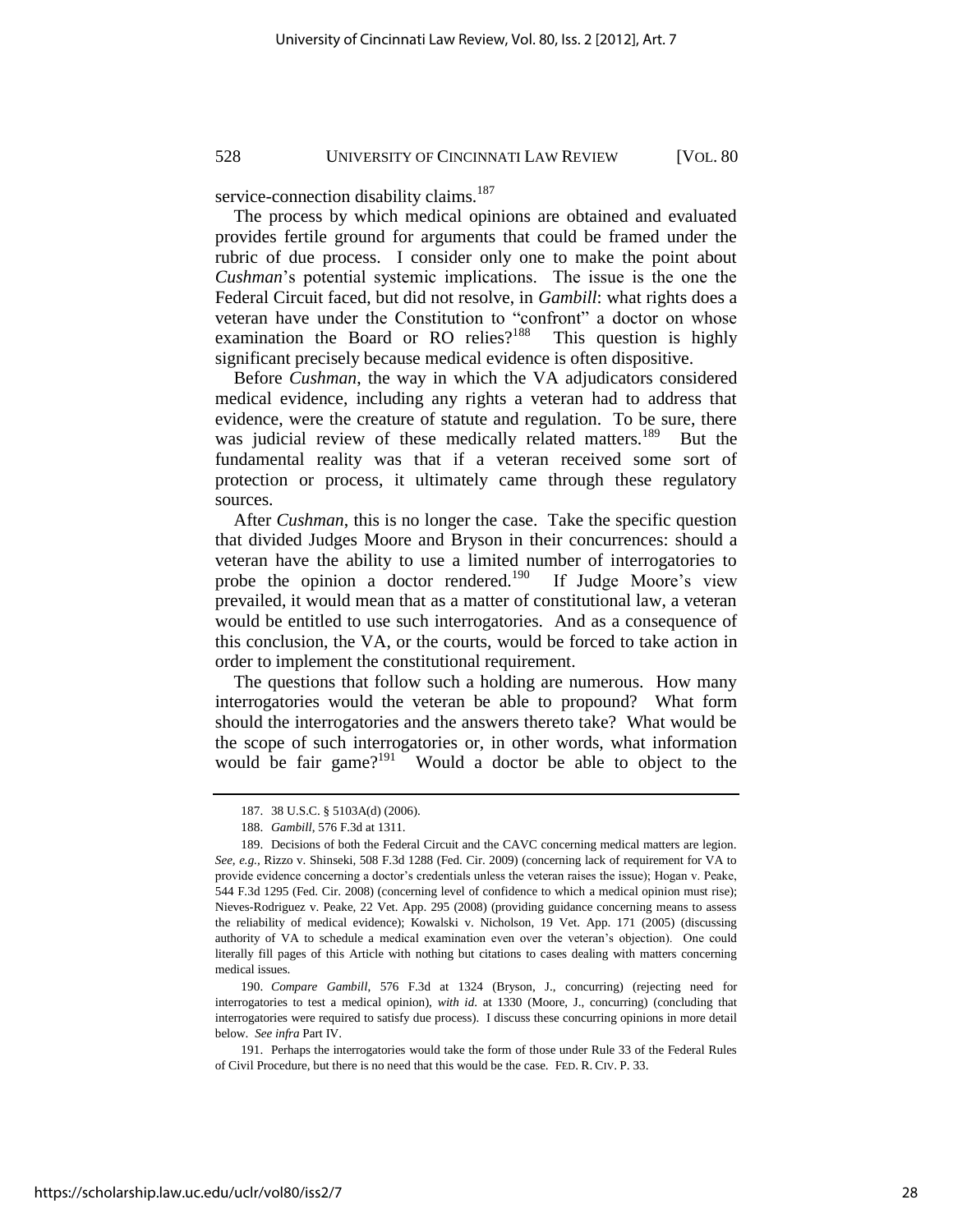interrogatory? If not, would the VA adjudicator be able to sua sponte strike an interrogatory? After all, there is purportedly no adversary in the VA's proceedings.<sup>192</sup>

My point is not that these questions are ones incapable of being answered. Nor is it that the questions are ones that would otherwise not be on the table. Rather, the point is two-fold. First, *Cushman* means that the answers to these questions are now potentially matters of constitutional law over which the judiciary has ultimate control. Second, the manner in which these issues are addressed may be piecemeal. It is true that the VA could elect to conduct a stem-to-stern review of adjudicatory procedures with an eye toward what the Due Process Clause requires. If so, *Cushman* would still force action but the VA could assess each situation systemically. However, if the VA does not take this approach, individual lawyers will raise these issues in individual cases. There may not be a single entity concerned with the systemic view, other perhaps than the courts. But if so, then what *Cushman* effectively does is shift the locus of responsibility for the construction of important parts of the system to the third branch of government.

\* \* \*

As should be clear from the discussion in this Part, *Cushman*'s implications for the various actors in the process by which veterans' benefits are awarded and reviewed are significant. The next Part considers what *Cushman* might mean for a consideration of the very foundation of that system.

## IV. *CUSHMAN*'S IMPLICATIONS FOR THE FUNDAMENTAL NATURE OF THE **SYSTEM**

Beyond its implications on the adjudicators in the system and the related matters discussed in Part III, *Cushman* is also significant on a more fundamental level. As I described above, on its face the VA administrative process is non-adversarial and pro-claimant.<sup>193</sup> The decision to apply constitutional due process protections in the administrative process from the moment a veteran applies for benefits underscores a very real question about the true nature of the current system. Specifically, the decision highlights the extent to which the administrative process remains, if it ever was, one that is actually pro-

<sup>192.</sup> *See supra* Part I.B (discussing non-adversarial nature of the administrative system).

<sup>193.</sup> *See supra* Part I.B (discussing contrasting descriptions of the natures of the administrative and judicial systems involved in the process of the receipt and review of veterans' benefits).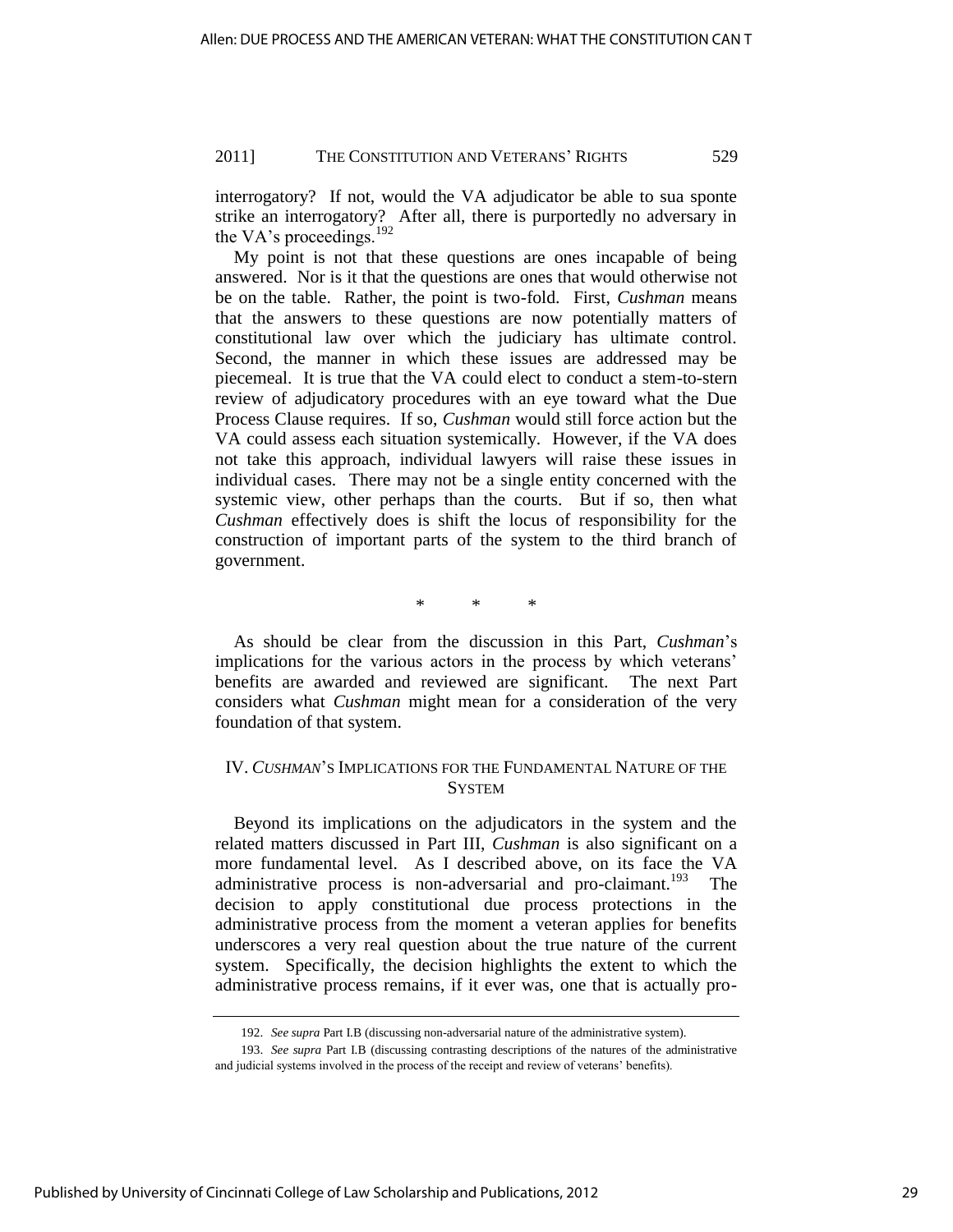claimant and non-adversarial. If one sees the system as truly being proclaimant and non-adversarial, *Cushman*'s rules seem redundant at best; the system will take care of claimants. If, on the other hand, one questions whether the system truly is pro-claimant and non-adversarial, implementing due process protections makes more sense. Considering *Cushman* allows one to step back and assess the system that currently serves our nation's veterans.

Correctly identifying the true nature of the administrative process is no mere technicality. A proper identification has real world significance for the men and women who agree to defend our collective liberty. This nation's recent conflict in Iraq provides just one example. The great majority of troops involved in that conflict were young men and women with relatively little formal education.<sup>194</sup> As a United States district judge noted recently, "[M]any of these soldiers, once they separate and become veterans, may have difficulty navigating complex benefit application procedures unless they are provided with substantial assistance.<sup> $195$ </sup> If the system these veterans have to "navigate" is one in which the VA is actually acting in their interest in a pro-claimant, nonadversarial manner, the district judge's concern is misplaced. If, on the other hand, the process is non-adversarial in name only, the judge's concern is one we should all share.

This concern is not merely a prediction of what could happen. It is descriptive of a divide that already exists in the Federal Circuit. I have discussed earlier *Gambill v. Shinseki*. 196 Recall that in *Gambill* the Federal Circuit declined to decide whether a veteran is entitled to propound interrogatories to doctors on whose medical opinion the Board relies.<sup>197</sup> The court held that even if due process required such interrogatories, any error in Mr. Gambill's case was harmless.<sup>198</sup>

Despite the Federal Circuit's panel's avoidance of the issue of what due process requires in a situation such as Mr. Gambill's, two judges on that panel wrote concurrences in which they reached starkly different conclusions on the substantive constitutional question. Judge Bryson

<sup>194.</sup> These statistics come from the findings of fact entered by the district judge in *Veterans for Common Sense*. Veterans for Common Sense v. Peake, 563 F. Supp. 2d 1049, 1070 (N.D. Cal. 2008), *aff'd in part and rev'd in part sub nom.* Veterans for Common Sense v. Shinseki, 2012 U.S. App. LEXIS 9230 (9th Cir. May 7, 2012) (en banc). Specifically, 82% of Army personnel and 89% of Marines had a high school education or less. *Id*. I discuss the Ninth Circuit's important decision in *Veterans for Common Sense* in the post-script to this Article.

<sup>195.</sup> *Id.* at 1070.

<sup>196.</sup> Gambill v. Shinseki, 576 F.3d 1307 (Fed. Cir 2009); *see supra* Parts II–III (discussing *Gambill* both in terms of one of the Federal Circuit's decisions applying *Cushman*, Part II, and as an example of the far-reaching implications of the decision in the critical area of medical evidence, Part III).

<sup>197.</sup> *Gambill*, 576 F.3d at 1311.

<sup>198.</sup> *Id*. at 1311–13.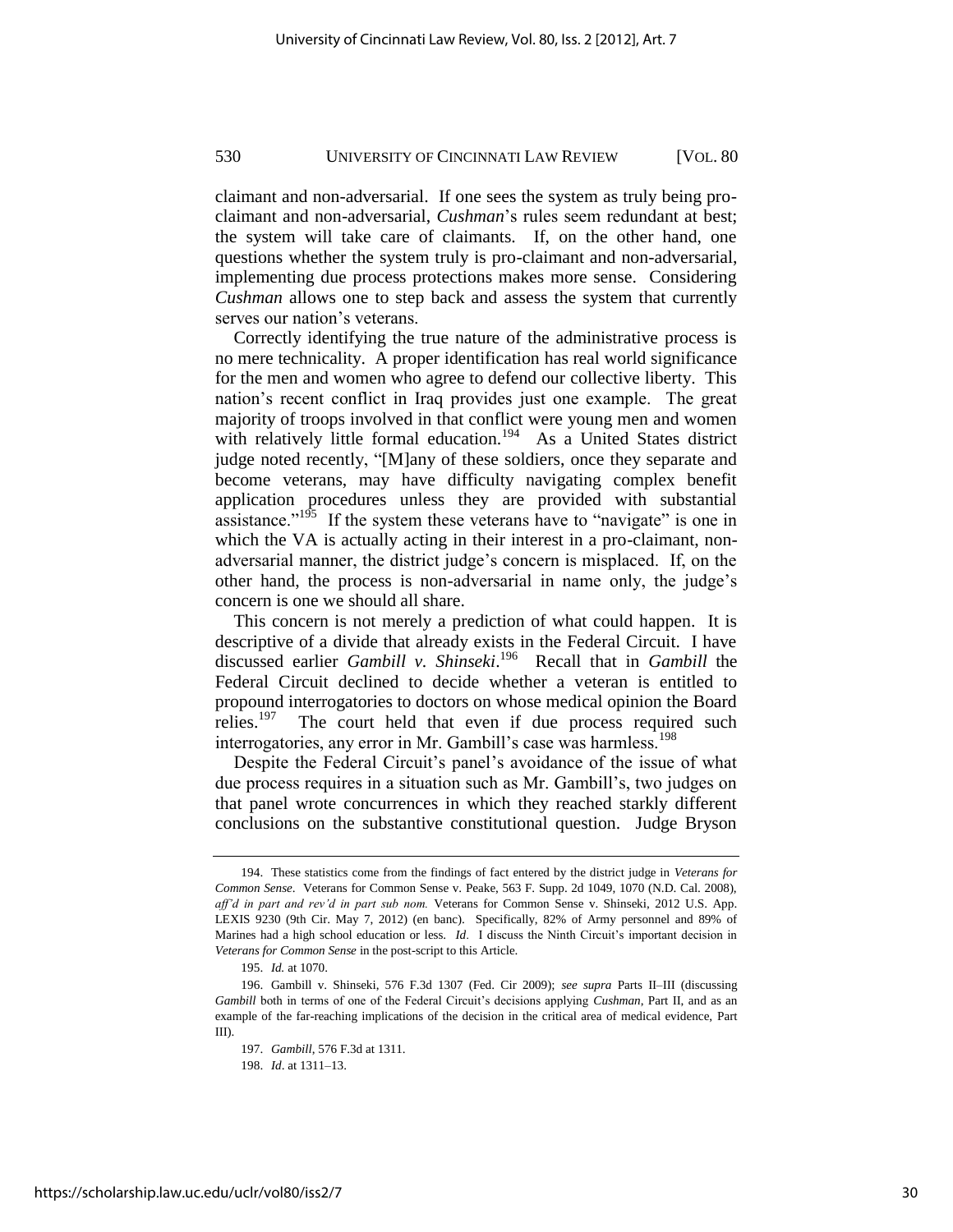argued that a right to confront a medical opinion through interrogatories was not required under the Due Process Clause.<sup>199</sup> In contrast, Judge Moore concluded due process principles did require opportunity for confrontation.<sup>200</sup>

Significantly, the debate between Judges Bryson and Moore exposes their respective views of the nature of the VA's administrative process. In concluding that due process does not require the right to confront medical testimony on which the Board relies, Judge Bryson placed great weight on the non-adversarial and pro-claimant nature of the administrative process.<sup>201</sup> For example, he noted that "the use of interrogatories would undermine, at least to some extent, the nonadversarial nature of the veterans' compensation system by forcing medical personnel into an adversarial posture with regard to veteran claimants." $202$  For Judge Bryson because the system is, in fact, nonadversarial, interrogatories would be fundamentally inconsistent with its  $design.<sup>203</sup>$ 

Judge Moore reached a fundamentally different conclusion than Judge Bryson, largely because she started at a very different point. Judge Moore did not assert that the veterans' benefits system is adversarial like traditional courts proceedings.<sup>204</sup> However, unlike Judge Bryson, Judge Moore argued that the system has become more adversarial than in the past.<sup>205</sup> Importantly, she noted that holding that due process requires a means to test medical opinions would not make the system adversarial precisely because "by the time a veteran has the need to question a doctor, that doctor has already provided an opinion *adverse* to the veteran's interests–the system has already become adversarial."<sup>206</sup> This dispute between Judge Moore and Judge Bryson is illustrative of the old adage: where one sits dictates where one stands. In other words, their respective conclusions about what the Constitution requires flow in large part from their competing understandings of the nature of the administrative process. *Cushman* merely drove this

<sup>199.</sup> *Id*. at 1324 (Bryson, J., concurring).

<sup>200.</sup> *Id*. at 1330 (Moore, J., concurring).

<sup>201.</sup> *See, e.g.*, *id.* at 1313–16, 1320–22 (Bryson, J., concurring).

<sup>202.</sup> *Id*. at 1320.

<sup>203.</sup> *Id.* at 1320-21 ("I cannot lightly disregard the interest in maintaining the nonadversarial nature of the system. When that interest is balanced against the limited benefits of allowing interrogatories, I conclude that the availability of interrogatories is not constitutionally mandated.").

<sup>204.</sup> *See, e.g., id.* at 1324 (noting the system has "paternalistic attributes") (Moore, J., concurring). 205. *See, e.g., id.* at 1328 ("For better or worse, we have noted the increasingly adversarial nature of the veterans' benefits system . . . ."); *see also id*. at 1327-28 (discussing how increased presence of lawyers in the system has made it more adversarial, a topic to which I return later in this Part).

<sup>206.</sup> *Id.* at 1326–27; *see also id.* at 1324 ("I posit that because a veteran only needs interrogatories to challenge an opinion that contradicts his claims of entitlement, the process is already adversarial by virtue of the opinion.").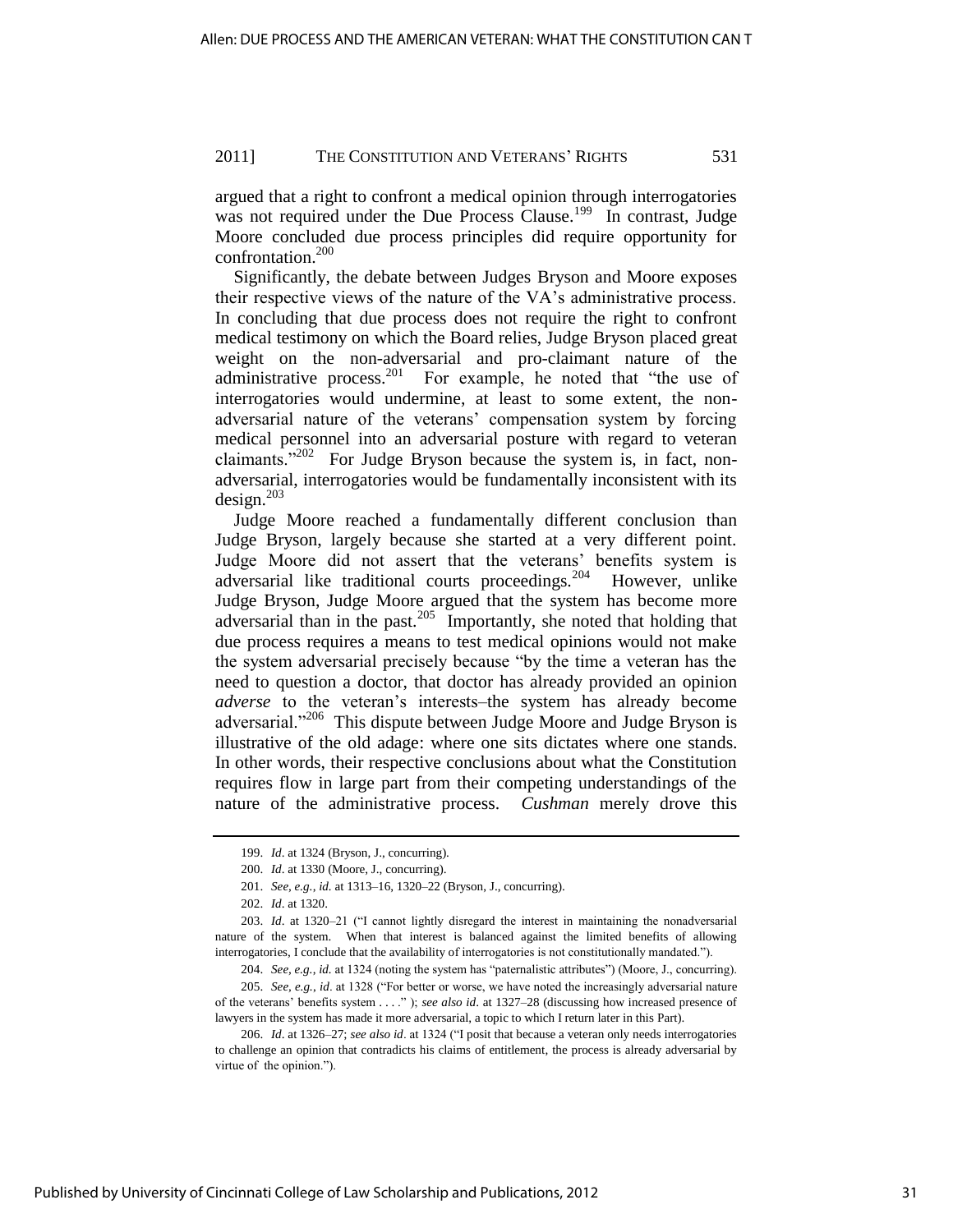judicial dispute to the surface. $207$ 

There have long been debates about the true nature of the VA's benefits system as well as what the ideal system might look like.<sup>208</sup> Indeed, even before the debate between Judges Moore and Bryson, the Federal Circuit has itself appeared somewhat schizophrenic about the true nature of the system. On the one hand, one can cite opinions in which the Federal Circuit has repeated the mantra that the VA's system is non-adversarial and pro-claimant.<sup>209</sup> On the other hand, the Federal Circuit has also discussed how the administrative system has become more traditionally adversarial.<sup>210</sup> Perhaps it has; nevertheless, *Cushman* comes at a time in which other factors are—or should be—focusing decision-makers' attention on the critical issue of the true system veterans face.

In the years before *Cushman*, several developments had either highlighted questions concerning the nature of the system or altered the system in a way that increases its adversarial nature. First, certain groups of dissatisfied veterans turned away from the VA process and

<sup>207.</sup> One could also see this point at play in the Supreme Court's decision prior to the VJRA in *Walters*. The Court there upheld the limitations on fees lawyers could charge in connection with veterans' benefits matters. *See*, *e.g.*, Walters v. Nat'l Ass'n of Radiation Survivors, 473 U.S. 305, 334 (1985). A significant reason the Court ruled as it did was that it did not see the need for counsel in a system that was non-adversarial. *Id.* at 333–34 ("This case is further distinguishable from our prior decisions because the process here is not designed to operate adversarially. While counsel may well be needed to respond to opposing counsel or other forms of adversary in a trial-type proceeding, where as here no such adversary appears, and in addition a claimant or recipient is provided with substitute safeguards such as a competent representative, a decision-maker whose duty it is to aid the claimant, and significant concessions with respect to the claimant's burden of proof, the need for counsel is considerably diminished.").

<sup>208.</sup> *See, e.g.*, Allen, *Significant Developments: 2004–2006*, *supra* note 17, at 526–28; Kenneth M. Carpenter, *Why Paternalism in Review of the Denial of Veterans Benefits Claims is Detrimental to Claimants*, 13 KAN. J.L. & PUB. POL'Y 285 (2004); Richard E. Levy, *Of Two Minds: Charitable and Social Insurance Models in the Veterans Benefits System*, 13 KAN. J.L. & PUB. POL'Y 303 (2004); Gary E. O'Connor, *Rendering to Caesar: A Response to Professor O'Reilly*, 53 ADMIN. L. REV. 343 (2001); James T. O'Reilly, *Burying Caesar: Replacement of the Veterans Appeals Process is Needed to Provide Fairness to Claimants*, 53 ADMIN. L. REV. 223 (2001); Ridgway, *Twenty Years*, *supra* note 65, at 251– 53, 295–98; Riley, *Pro-Claimant*, *supra* note 49, at 80–92, 114–16. In fact, these disputes pre-date the enactment of the VJRA. In its 1985 decision in *Walters*, the Supreme Court noted and ultimately rejected the district judge's conclusions that the administrative system was in reality more adversarial than it appears. *See, e.g*., *Walters*, 473 U.S. at 314 n.6.

<sup>209.</sup> *See, e.g.*, Hodge v. West, 155 F.3d 1356, 1362 (Fed. Cir. 1998) (explaining that "This court and the Supreme Court both have long recognized that the character of the veterans' benefits statutes is strongly and uniquely pro-claimant" and characterizing the process as a "historically non-adversarial system of awarding benefits to veterans").

<sup>210.</sup> *See, e.g*., Bailey v. West, 160 F.3d 1360, 1365 (Fed. Cir. 1998) (commenting that after enactment of the VCRA, "[I]t appears that the system has changed from a nonadversarial, ex parte, paternalistic system for adjudicating veterans' claims, to one in which veterans . . . must satisfy formal legal requirements, often without the benefit of legal counsel, before they are entitled to administrative and judicial review.") (internal quotes omitted).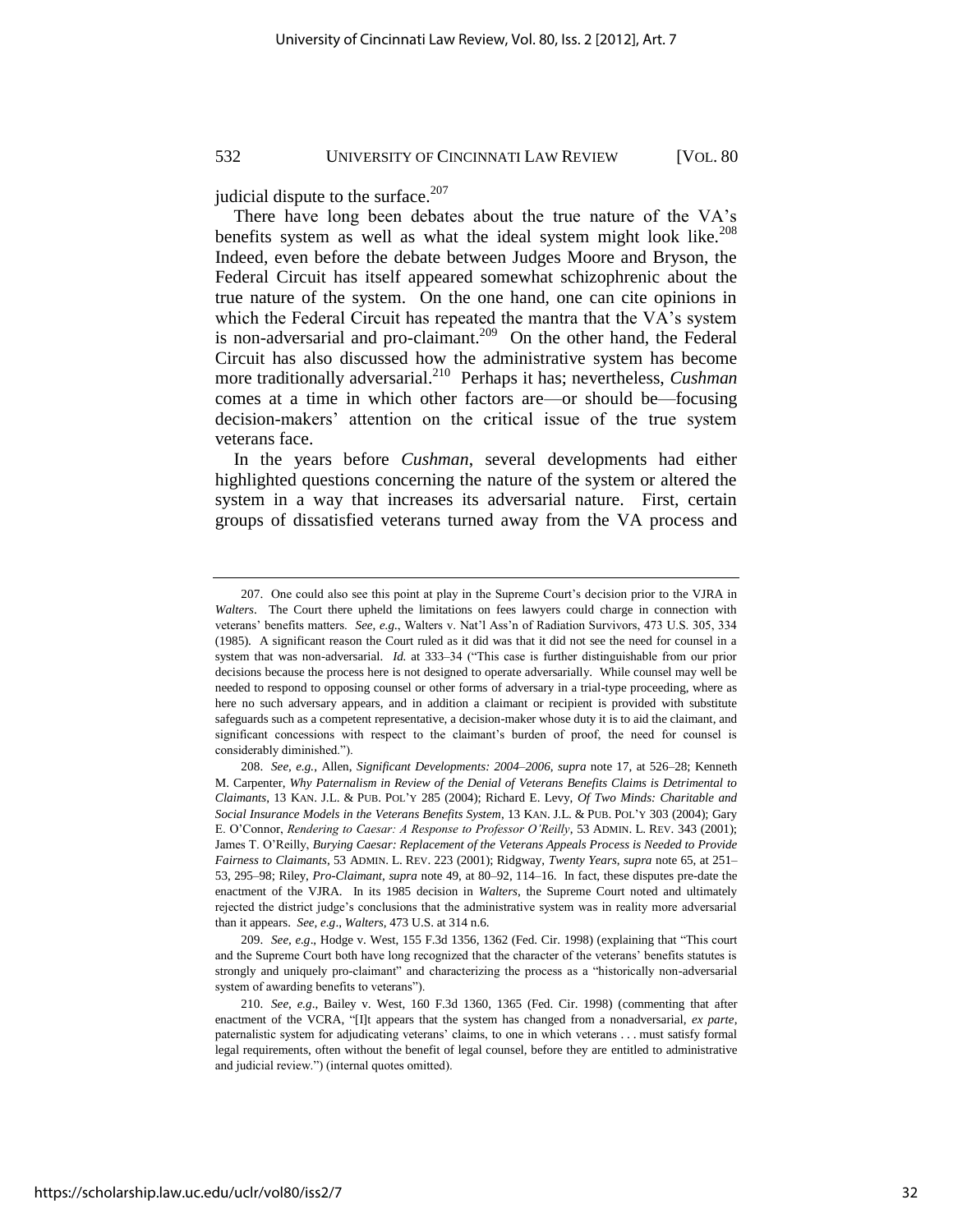sought relief from federal district courts. $^{211}$  These veterans complained of systemic faults in the system, including a lack of appropriate procedures,<sup>212</sup> as well as lengthy delays in having claims resolved,<sup>213</sup> that the veterans claimed demanded judicial intervention. While these veterans were unsuccessful, $^{214}$  their claims have created pressure on those charged with serving veterans to re-evaluate current procedures.<sup>215</sup>

At the same time, the VA has engaged in conduct that at least raises eyebrows if one assumes that the administrative process is a proclaimant non-adversarial one. For example, in 2007, the VA issued socalled "Fast Letter 07-19" to its  $ROs.^{216}$  A Fast Letter is a means by which changes in procedure are communicated to line adjudicators in the system.<sup>217</sup> Fast Letter 07-19 provided that for any award an RO issued that either involved a lump sum award of \$250,000 or more or which involved a retroactive award of any amount for a period of eight years or more, the RO was to follow a special procedure.<sup>218</sup> With respect to these so-called "Extraordinary Awards," the RO was to transmit its decision to the director of the Compensation and Pension Service for "final determination."<sup>219</sup> Significantly, the Fast Letter also instructed the RO that it was not to inform the veteran or any representative of the veteran that the RO had reached a decision or that the director would be involved in the process.<sup>220</sup> After becoming aware

213. *See, e.g*., *Viet. Veterans of Am.*, 599 F.3d at 657 (discussing plaintiffs' claims concerning unreasonable delays in deciding claims); *Veterans for Common Sense*, 563 F. Supp. 2d at 1083–86 (discussing plaintiffs' claims concerning delays in adjudicating claims); *Phillips*, 2011 U.S. Dist. LEXIS 20959, at \*1 (noting that veteran complained of "40-plus years" of delay in adjudication). Delays in the system have also been the subject of academic discussion. *See, e.g*., Jacob B. Natwick, *Unreasonable Delay at the VA: Why Federal District Courts Should Intervene and Remedy Five-Year Delays in Veterans' Mental-Health Benefits Appeals*, 95 IOWA L. REV. 723 (2010); Riley, *Pro-Claimant*, *supra* note 49, at 92–96.

<sup>211.</sup> *See, e.g*., Viet. Veterans of Am. v. Shinseki, 599 F.3d 654 (Fed. Cir. 2010); Veterans for Common Sense v. Peake, 563 F. Supp. 2d 1049 (N.D. Cal. 2008); *see also* Phillips v. Dep't of Veterans Affairs, No. 10 C 1698, 2011 U.S. Dist. LEXIS 25959 (N.D. Ill. Mar. 9, 2011) (concerning individual veteran challenge).

<sup>212.</sup> *See, e.g*., *Veterans for Common Sense*, 563 F. Supp. 2d at 1086–89 (discussing plaintiffs' claims concerning defects in VA adjudicatory procedures); *Phillips*, 2011 U.S. Dist. LEXIS 25959, at \*1 (noting that veteran complained of VA failure to provide a hearing on his claims for benefits).

<sup>214.</sup> *Viet. Veterans of Am.*, 599 F.3d at 662 (upholding dismissal of lawsuit based on lack of standing); *Veterans for Common Sense*, 563 F. Supp. 2d at 1091–92 (dismissing claims for lack of jurisdiction after bench trial); *Phillips*, 2011 U.S. Dist. LEXIS 25959, at \*1 (dismissing lawsuit for lack of subject matter jurisdiction).

<sup>215.</sup> *See, e.g*., *Viet. Veterans of Am.*, 599 F.3d at 657 (discussing congressional action, including General Accounting Office reports, concerning delays in VA resolution of claims for benefits).

<sup>216.</sup> *See* Military Order of the Purple Heart of the USA v. Sec'y of Veterans Affairs, 580 F.3d 1293, 1294 (Fed. Cir. 2009).

<sup>217.</sup> *See Veterans for Common Sense*, 563 F. Supp. 2d at 1076 (discussing Fast Letter procedure).

<sup>218.</sup> *Military Order of the Purple Heart*, 580 F.3d at 1294.

<sup>219.</sup> *Id*.

<sup>220.</sup> *Id*. at 1294–95.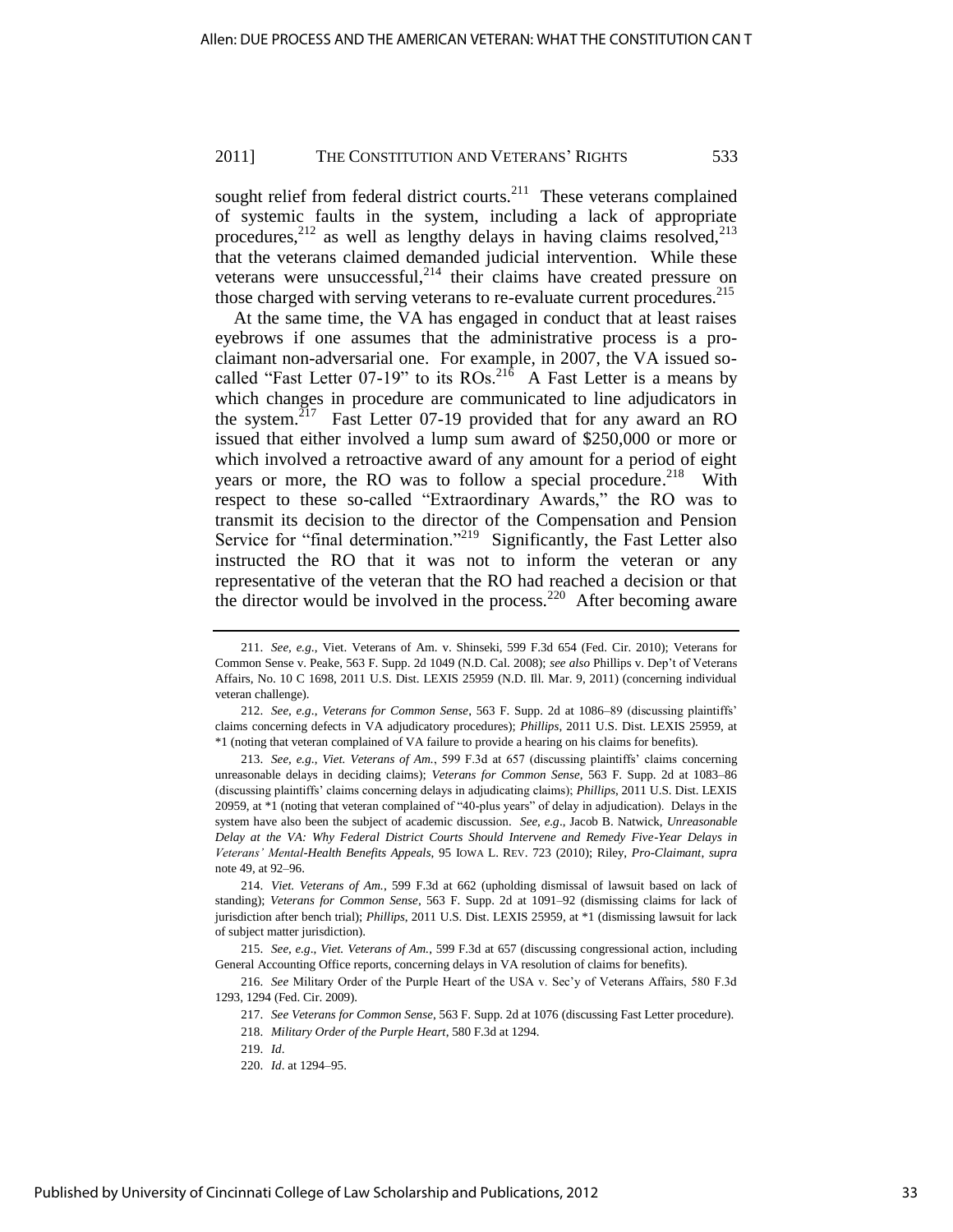of this Fast Letter, several veterans' advocacy groups challenged the VA's actions in the Federal Circuit.<sup>221</sup> The Federal Circuit held that the rule was invalid.<sup>222</sup> One could forgive veterans and their advocates for questioning the VA's commitment to pro-claimant procedures given the way in which it approached Fast Letter 07-19.<sup>223</sup>

Congress has also elevated the importance of the issue concerning the fundamental nature of the administrative system by increasing the role of lawyers in the veterans' benefits process. As lawyers become more involved in the system, it will, by definition, become more complex and formal. $224$  Judge Moore in her concurring opinion in *Gambill* specifically noted how the increased presence of lawyers in the system pursuant to various congressional actions had reshaped the way in which that system operates. $225$ 

In sum, then, tensions between the avowed nature of the administrative process and the way that process works on the ground have been recognized for some time; and they have been building. *Cushman* brings those tensions into only starker focus. Given that reality, *Cushman*—whether normatively correct or not—should be embraced as an opportunity. Those involved in the important work on behalf of America's veterans should seize this opportunity to consciously consider how they can best serve those who have borne the battle. In the brief conclusion that follows in Part V, I discuss the conscientious consideration that *Cushman* should prompt.

#### V. CONCLUSION

Two things should be apparent at this point. First, the system by

<sup>221.</sup> *Id*. at 1294. The Federal Circuit has exclusive jurisdiction to determine the lawfulness of rules and regulations the VA promulgates. 38 U.S.C. § 7292(c) (2006).

<sup>222.</sup> *Military Order of the Purple Heart*, 580 F.3d at 1297–98.

<sup>223.</sup> One could also refer in this regard to certain of VA's actions in response to CAVC decisions favorable to veterans. For example, the CAVC held the VA Secretary in contempt for failing to comply with the court's mandate to expeditiously address a remanded claim. Harvey v. Shinseki, 24 Vet. App. 284, 290 (2011). And in earlier years the CAVC had to admonish the VA for attempting to unilaterally suspend CAVC decisions while the VA pursued an appeal to the Federal Circuit. *See* Ribaudo v. Nicholson, 20 Vet. App. 552 (2007) (en banc); Ramsey v. Nicholson, 20 Vet. App. 16 (2006). I have discussed the importance of *Ribaudo* and *Ramsey* in prior writings. *See* Allen, *Legislative Commission*, *supra* note 17, at 381–83; Allen, *Significant Developments: 2004–2006*, *supra* note 17, at 512–14.

<sup>224.</sup> The Supreme Court has recognized this reality. *See, e.g.*, Walters v. Nat'l Ass'n of Radiation Survivors, 473 U.S. 305, 323–24 (1985) ("A necessary concomitant of Congress' desire that a veteran not need a representative to assist him in making his claim was that the system should be as informal and nonadversarial as possible. . . . The regular introduction of lawyers into the proceedings would be quite unlikely to further this goal.").

<sup>225.</sup> Gambill v. Shinseki, 576 F.3d 1307, 1327–28 (2009) (Moore, J., concurring); *but see id*. at 1313–16 (Bryson, J., concurring) (implicitly rejecting that the increased presence of lawyers in the system had altered its fundamental nature).